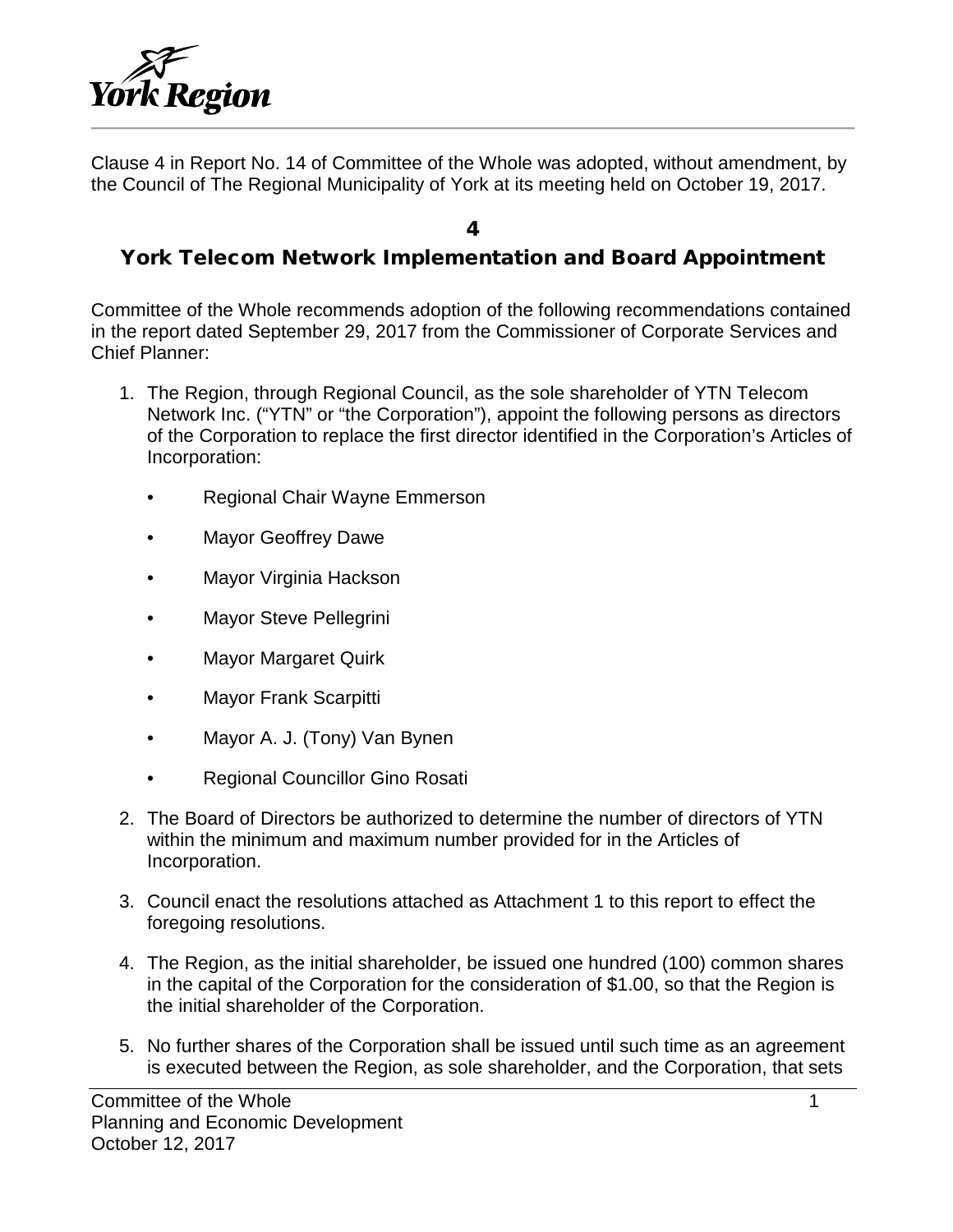out the roles and responsibilities of the parties and their respective powers and authorities respecting the business and affairs of the Corporation, such agreement to replace and supersede the unanimous shareholder declaration referred to below.

- 6. Wayne Emmerson be appointed as the Chief Executive Officer of the Corporation and Christopher Raynor be appointed as Secretary of the Corporation.
- 7. The Corporation take out and maintain directors and officers insurance coverage for the directors and officers of the Corporation.
- 8. In order to facilitate the organization of the Corporation, Council approve:
	- a) The proposed general bylaw, in the form attached as Appendix 1-A to Attachment 1 to this report, to address matters generally pertaining to the transaction of the business and affairs of the Corporation, be passed;
	- b) A unanimous shareholder's declaration in the form attached as Attachment 2 to this report be executed by the Region:
		- i. directing and authorizing the directors to: (a) issue one hundred (100) common shares in the capital of the Corporation for the consideration of \$1.00 to the Region; (b) elect a Chair and Vice-Chair of the Board; (c) open a bank account for the Corporation at such financial institution as the directors may determine and to appoint signing officers with respect to banking matters and cheques and to sign such banking resolutions and documents as are necessary to give effect thereto; (d) confirm the hiring of a general manager for the Corporation, such general manager to be an employee of the Region; and take any acts necessary or desirable as determined by the directors to effect or facilitate any of the foregoing; and
		- ii. restricting the powers of the directors to manage or supervise the management of the business and affairs of the Corporation except as more specifically set out in the unanimous shareholder's declaration.
- 9. The Corporation adopt the Region's procurement policies, bylaws and practices until such time that the Corporation develops its own procurement framework.
- 10.The Corporation be subject to the Region's human resources policies and procedures until such time that the Corporation develops its own human resources policy.
- 11.The Corporation appoint KPMG to be auditors for the Corporation.
- 12.Council adopt the Asset Transfer Policy attached as Attachment 3.
- 13.Council enact a bylaw in the form attached as Attachment 4 approving the execution of the Municipal Capital Facilities Agreement attached as Appendix 4-A to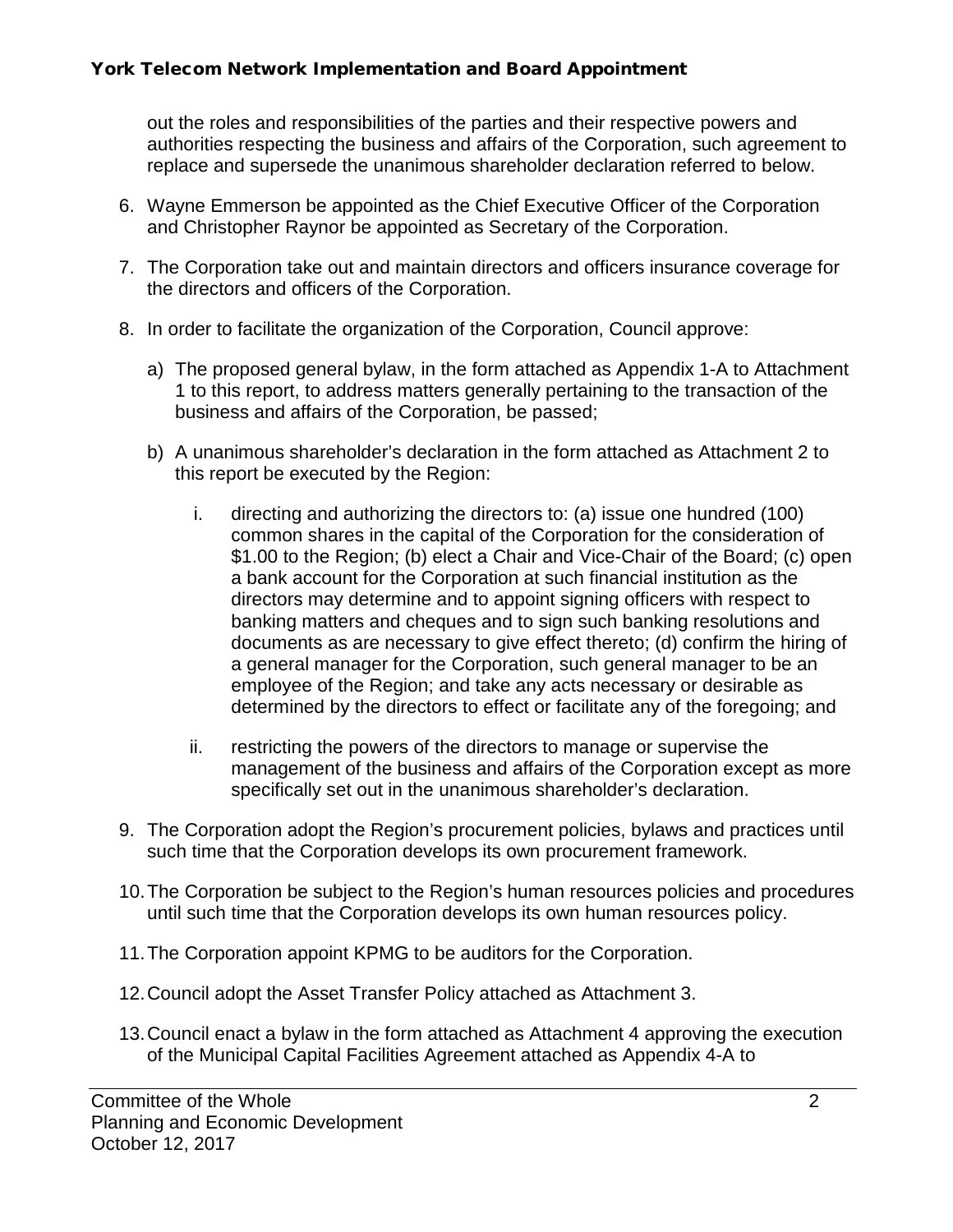Attachment 4 and direct the Clerk to provide notice of the bylaw to the Minister of Finance.

14.Council authorize staff to negotiate a municipal access agreement with the Corporation.

Report dated September 29, 2017 from the Commissioner of Corporate Services and Chief Planner now follows:

# 1. Recommendations

- 1. The Region, through Regional Council, as the sole shareholder of YTN Telecom Network Inc. ("YTN" or "the Corporation"), appoint the following persons as directors of the Corporation to replace the first director identified in the Corporation's Articles of Incorporation:
	- Regional Chair Wayne Emmerson
	- Mayor Geoffrey Dawe
	- Mayor Virginia Hackson
	- Mayor Steve Pellegrini
	- Mayor Margaret Quirk
	- Mayor Frank Scarpitti
	- Mayor A. J. (Tony) Van Bynen
	- Regional Councillor Gino Rosati
- 2. The board of directors be authorized to determine the number of directors of YTN within the minimum and maximum number provided for in the Articles of Incorporation.
- 3. Council enact the resolutions attached as Attachment 1 to this report to effect the foregoing resolutions.
- 4. The Region, as the initial shareholder, be issued one hundred (100) common shares in the capital of the Corporation for the consideration of \$1.00, so that the Region is the initial shareholder of the Corporation.
- 5. No further shares of the Corporation shall be issued until such time as an agreement is executed between the Region, as sole shareholder, and the Corporation, that sets out the roles and responsibilities of the parties and their respective powers and authorities respecting the business and affairs of the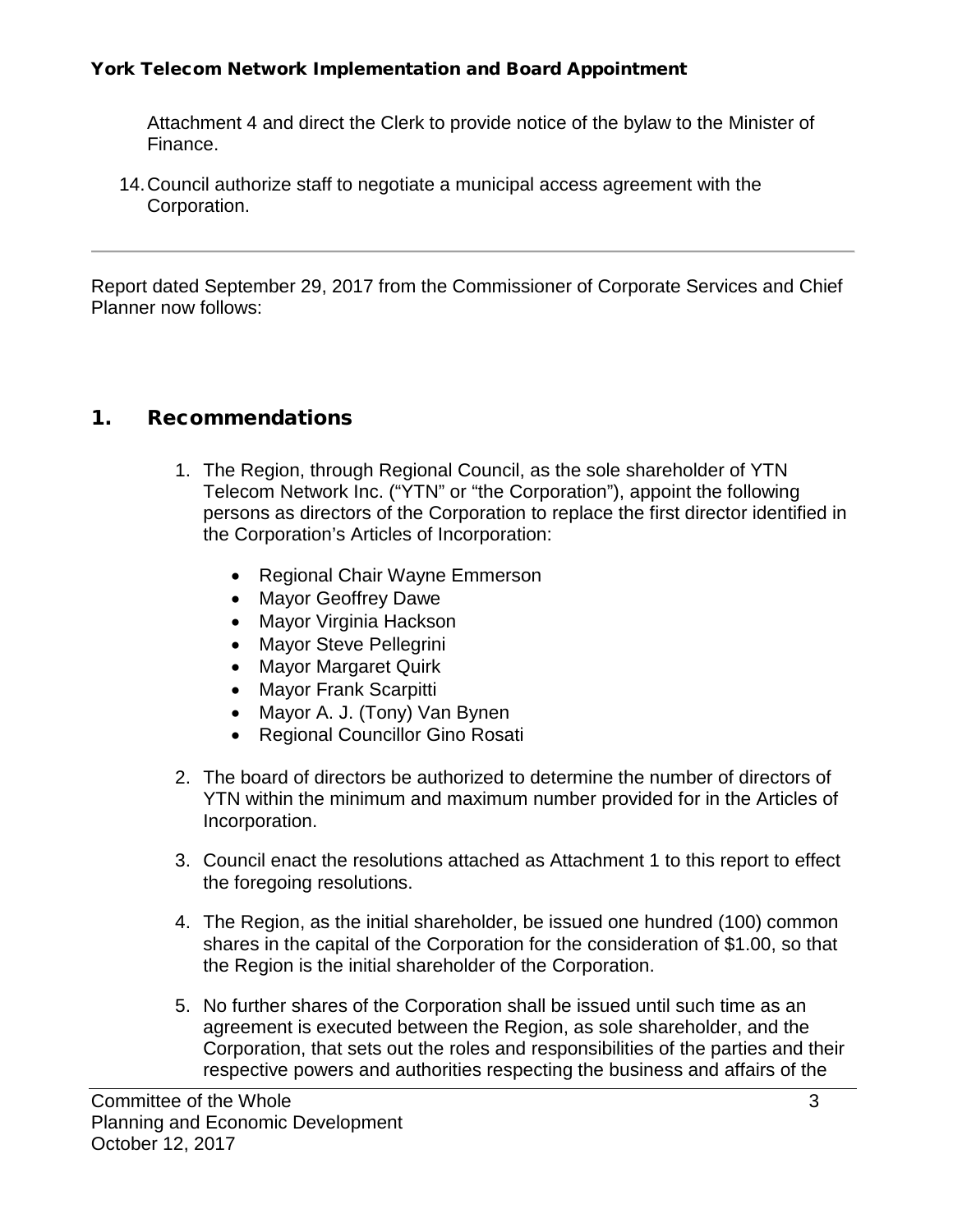Corporation, such agreement to replace and supersede the unanimous shareholder declaration referred to below.

- 6. Wayne Emmerson be appointed as the Chief Executive Officer of the Corporation and Christopher Raynor be appointed as Secretary of the Corporation.
- 7. The Corporation take out and maintain directors and officers insurance coverage for the directors and officers of the Corporation.
- 8. In order to facilitate the organization of the Corporation, Council approve:
	- a. The proposed general bylaw, in the form attached as Appendix 1-A to Attachment 1 to this report, to address matters generally pertaining to the transaction of the business and affairs of the Corporation, be passed;
	- b. A unanimous shareholder's declaration in the form attached as Attachment 2 to this report be executed by the Region:
		- i. directing and authorizing the directors to: (a) issue one hundred (100) common shares in the capital of the Corporation for the consideration of \$1.00 to the Region; (b) elect a Chair and Vice-Chair of the Board; (c) open a bank account for the Corporation at such financial institution as the directors may determine and to appoint signing officers with respect to banking matters and cheques and to sign such banking resolutions and documents as are necessary to give effect thereto; (d) confirm the hiring of a general manager for the Corporation, such general manager to be an employee of the Region; and take any acts necessary or desirable as determined by the directors to effect or facilitate any of the foregoing; and
		- ii. restricting the powers of the directors to manage or supervise the management of the business and affairs of the Corporation except as more specifically set out in the unanimous shareholder's declaration.
- 9. The Corporation adopt the Region's procurement policies, bylaws and practices until such time that the Corporation develops its own procurement framework.
- 10.The Corporation be subject to the Region's human resources policies and procedures until such time that the Corporation develops its own human resources policy.
- 11.The Corporation appoint KPMG to be auditors for the Corporation.
- 12.Council adopt the Asset Transfer Policy attached as Attachment 3.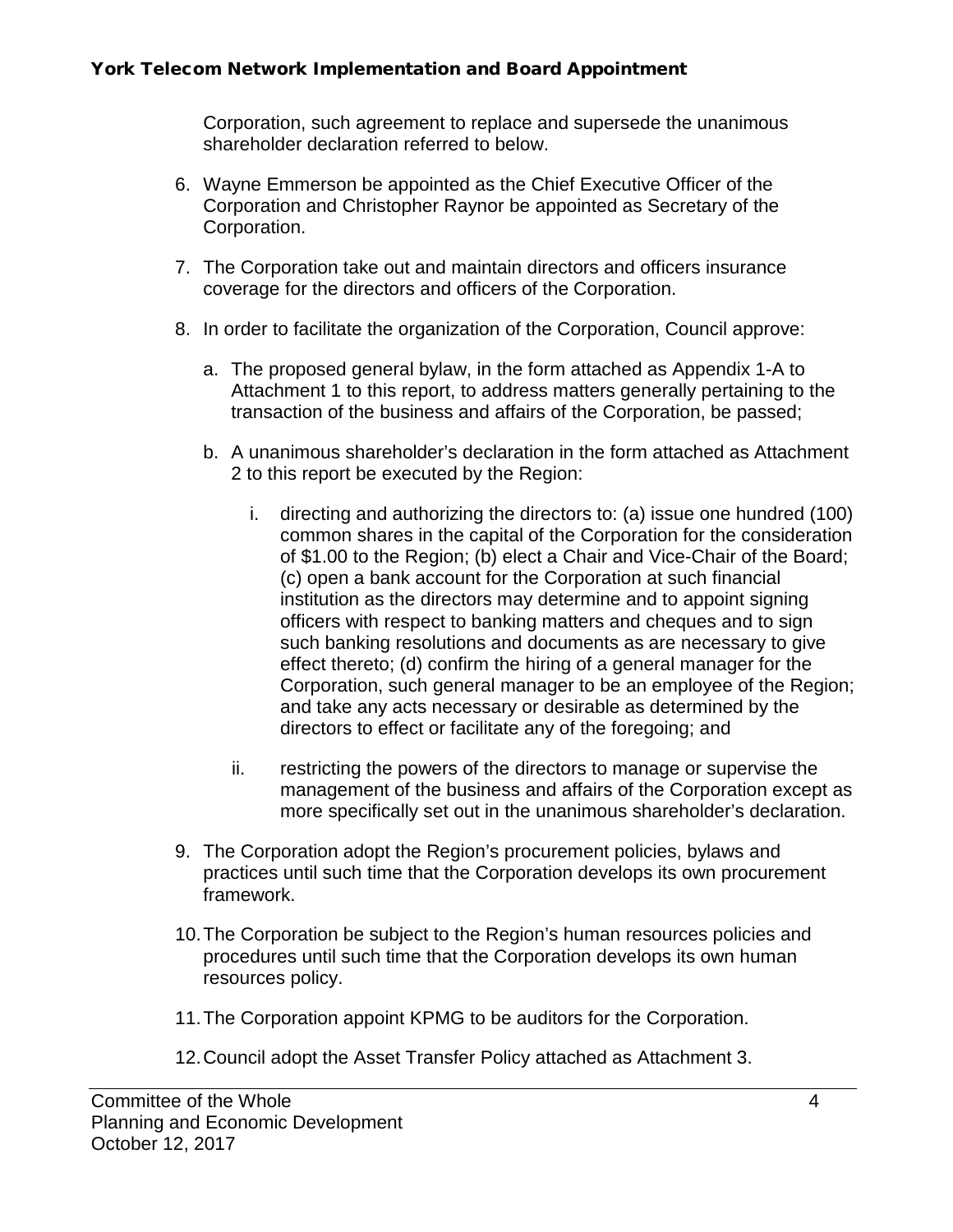- 13.Council enact a bylaw in the form attached as Attachment 4 approving the execution of the Municipal Capital Facilities Agreement attached as Appendix 4-A to Attachment 4 and direct the Clerk to provide notice of the bylaw to the Minister of Finance.
- 14.Council authorize staff to negotiate a municipal access agreement with the Corporation.

## 2. Purpose

This report sets out the approvals necessary to establish the York Telecom Network as a York Region owned entity under the *Ontario Business Corporations Act*, pursuant to Section 203 of the *Municipal Act*, as per Council direction on March 23, 2017. The report also recommends appointing the Board of Directors for the new corporation and provides an update on activities related to the establishment of YTN.

# 3. Background and Previous Council Direction

# Council has recognized the importance of broadband access as an enabler of economic development

Council has repeatedly recognized that broadband access for businesses, institutions and residents is a priority and an enabler of economic development. This is reflected in official documents, including Vision 2051, the York Region Official Plan – 2010, the 2015 to 2019 Strategic Plan; and the Economic Development Action Plan 2016 to 2019.

Council's recognition of the importance of broadband is particularly evident in its adoption of the York Region Broadband Strategy in 2014. The Broadband Strategy establishes objectives including maximizing the efficient investment of both public and private sector funding to improve connectivity throughout York Region.

On June [25, 2015](http://www.york.ca/wps/wcm/connect/yorkpublic/69284318-7ab9-4a12-ab26-4f6912f45264/jun+11+broadband+ex.pdf?MOD=AJPERES) Council approved the establishment of the Broadband Strategy Advisory Task Force to support staff in advancing the goals of the York Region Broadband Strategy. The Task Force has provided input on a variety of items including evaluation of the Region's fibre asset, the York Telecom Network.

# The York Telecom Network was originally designed as a means of connecting Regional offices

As indicated in a report adopted by Council on [June 25, 2015,](http://www.york.ca/wps/wcm/connect/yorkpublic/9185f29e-f93b-4764-8e55-569fac19aaac/jun+18+telecom+ex.pdf?MOD=AJPERES) the York Telecom Network is a fibre optic network started in 2002 as a means of connecting Regional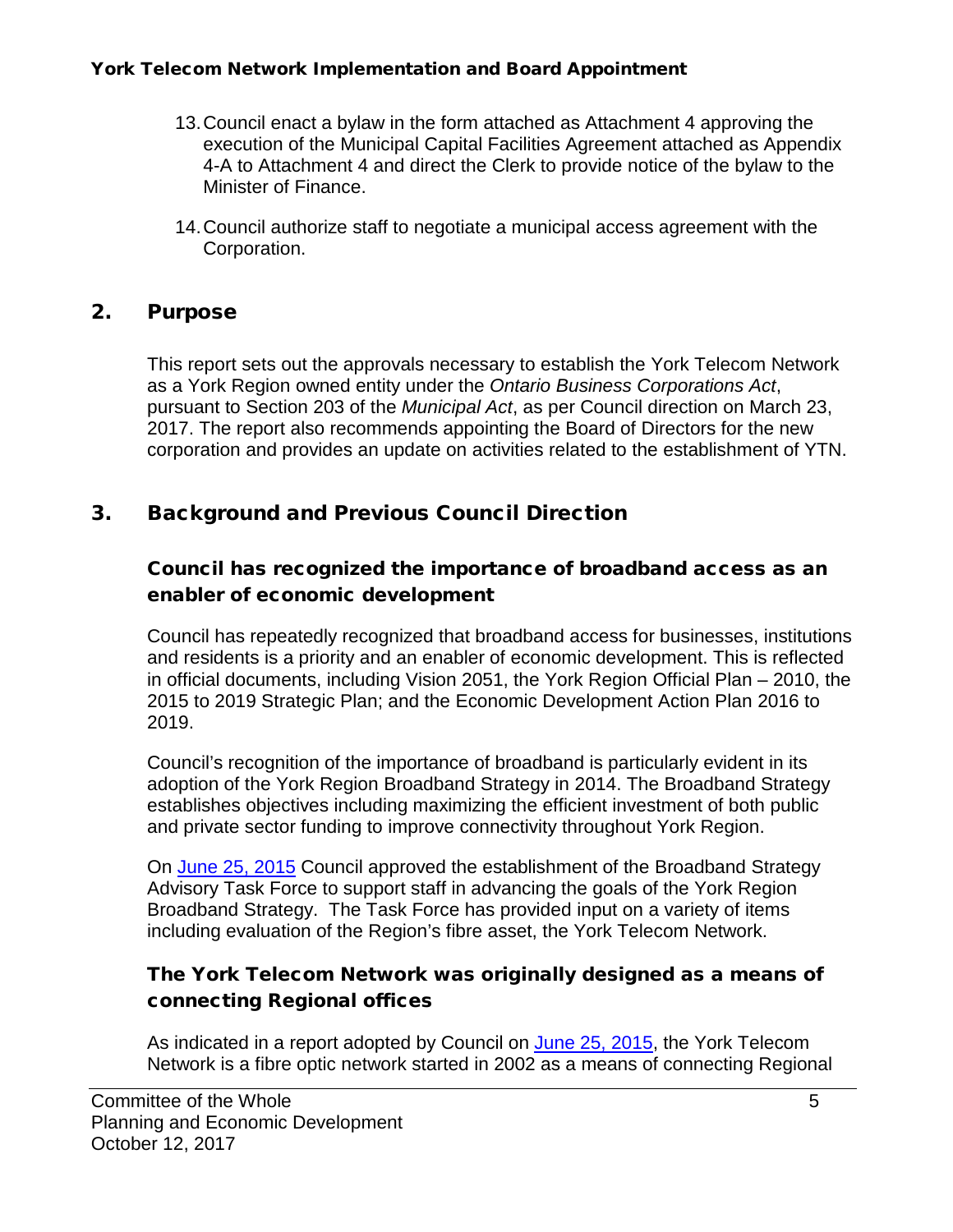facilities to each other. These initial connections were lower cost than third party connections through Internet service providers. Since the first connection was made in 2002, the Region has continued to expand the network to improve control over the connectivity of its assets while reducing costs wherever possible.

# The York Telecom Network evolved into a network serving numerous customers, which led to the need to develop a plan for the future

Since its beginnings in 2002, the York Telecom Network has evolved into a nearly 200 km fibre highway connecting a variety of regional buildings and assets including traffic control/cameras, Viva monitoring and payment systems, and water/wastewater monitoring systems. To date the Region has invested \$16 Million to build the current network.

The municipal, university, school and hospital (MUSH) sector have also recognized the benefits of the York Telecom Network and requested connections. Their rationale for connecting to the network includes cost-effectiveness, increased bandwidth, and simplified network monitoring capabilities.

Over time the size, complexity, and capital investment in the network increased while demand grew from an increasing number of users. This necessitated a review of the YTN to ensure it continued to meet Regional needs while exploring the potential to leverage the asset for broader economic and community benefits.

# Council directed staff to conduct a detailed review of a governance and business structure for the fibre network

On [June 23, 2016](http://www.york.ca/wps/wcm/connect/yorkpublic/10699513-9e15-416b-a692-06886179fe77/jun+16+telecom+ex.pdf?MOD=AJPERES) Council endorsed creating a separate entity wholly owned by the Region to manage its fibre network assets. Staff was directed to undertake further review of a governance and business structure for the network. An external consultant was engaged to assist in this review. The consultant's report provided a business plan and governance structure for consideration.

# Council approved establishing the York Telecom Network as a separate entity to enable economic development

On [March 23, 2017](http://www.york.ca/wps/wcm/connect/yorkpublic/95006532-124c-46a3-9154-61d0921b576a/mar+9+YTN+ex.pdf?MOD=AJPERES) Council approved three key recommendations regarding the York Telecom Network

• The Region incorporate a wholly-owned *Ontario Business Corporation Act* corporation pursuant to Section 203 of the *Municipal Act* to operate the York Telecom Network, offering access to communications infrastructure.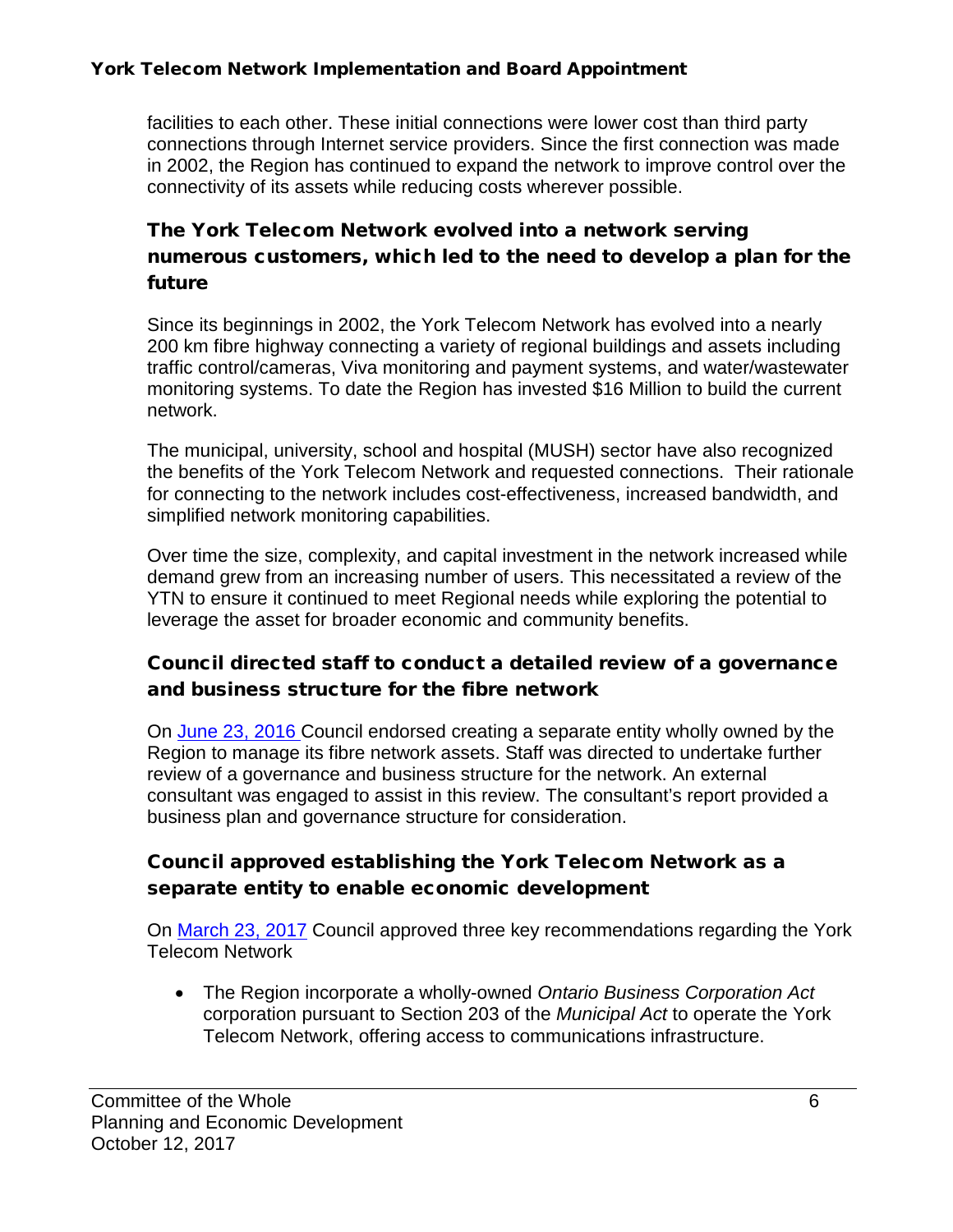- Council authorize expenditures up to \$500,000 to support the establishment and operation of the new corporation in 2017, and the Commissioner of Finance be directed to identify sources for this funding.
- The projected multi-year Regional funding for the new corporation be addressed as part of the 2018 budget process.

Since Council direction in March, staff have been working to complete tasks required to create the new corporation to manage the York Telecom Network, with a launch target date of January 1, 2018.

# 4. Analysis and Implications

# The new corporation has been incorporated as YTN Telecom Network Inc.

The firm of WeirFoulds LLP has been engaged to assist with the incorporation. As per Council's direction on March 23, 2017, Articles of Incorporation have been filed to create the new corporation.

As part of this preliminary registration process, a newly upgraded automated name search (NUANS) for "York Telecom Network Inc." was completed to investigate if this can be the legal registered name of the new corporation.

The NUANS search revealed that a business currently operating in York Region has already registered under the name York Telecom Inc. This required that another name be selected to avoid possible confusion and conflict.

A second search was completed for "YTN Telecom Network Inc.", and the results indicated no reasonable risk of conflict. Therefore, this is the name that was included in the Articles of Incorporation for the new corporation.

# Some additional documents are required to meet the requirements of the Municipal Act, 2001

The applicable Regulation under section 203 of the *Municipal Act, 2001* requires the Region to adopt and maintain policies on asset transfers to corporations, and for such a policy to be in place before any assets are transferred to a corporation. WeirFoulds LLP has prepared an Asset Transfer Policy which, once adopted, can apply to the transfer of assets to YTN or to any other corporation.

The *Municipal Act* also prohibits "bonussing" any commercial enterprise through the granting of financial assistance, unless certain circumstances exist. One such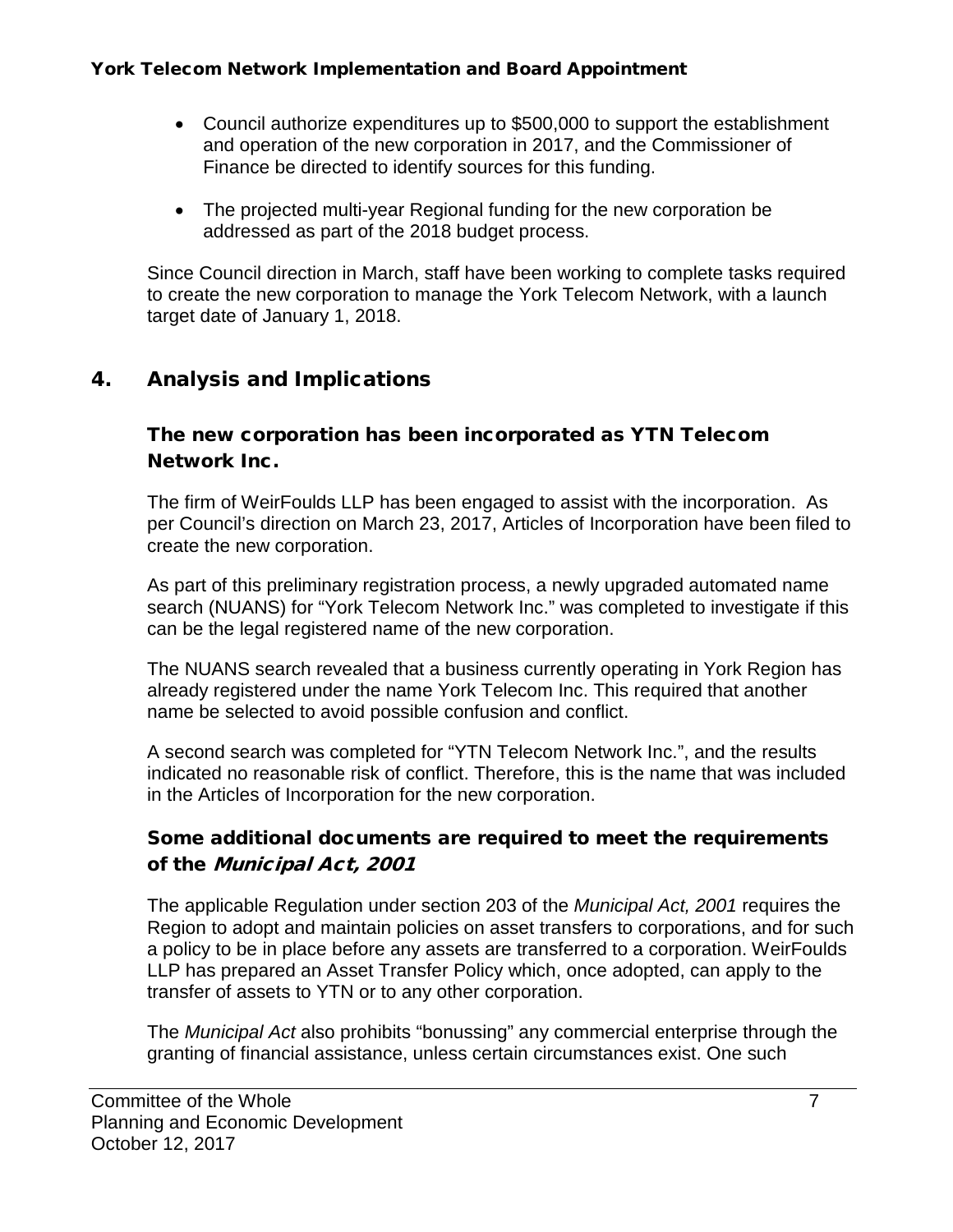circumstance is that the enterprise has entered into an agreement with the municipality to provide "municipal capital facilities".

Municipal capital facilities can include telecommunications facilities. Accordingly, WeirFoulds LLP has prepared a Municipal Capital Facilities Agreement between the Region and YTN. The *Municipal Act* requires that Council enact a bylaw authorizing that a municipal capital facilities agreement be entered into and requires that the Clerk provide notice of the bylaw to the Minister of Finance.

# YTN will need to adopt the York Region Human Resource and Procurement Policies until the corporation develops its own

For the YTN to operate effectively, it will also need to have human resource and procurement policies and bylaws in place. These tools will however take some time to be developed. Staff propose that the corporation adopt the Region's human resource policies and procurement policies and bylaws in the interim.

The procurement policies and bylaws will need to be revisited from the perspective of allowing the corporation to be nimble enough to respond to requests from the private sector as opportunities arise.

# A Board of Directors is required to oversee the governance of the new corporation

On March 23, 2017, Council agreed that the Board of Directors of the new corporation comprise members of Council. This is consistent with the governance models for Housing York Inc. and York Region Rapid Transit Corporation.

The Articles of Incorporation have been executed listing the Regional Chairman and Chief Executive Officer as the First Director on the YTN Telecom Network Inc. board. Council is required to appoint additional directors to the board. The members of the Broadband Strategy Advisory Taskforce have been instrumental in providing direction to staff and are recommended as the persons to complete the slate of directors.

Staff will be reporting back by early 2019 on the merits of adding non-Council directors to the Board, as directed by Council on March 23, 2017.

# A unanimous shareholders declaration will determine the Board's interim mandate until an Agreement with the Region can be negotiated

The Region will execute a unanimous shareholder's declaration that restricts the authority of the directors during the next few months while an agreement is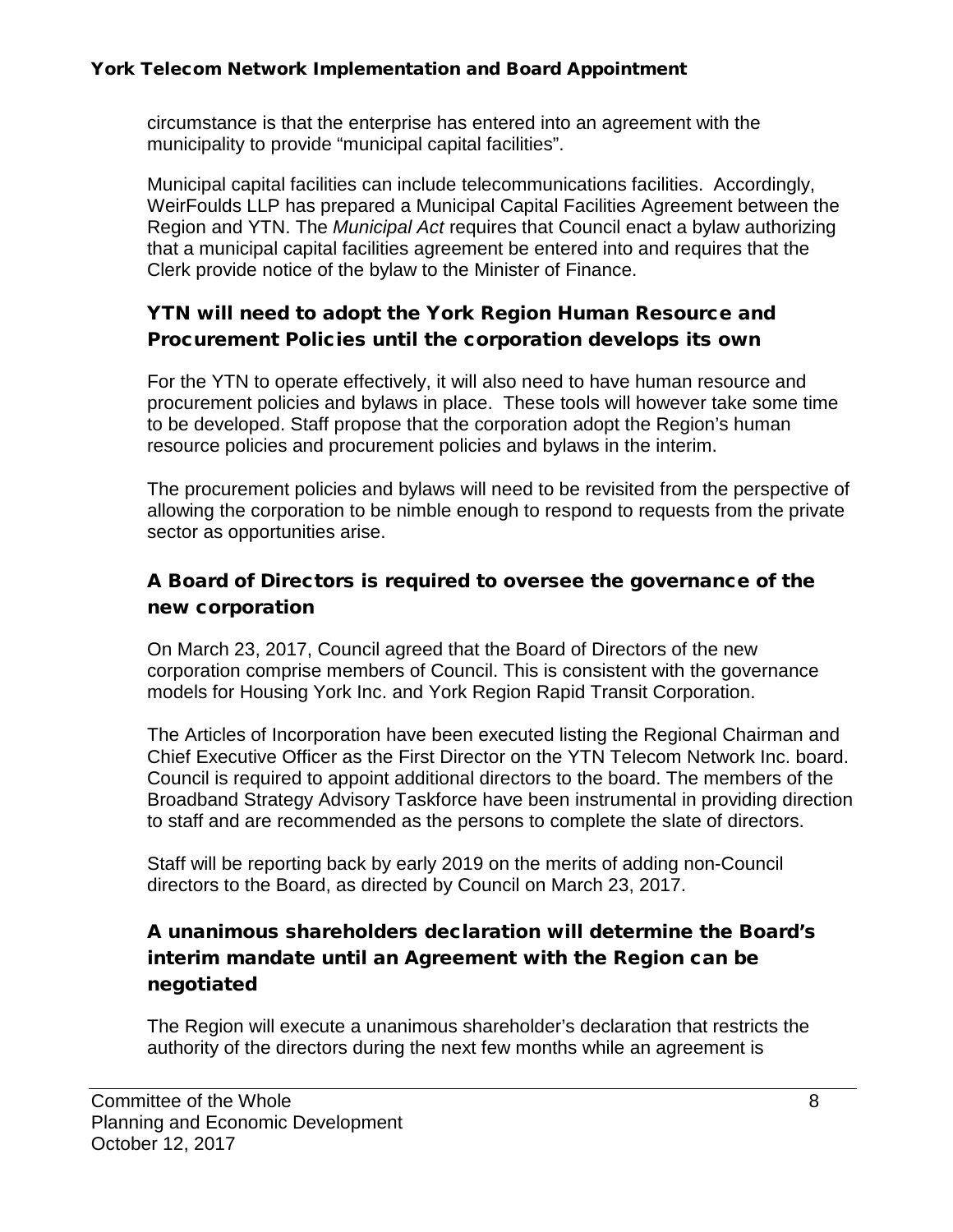negotiated between the Region and the Corporation. This declaration will detail the roles and responsibilities of each party in conducting the business of the Corporation.

The directors will have the authority in this interim period to issue the common shares to the Region and open bank accounts. This declaration will also ensure that there is a continuance of direct accountability to Council until the agreement and the powers and authority of the board has been approved by Council.

## A General Manager is being recruited to manage the new corporation and advise the Board of Directors

On March 23, 2017, Council approved hiring a General Manager for the new corporation. It is important that YTN Telecom Network Inc. be managed and operated by someone with the required industry expertise to build and operate the business and advise the Board of Directors on strategic direction.

Regional staff is close to completing the General Manager recruitment process. Once in place, the General Manager will work with Regional staff to recruit the necessary YTN Telecom Network positions required to complete business planning activities and manage the day-to-day operations of the corporation.

A number of operational support services will be provided by other York Region divisions, including: Legal Services; IT Services; Finance; and Corporate Communications and Audit Services.

# A working group has been established to define and implement all activities required to establish YTN Telecom Network Inc.

A significant amount of work is required beyond the previously outlined legal work to establish a separate YTN operation. A working group comprised of staff from multiple departments has been established to guide the steps required to create the corporation that will manage the York Telecom Network. The working group is addressing matters related to such things as human resources, finance, risk, management and business processes, network planning and operations, and marketing. The work being done will be used to support the onboarding of the General Manager.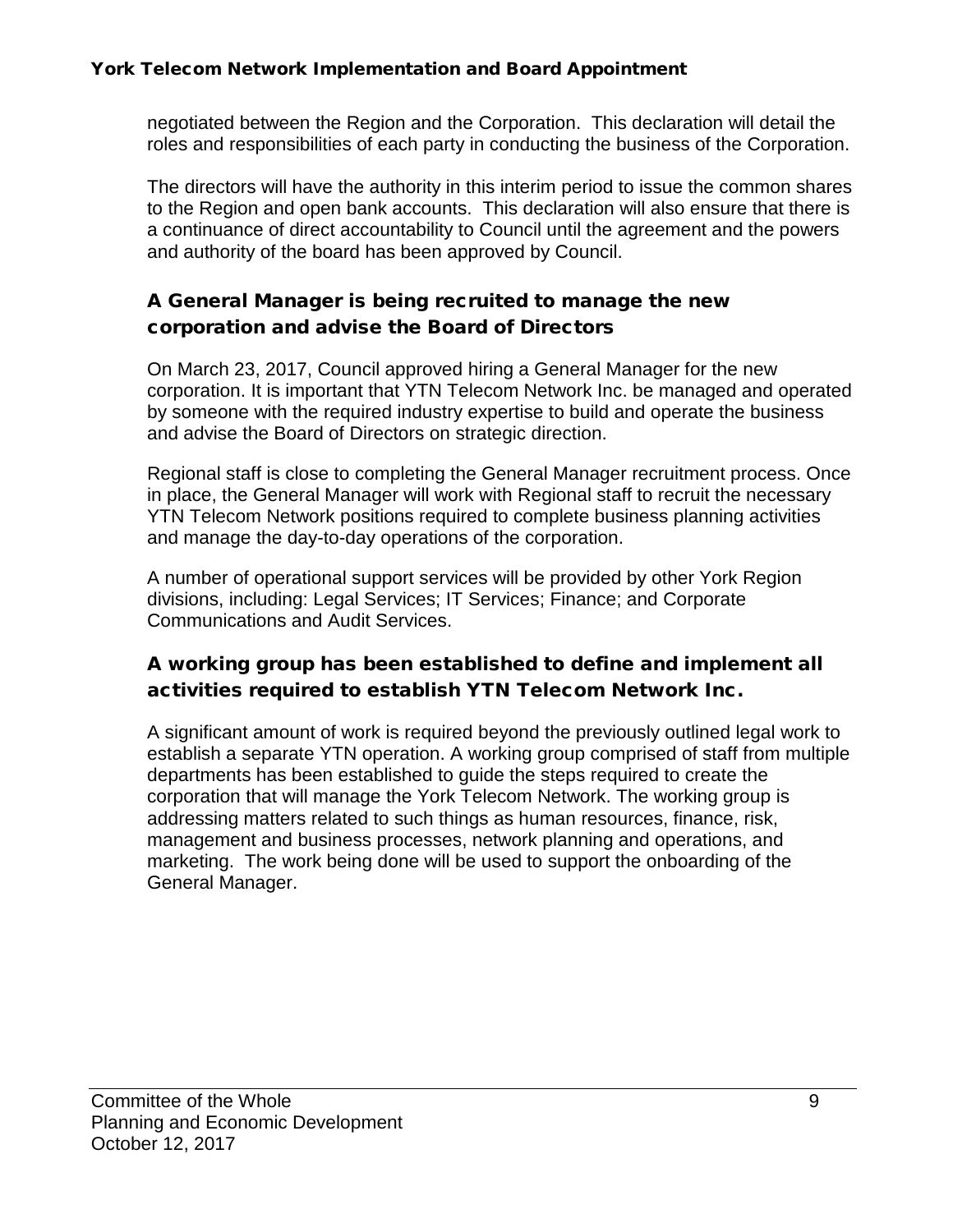# 5. Financial Considerations

# Operating and capital budget for YTN Telecom Network Inc. for 2018 will be determined as a part of the annual Regional budget process

Council approved up to \$500,000 in 2017 to establish the new corporation. These funds are being used to recruit staff, incorporate the organization and develop the tools, processes and procedures necessary to launch the new entity.

Future capital and operational requirements will be determined through the annual budget process.

# 6. Local Municipal Impact

Currently, the municipalities of Aurora, Georgina, King, Newmarket and Richmond Hill are accessing the optical fibre network to deliver improved municipal services within their communities. In addition, York Regional Police, York Region District School Board, King Public Library, and Southlake Regional Health Centre are subscribers of the network.

The Region has also received network connection requests from East Gwillimbury, Vaughan, York University and Seneca College.

When the new corporation is established, it will continue to allow local municipalities and other municipal university school and hospital (MUSH) sector stakeholders to access to the Region's network.

# 7. Conclusion

The fibre network owned by the Region has the potential to have positive economic and community impact beyond addressing the Region's information technology needs. Through incorporating a separate entity "YTN Telecom Network Inc." the Region can optimize these benefits by making the network more accessible and nimble.

The YTN Telecom Network has been registered under the *Ontario Business Corporations Ac*t, and additional approvals are required as outlined in this report to complete the registration and establish the new entity and operation. This includes establishing the Board of Directors, which will be comprised of members of Regional Council. The process is also underway to recruit a General Manager who will manage the entity and implement the business plan.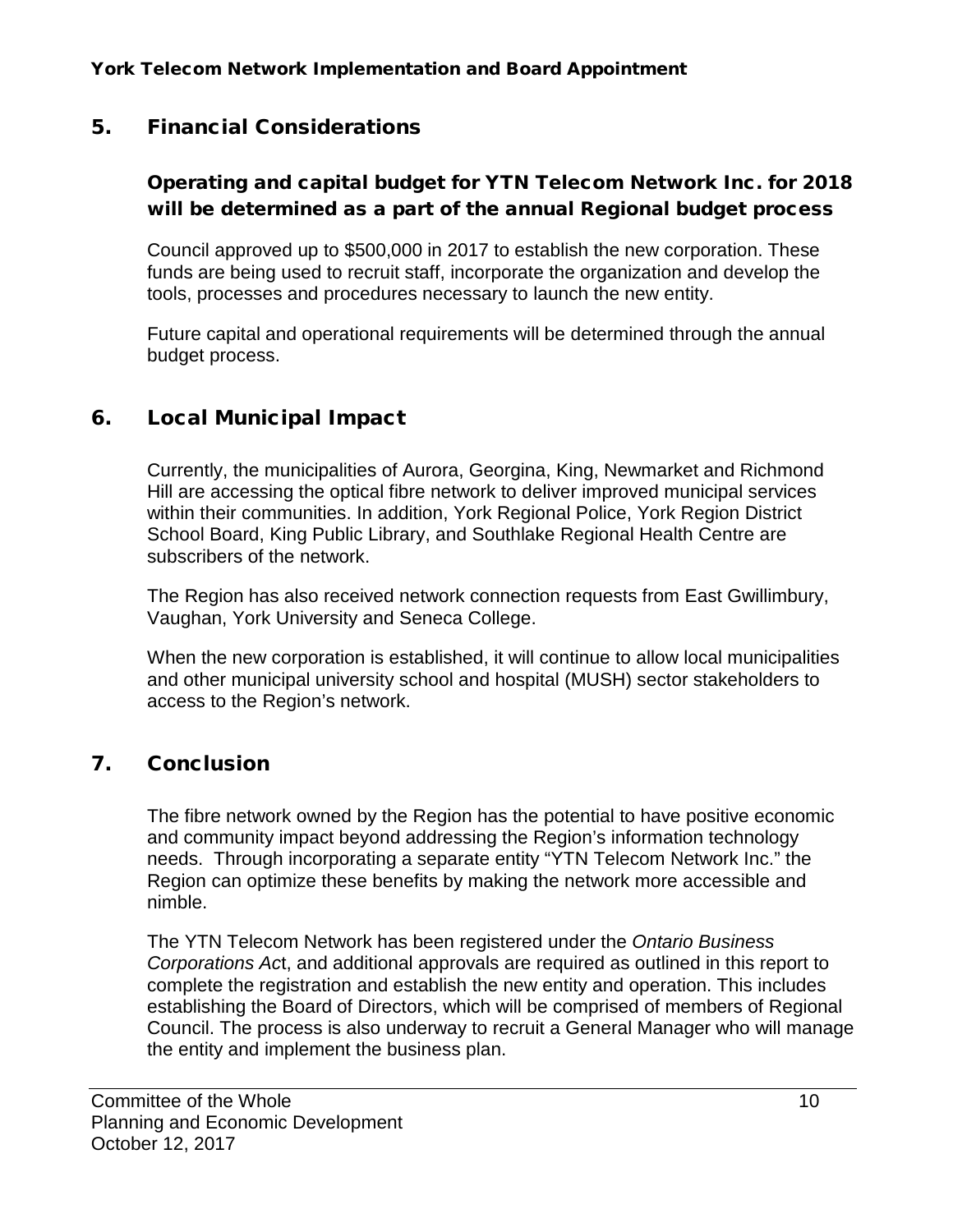With these approvals, a Board of Directors and a General Manager in place, the YTN Telecom Network Inc. can proceed to begin operations with a targeted launch date of January 1, 2018.

For more information on this report, please contact Doug Lindeblom, Director of Economic Strategy at 1-877-464-9675 ext. 71503.

The Senior Management Group has reviewed this report.

September 29, 2017

Attachments (4)

#7897128

Accessible formats or communication supports are available upon request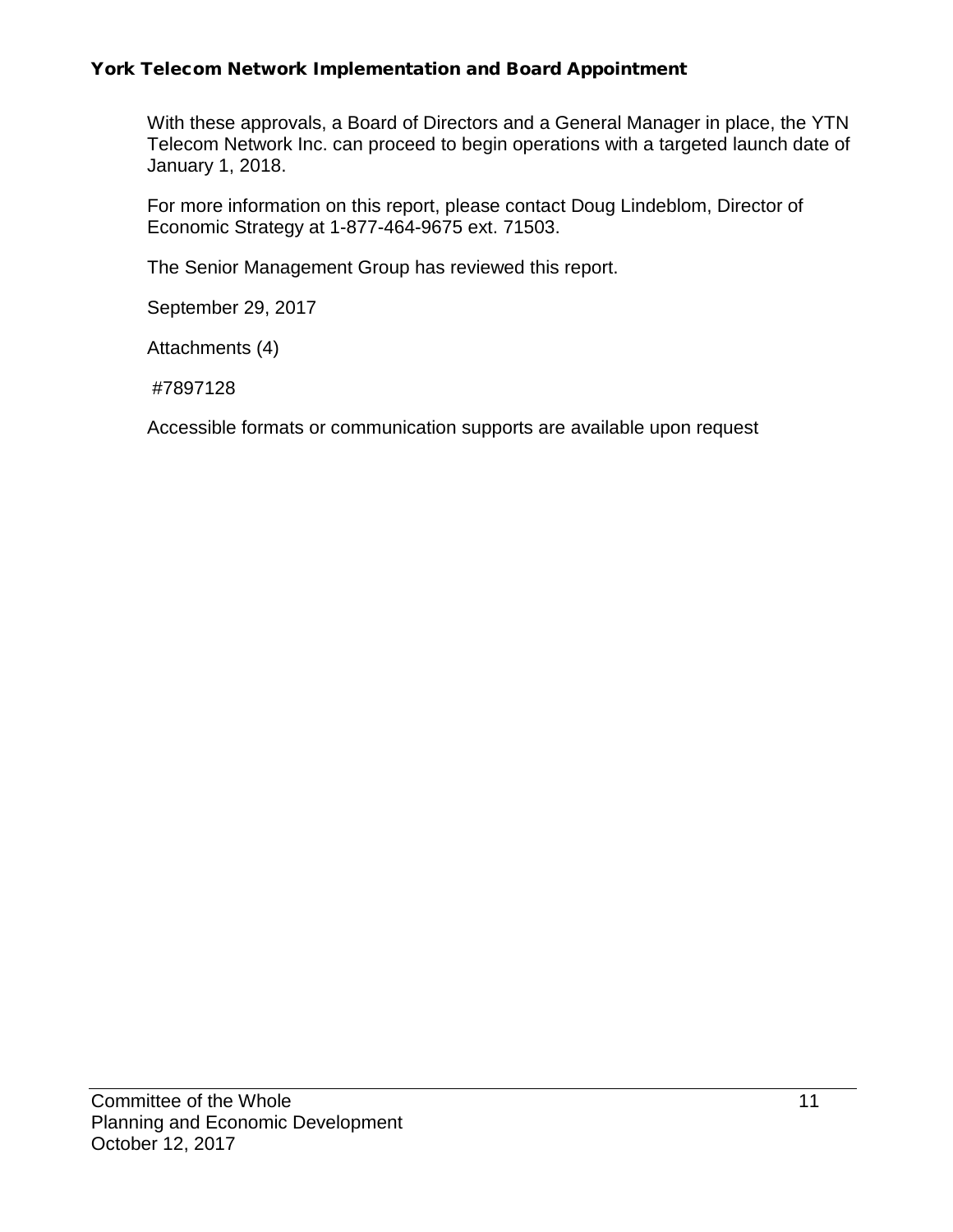# Attachment 1

## **RESOLUTIONS OF THE SOLE SHAREHOLDER OF YTN TELECOM NETWORK INC. (the "Corporation")**

### **ELECTION OF DIRECTORS**

**RESOLVED THAT** the following persons, being the only persons nominated for such position, be and they are hereby elected as directors of the Corporation, to serve until the next annual meeting of the Corporation or until their successors are duly elected or appointed in accordance with the *Business Corporations Act* (Ontario) and the Corporation's by-laws:

- Regional Chair Wayne Emmerson
- Mayor Geoffrey Dawe
- Mayor Virginia Hackson
- Mayor Steve Pellegrini
- Mayor Margaret Quirk
- Mayor Frank Scarpitti
- Mayor A. J. (Tony) Van Bynen
- Regional Councillor Gino Rosati

## **NUMBER OF DIRECTORS**

**WHEREAS** the articles of incorporation of the Corporation provide that the board of directors shall consist of a minimum of one (1) and a maximum of fifteen (15) directors;

**AND WHEREAS** Section 125(3) of the *Business Corporations Act* (Ontario) provides that the number of directors shall be determined from time to time by special resolution of the shareholders;

**AND WHEREAS** the directors, if so empowered by special resolution of the shareholders, may thereafter determine the number of directors of the Corporation by resolution of the board of directors;

**RESOLVED AS A SPECIAL RESOLUTION THAT** until otherwise determined, the number of directors of the Corporation shall be eight (8)**,** of whom five (5) constitutes a quorum for the transaction of business at any meeting of the board of directors.

**RESOLVED AS A SPECIAL RESOLUTION THAT** the board of directors is empowered to determine the number of directors of the Corporation, within the minimum and maximum number provided for in the Articles of the Corporation.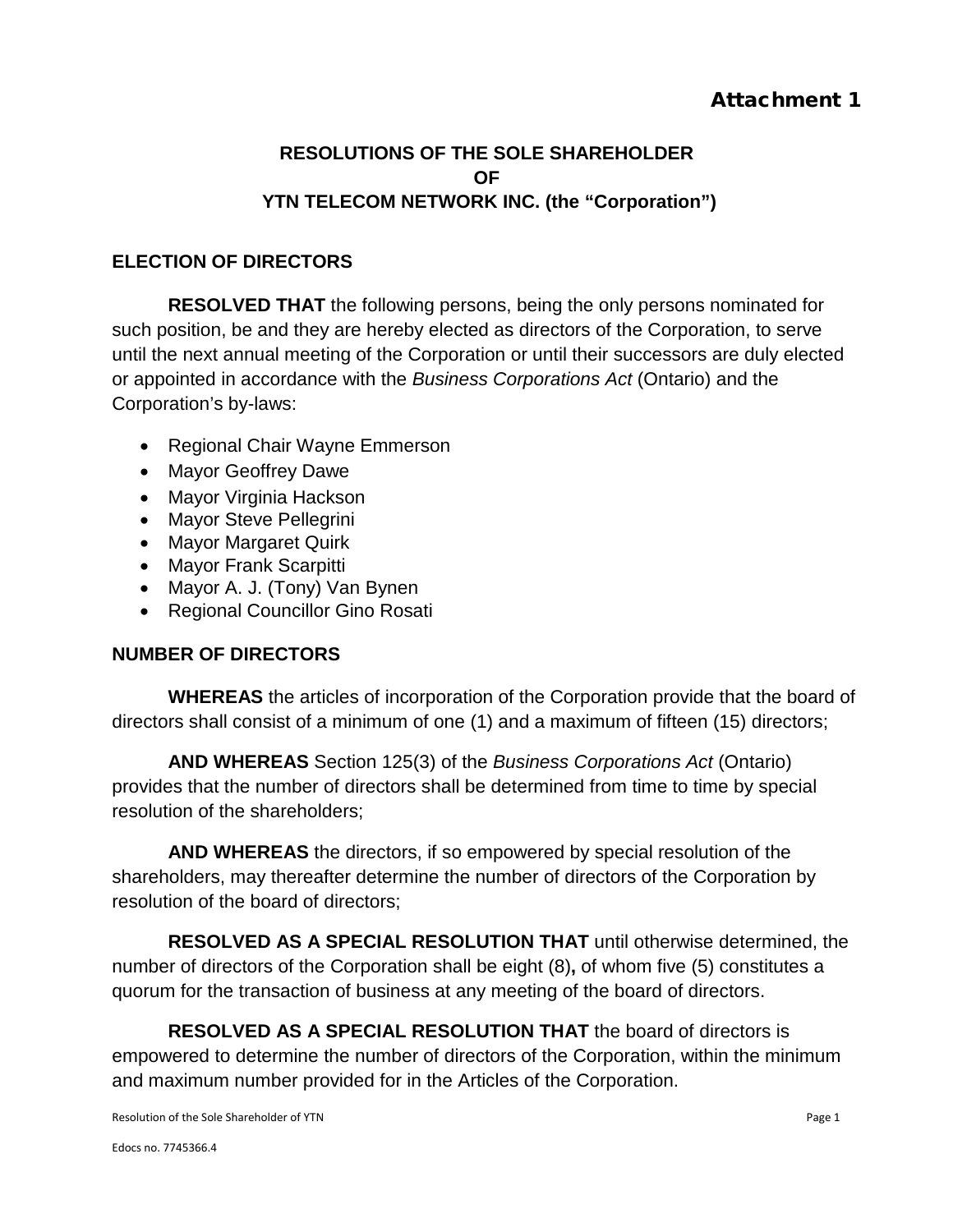## **BY-LAW NO. 1 OF THE CORPORATION**

**WHEREAS** by a unanimous shareholder declaration made October 19, 2017, the majority of the powers of the board of directors were vested in the shareholder, including the power under Section 116 of the *Business Corporations Act* (Ontario) to make, amend, or repeal any by-laws that regulate the business and affairs of the Corporation;

**AND WHEREAS** the shareholder wishes to pass By-law No. 1 in the form attached to this resolution to, among other things, to address matters generally pertaining to the transaction of the business and affairs of the Corporation and to establish the duties and powers of the directors and officers of the Corporation.

**RESOLVED THAT** By-law No. 1 of the Corporation in the form set out in Appendix 1-A is hereby made and confirmed.

### **APPOINTMENT OF AUDITORS**

**RESOLVED THAT** KPMG LLP be and are hereby appointed the auditors of the Corporation, to hold office until the time of the holding of the next annual meeting of the shareholders of the Corporation or the consenting by shareholder's signature to resolutions in lieu of such a meeting unless they are earlier duly removed from office, at a remuneration to be fixed by the Board of Directors, the Board of Directors being hereby authorized to fix such remuneration.

### **DELEGATION REGARDING SIGNING OF SHAREHOLDER RESOLUTIONS**

**WHEREAS** Regional Council, as comprised by twenty-one (21) member of council, represent The Regional Municipality of York, as sole shareholder of the Corporation.

**AND WHEREAS** Regional Council wishes to authorize the Regional Chair to sign resolutions and other documents to give effect thereto on behalf of the shareholder.

**RESOLVED THAT** the Regional Chair be authorized to sign resolutions and any other documents to give effect thereto, on behalf of the shareholder.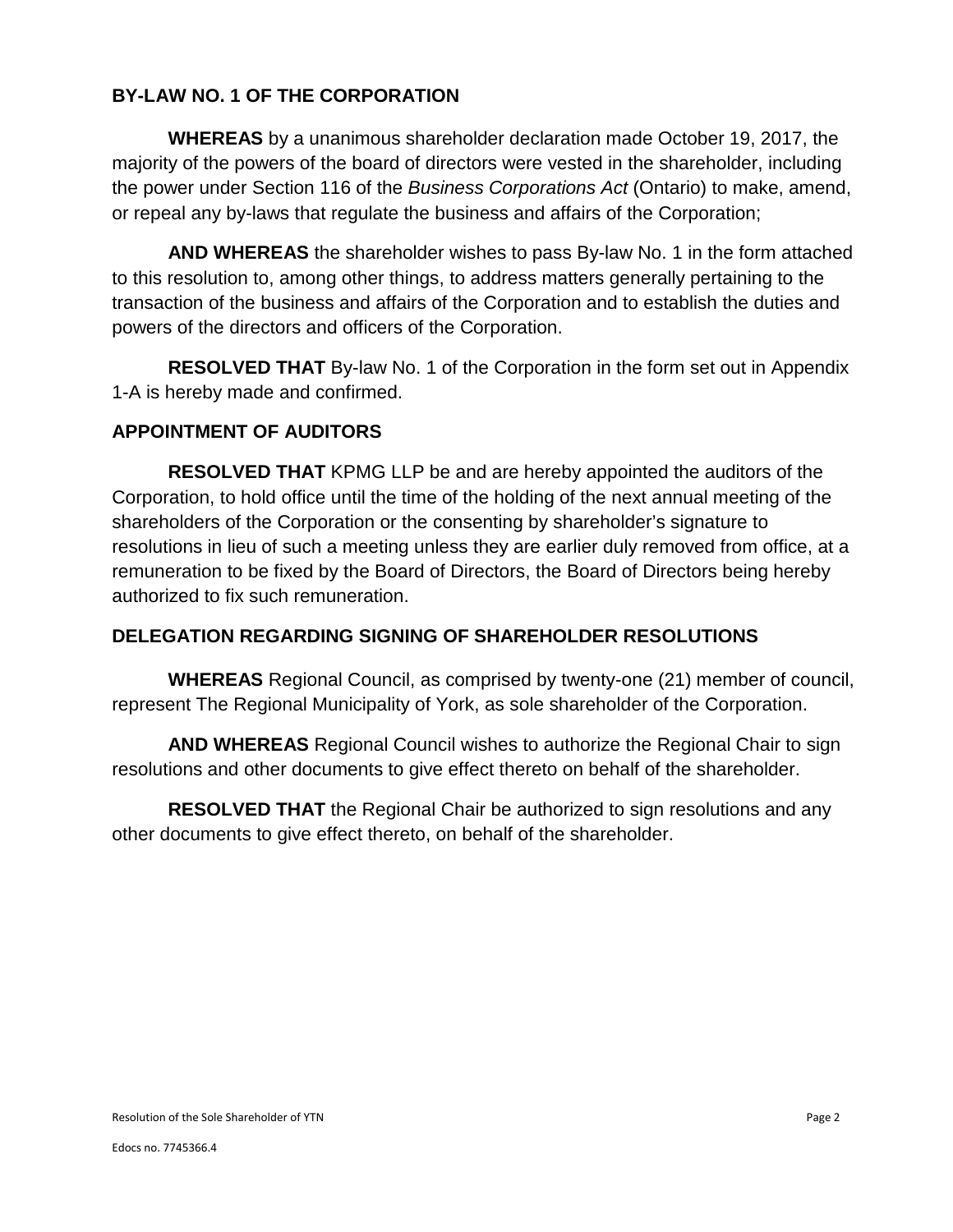The foregoing resolutions are, by the signature below of the sole shareholder of the Corporation entitled to vote on such resolutions, passed as a resolution of the Corporation pursuant to the provisions of Section 104(1)(a) and (b) of the *Business Corporations Act* (Ontario).

DATED at Newmarket, this 19th day of October, 2017.

## **THE REGIONAL MUNICIPALITY OF YORK**

Per:

Name: Wayne Emmerson Title: Regional Chair and Chief Executive Officer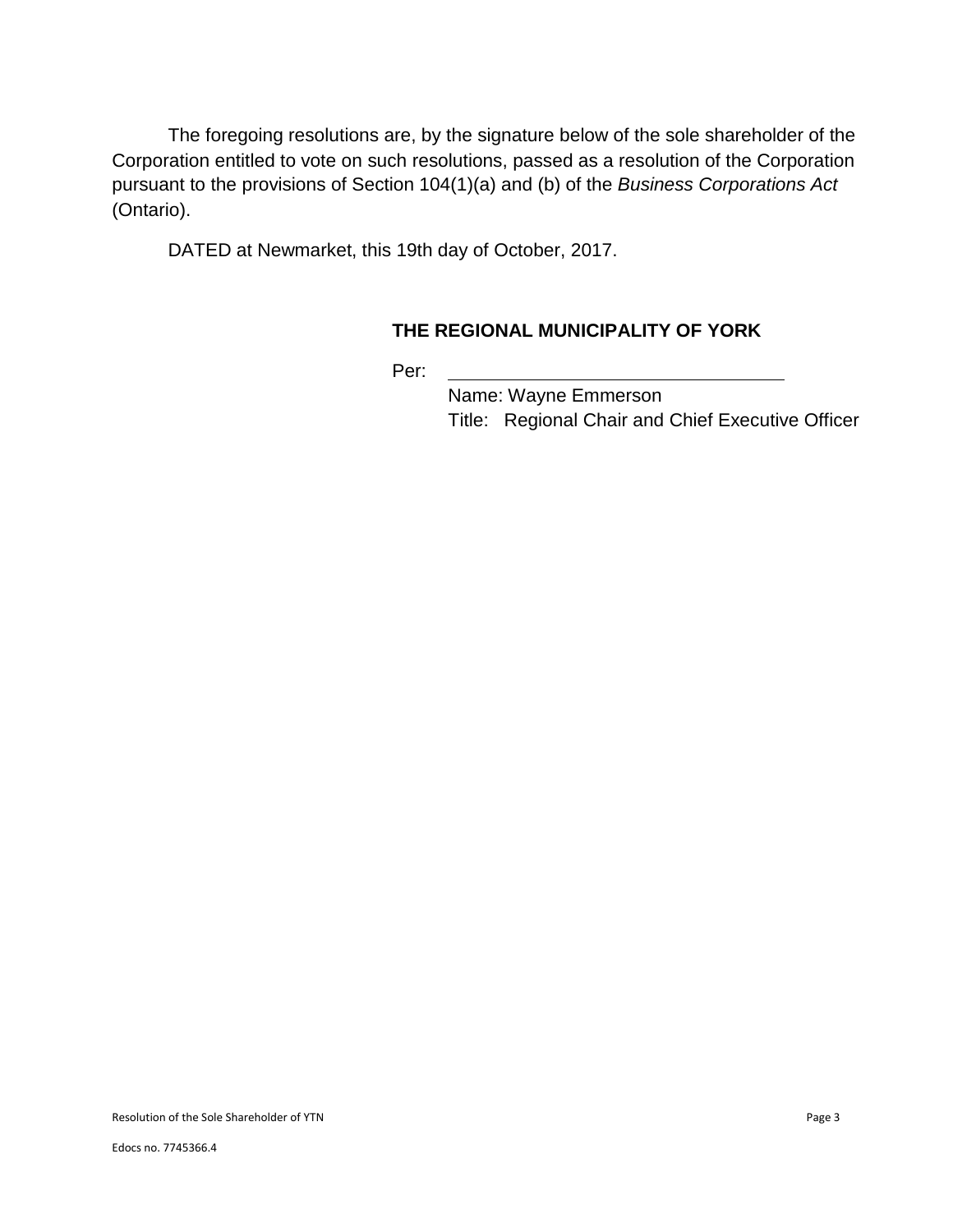## **BY-LAW NO. 1**

### A by-law relating generally to the transaction of the business and affairs of **YTN TELECOM NETWORK INC.** (the "**Corporation**")

#### **CONTENTS**

| One          | Interpretation                               |
|--------------|----------------------------------------------|
| Two          | <b>Directors</b>                             |
| <b>Three</b> | Committees                                   |
| Four         | <b>Officers</b>                              |
| Five         | Protection of Directors, Officers and Others |
| <b>Six</b>   | <b>Meetings of Shareholders</b>              |
| Seven        | <b>Securities</b>                            |
| Eight        | Dividends and Rights                         |
| <b>Nine</b>  | <b>Notices</b>                               |
| Ten          | Borrowing Powers of the Directors            |
| Eleven       | <b>Business of the Corporation</b>           |
| Twelve       | Paramountcy of Unanimous Shareholder         |
|              | Agreement                                    |

**BE IT ENACTED** as a by-law of the Corporation as follows:

#### **ARTICLE 1 INTERPRETATION**

- 1.1 Definitions. In this by-law, unless the context otherwise requires:
	- (a) "**Act**" means the *Business Corporations Act* (Ontario), and includes the regulations to it, and every other statute incorporated in it or amending it, or any statute substituted for it, and in the case of such substitution the reference in the by-laws of the Corporation to nonexisting statutes shall be read as referring to the substituted provisions in the new statute;
	- (b) "**articles**" means the articles of the Corporation;
	- (c) "**board**" means the board of directors of the Corporation;
	- (d) words and expressions defined in the Act shall have the same meaning when used in this by-law;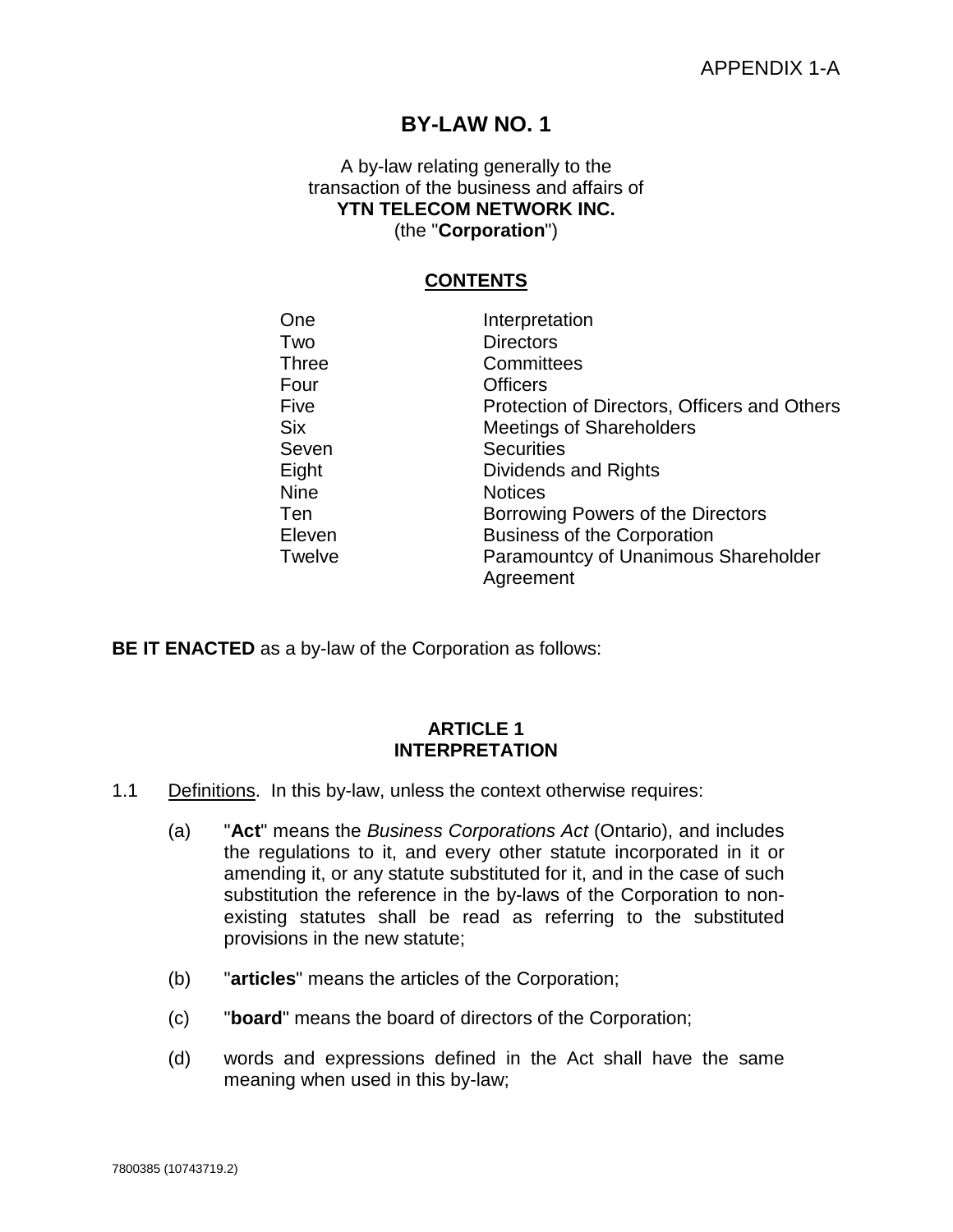- (e) the singular shall include the plural and the plural shall include the singular; and
- (f) the word "**person**" shall include individuals, firms and corporations, and the masculine gender shall include the feminine and neuter genders.

#### **ARTICLE 2 DIRECTORS**

2.1 Powers. Subject to any unanimous shareholder agreement, the board shall manage or supervise the management of the affairs and business of the Corporation. So long as a quorum of directors remains in office no vacancy or vacancies in the board shall affect the power of the continuing directors to act.

2.2 Number and Quorum. Subject to the articles, the board shall consist of such number of persons as are from time to time determined by special resolution or, if the special resolution empowers the board to determine the number, by resolution of the board.

If the number of directors is one or two, all of the directors constitute a quorum at a meeting of the board. If the number of directors is three or more directors, a majority of the directors constitute a quorum at a meeting of the board. In this paragraph, the "number of directors" is either:

- (a) the number of directors specified in the articles; or
- (b) if a minimum and maximum number of directors is provided for in the articles, the number determined from time to time by special resolution or, if the special resolution empowers the directors to determine the number, by resolution of the directors, or if no such resolution has been passed, the number of directors named in the articles.

Subject to the limitations in the Act, the board may change the foregoing quorum requirements.

2.3 Qualification and Resident Canadians. No person shall be qualified for election as a director if he or she: (i) is less than eighteen years of age; (ii) has been found under the *Substitute Decisions Act*, *1992* (Ontario) or under the *Mental Health Act* (Ontario) to be incapable of managing property or who has been found to be incapable by a court of Canada or elsewhere; (iii) is not an individual; (iv) has the status of a bankrupt or (v) is not qualified in accordance with the Act. A director need not be a shareholder. Subject to the Act, at least twenty-five per cent (25%) of the directors shall be resident Canadians provided that if the number of directors is less than four (4) at least one (1) director shall be a resident Canadian.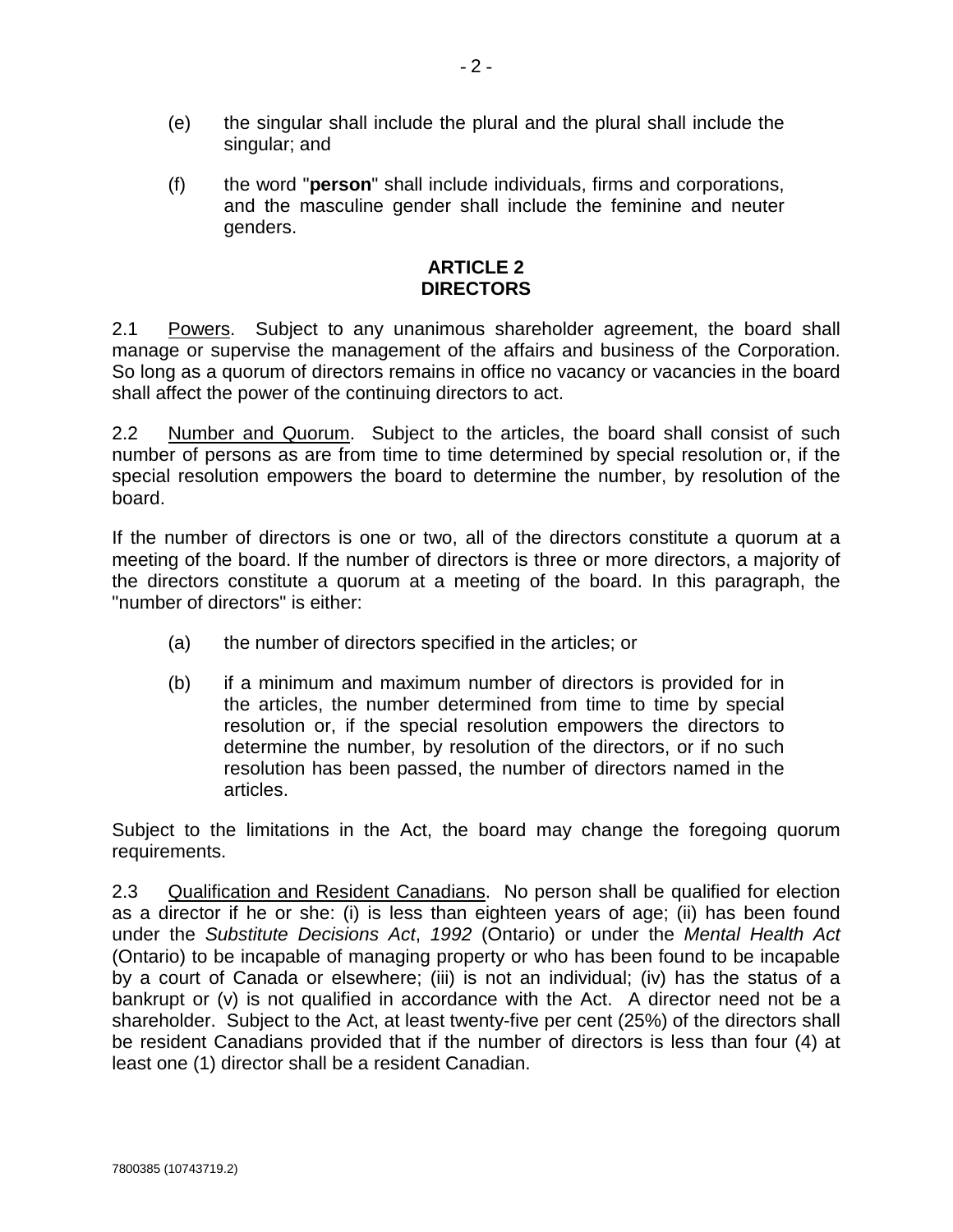2.4 Election and Term of Office. Unless the articles or any unanimous shareholder agreement otherwise provides, the directors shall be elected yearly at the annual meeting of the shareholders and shall hold office until the annual meeting next following. The whole board shall be elected at each annual meeting and all the directors then in office shall retire, but, if qualified, shall be eligible for re-election. The election may be by a show of hands or by resolution of the shareholders. If after nomination there is no contest for election, the persons nominated may be elected by declaration of the chair to that effect. If an election of directors is not held at the proper time, the directors then in office shall continue in office until their successors are elected or appointed.

2.5 Vacancies. Subject to the Act, a quorum of the board may fill a vacancy in the board, except a vacancy resulting from an increase in the number of directors or in the maximum number of directors or from a failure of the shareholders to elect the number of directors required to be elected at any meeting of shareholders. In the absence of a quorum of the board, or if the vacancy has arisen from the failure of the shareholders to elect the number of directors required by the articles, or if the vacancy has resulted from an increase in the number of directors or in the maximum number of directors, the board shall forthwith call a special meeting of shareholders to fill the vacancy. If the board fails to call such a meeting or if there are no such directors, then in office, any shareholder may call such meeting. A director appointed or elected to fill a vacancy holds office for the unexpired term of his or her predecessor.

2.6 Vacation of Office. A director ceases to hold office when: (i) the director dies; (ii) the director is removed from office by the shareholders; (iii) the director ceases to be qualified for election as a director; or (iv) the director's written resignation is received by the Corporation provided if a time subsequent to its date of receipt by the Corporation is specified in such written resignation the resignation shall become effective at the time so specified. Until the first meeting of shareholders, no director named in the articles shall be permitted to resign from office unless at the time the resignation is to become effective a successor is elected or appointed.

2.7 Removal of Directors. Subject to the provisions of the Act and any unanimous shareholder agreement, the shareholders may by resolution passed at an annual or special meeting remove any director before the expiration of the director's term of office and the vacancy created by such removal may be filled at the same meeting failing which it may be filled by the directors pursuant to Section 2.5 of this by-law.

2.8 Place of Meetings. Meetings of the board may be held at any place within York Region.

2.9 Calling of Meetings. Subject to any unanimous shareholder agreement, meetings of the board may be held at any time without formal notice being given if all the directors are present, or if a quorum is present and those directors who are absent signify their consent to the holding of the meeting in their absence. Any resolution passed, or proceeding had, or action taken at such meeting shall be as valid and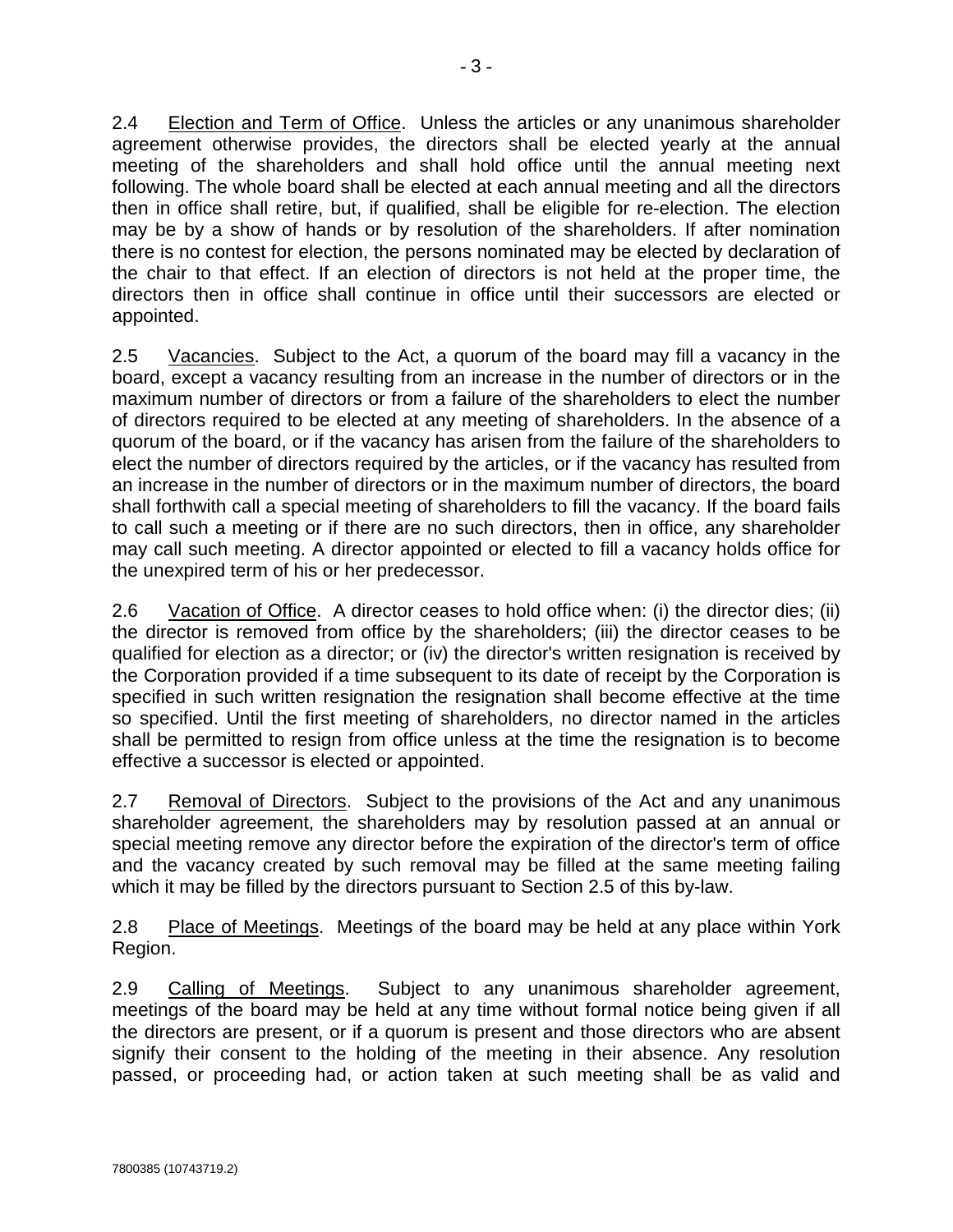effectual as if it had been passed at or had been taken at a meeting duly called and constituted.

Subject to the Act, no notice of a meeting of the board shall be necessary if the meeting is the first meeting of the board held immediately following a meeting of shareholders at which such board was elected or if the meeting of the board is a meeting which follows immediately upon a meeting of shareholders at which a director was appointed to fill a vacancy on the board, provided at any such meeting of the board a quorum of directors is present.

2.10 Notice of Meeting. The Chair, the President or a Vice-President who is a director or any two directors may at any time by notice call a meeting of the board. Such notice shall be given in the manner provided in Section 9.1 to each director not less than fortyeight (48) hours before the time when the meeting is to be held. A notice of a meeting of directors need not specify the purpose of or the business to be transacted at the meeting except where the Act requires such purpose or business to be specified. A director may in any manner and at any time waive notice of or otherwise consent to a meeting of the board. Attendance of a director at such a meeting is a waiver of notice of meeting except where the attendance is for the express purpose of objecting to the transaction of any business on the ground that the meeting is not lawfully called.

2.11 Adjourned Meeting. Notice of an adjourned meeting of the board is not required if the time and place of the adjourned meeting is announced at the original meeting or the adjourned meeting preceding the applicable adjourned meeting, if the original meeting is adjourned on more than one occasion.

2.12 Regular Meetings. The board may appoint a day or days in any month or months for regular meetings of the board at a place and hour to be named. A copy of any resolution of the board fixing the place and time of such regular meetings shall be sent to each director forthwith after being passed, but no other notice shall be required for any such regular meeting except where the Act requires the purpose thereof or the business to be transacted thereat to be specified.

2.13 Chair. Subject to Section 4.2 hereof, the chair of any meeting of the board shall be the Chief Executive Officer and, in the Chief Executive Officer's absence, a director who is a Vice-President present at the meeting. If no such officer is present, the directors present shall choose one of their number to be chair.

2.14 Voting at Meetings. Questions arising at any meeting of the board shall be decided by a majority of votes. In the case of an equality of votes, the chair of the meeting, in addition to his or her original vote, shall not have a second or casting vote.

2.15 Resolution in Writing. A resolution in writing, signed by all the directors entitled to vote on that resolution at a meeting of directors or a committee of the board, is as valid as if it had been passed at a meeting of the board or a committee of directors.

2.16 Meetings by Electronic Means. If all the directors present at or participating in a meeting consent, a meeting of the board or of a committee of the board may be held by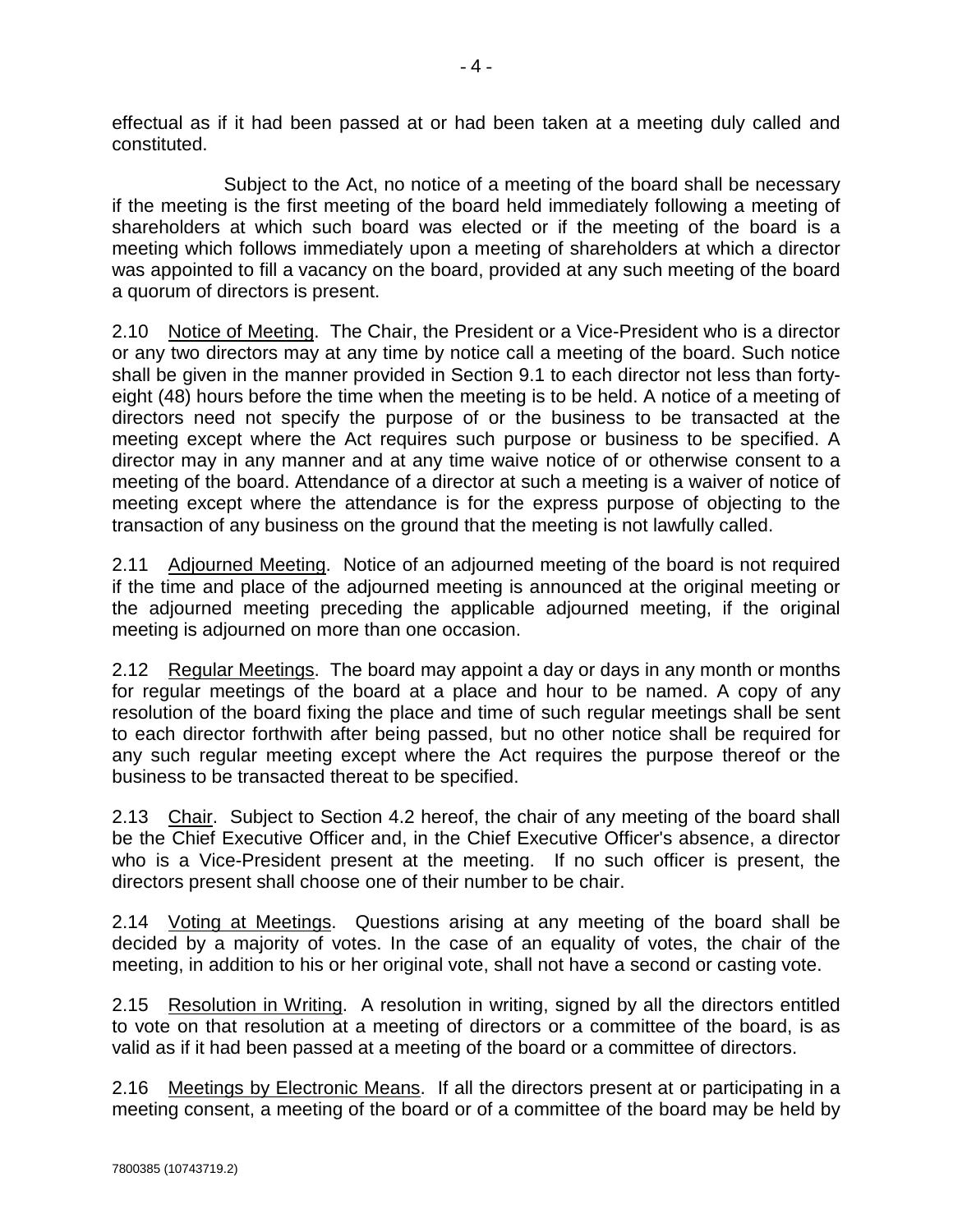means of such telephone, electronic or other communication facilities as permit all persons participating in the meeting to communicate with each other simultaneously and instantaneously, and a director participating in such a meeting by such means is deemed to be present at the meeting. Any such consent shall be effective whether given before or after the meeting to which it relates and may be given with respect to all meetings of the board and of committees of the board held while a director holds office.

2.17 Interest of Directors and Officers in Contracts. Provided the applicable director or officer shall have complied with the applicable requirements of the Act in respect of disclosure of interest and otherwise, no director or officer shall be disqualified by his or her office from contracting with the Corporation nor shall any contract or arrangement entered into by or on behalf of the Corporation with any director or officer or in which any director or officer is in any way interested be liable to be voided nor shall any director or officer so contracting or being so interested be liable to account to the Corporation for any profit realized by any such contract or arrangement by reason of such director's or officer's holding that office or of the fiduciary relationship thereby established.

2.18 Meeting Procedures. Subject to the immediately following sentence, the rules governing the procedures of York Regional Council for meetings and conduct of members of York Regional Council shall be observed by the board in respect of meetings of the directors and shall apply to the conduct of the directors insofar as they are applicable and so long as they do not conflict with any other provisions of this bylaw or the Act or other applicable law. Provided that notwithstanding the immediately preceding sentence, meetings of the board shall be able to be held in camera and in private except to the extent prohibited by law.

#### **ARTICLE 3 COMMITTEES**

3.1 Managing Director and Committee of Directors. The board may in its discretion appoint a managing director and such committees of the board as it deems appropriate, and delegate to such managing director and committees any of the powers of the board except those which the board is prohibited by the Act from delegating.

3.2 Transaction of Business. The powers of a committee of directors may be exercised by a meeting at which a quorum is present or by resolution in writing signed by all the members of such committee who would have been entitled to vote on that resolution at a meeting of the committee. Meetings of such committee may be held at any place within York Region.

3.3 Procedure. Unless otherwise determined by the board, each committee shall have the power to fix its quorum at not less than a majority of its members, to elect its chair and to regulate its procedure.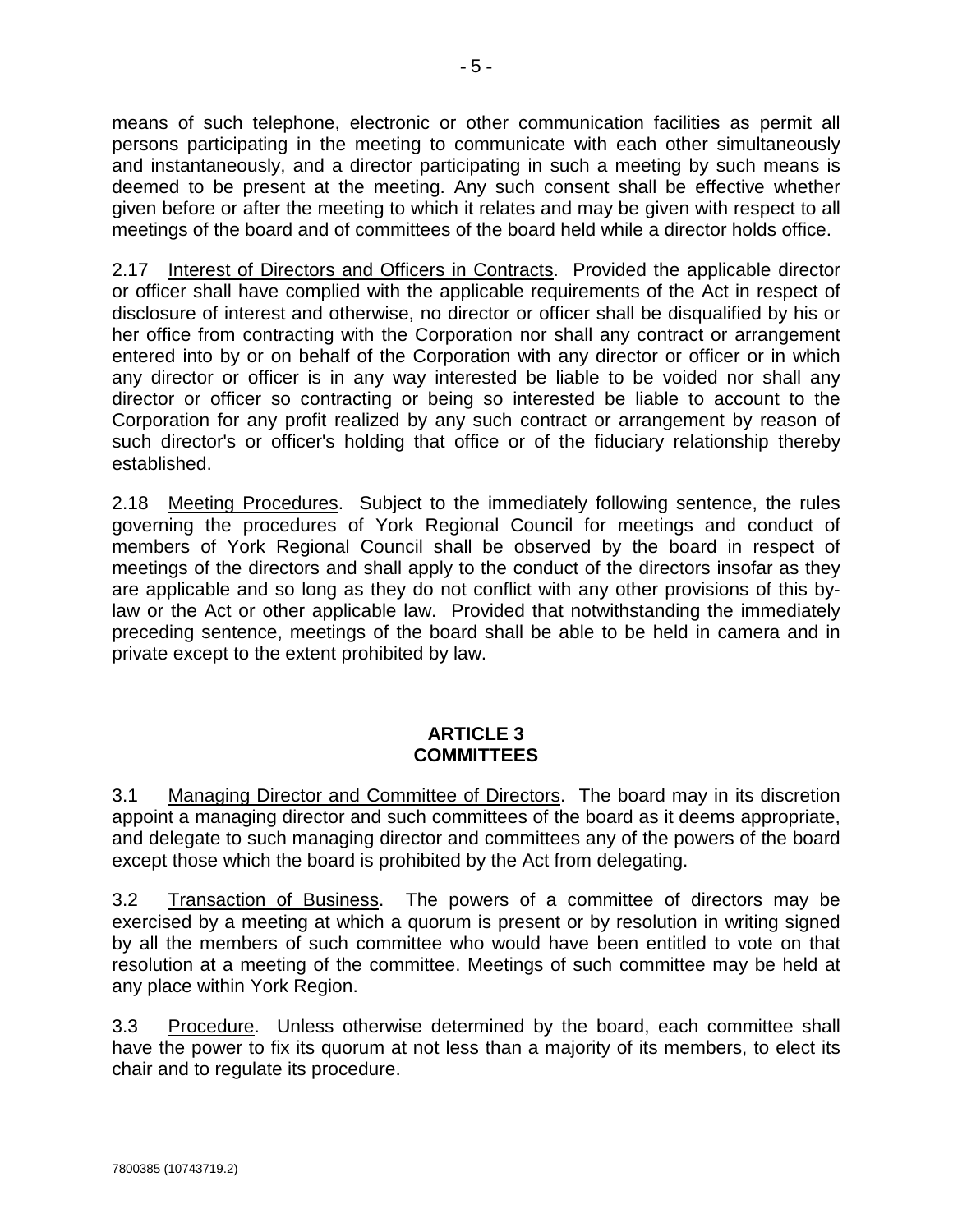#### **ARTICLE 4 OFFICERS**

4.1 Appointment. Subject to the Act, this by-law, any other by-laws of the Corporation and any unanimous shareholder agreement:

- (a) the board may designate the offices of the Corporation, appoint officers, specify their duties and delegate to them powers to manage the business and affairs of the Corporation;
- (b) a director may be appointed to any office of the Corporation; and
- (c) two or more offices of the Corporation may be held by the same person.

4.2 Chair of the Board. The directors may from time to time appoint a Chair of the board who shall be a director. If appointed, the board may assign to the Chair any of the powers and duties that are by any provisions of this by-law assigned to the Chief Executive Officer, and the Chair shall, subject to the provisions of the Act, have such other powers and duties as the board may specify. The Chair of the board shall act as chair of all directors and shareholders meetings at which the Chair is present. During the absence or disability of the Chair of the board, the Chair's duties shall be performed and his powers exercised by the managing director, if any, or by the President.

4.3 Chief Executive Officer. The Chief Executive Officer shall be, subject to the authority of the board, charged with the general supervision of the business and affairs of the Corporation. He shall be ex officio a member of all standing committees and, if no Chairman of the Board has been appointed, or if appointed is not present, chairman of all meetings of shareholders and of all meetings of directors of the Corporation, if a director. Except where the board of directors has appointed a President, the Chief Executive Officer shall also have the powers and be charged with the duties of that office. He shall perform all duties incident to his office and shall have such other powers and duties as may from time to time be assigned to him by the board of directors.

4.4 The President. The President shall have full authority, subject to the authority of the board and the supervision of the Chief Executive Officer, to provide general supervision of the business and affairs of the Corporation. The President shall perform all duties incidental to such office and shall have such other powers and duties as may from time to time be assigned by the board. During the absence or disability of the Chief Executive Officer his duties may be performed and his powers may be exercised by the President.

4.5 Vice-President. During the absence or disability of the President, the President's duties may be performed and the President's powers may be exercised by the Vice-President, or if there are more than one, by the Vice-Presidents in order of seniority (as determined by the board), save that no Vice-President shall preside at a meeting of the board or at a meeting of shareholders who is not qualified to attend the meeting as a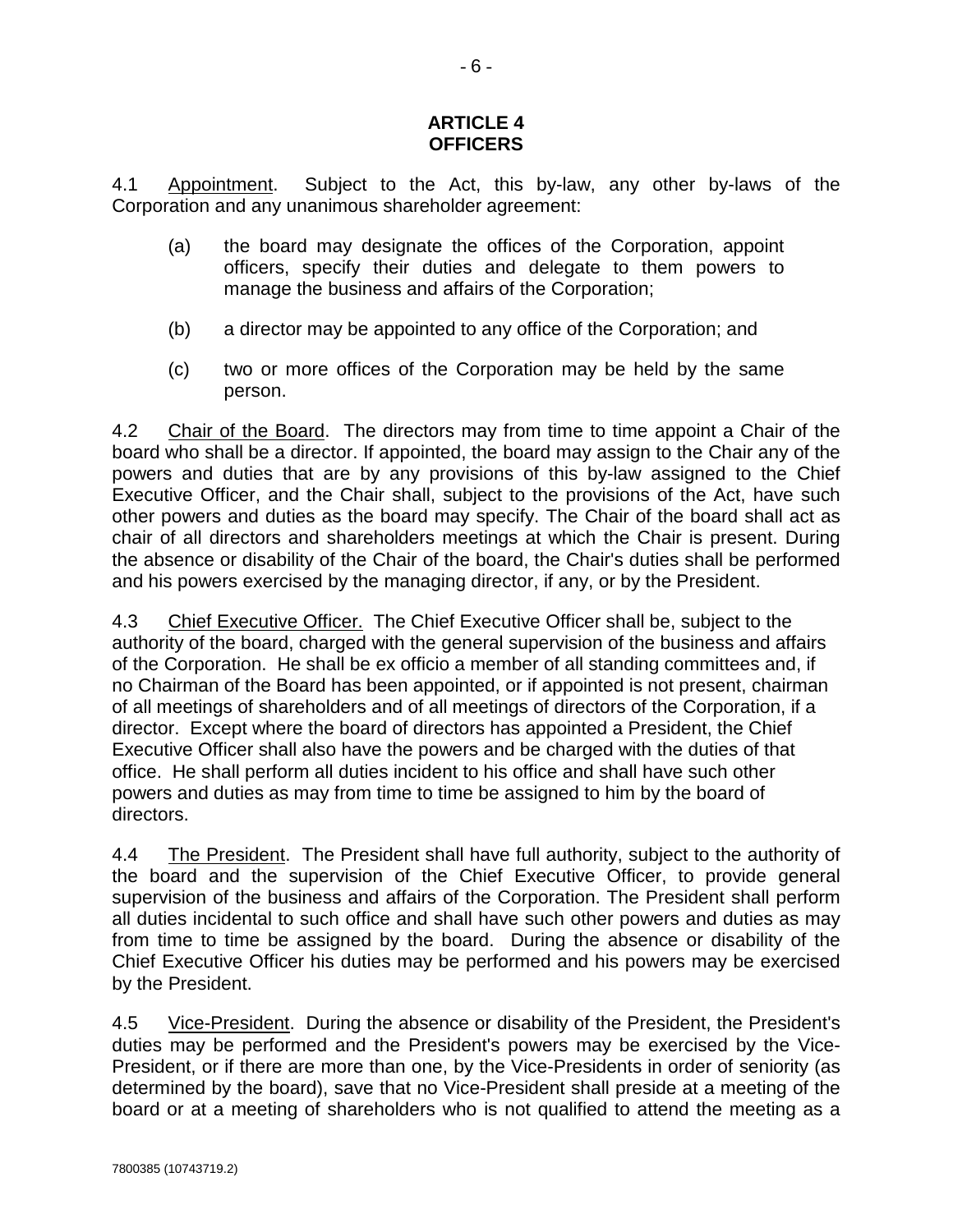director or shareholder, as the case may be. If a Vice-President exercises any such duty or power, the absence or disability of the President shall be presumed with reference thereto. A Vice-President shall also perform such duties and exercise such powers as the President may from time to time delegate to the Vice-President or as the board may prescribe.

4.6 Secretary. The Secretary shall give, or cause to be given, all notices required to be given to shareholders, directors, auditors and members of committees provided that the validity of any notice shall not be affected by reason only of the fact that it is sent by some person other than the Secretary. The Secretary shall attend all meetings of the board and of the shareholders and shall enter or cause to be entered in books kept for that purpose minutes of all proceedings at such meetings. The Secretary shall perform such other duties as may from time to time be prescribed by the board.

4.7 Treasurer. The Treasurer shall keep or cause to be kept proper books of account and accounting records with respect to all financial and other transactions of the Corporation and, under the direction of the board, shall control the deposit of money, the safekeeping of securities and the disbursement of the funds of the Corporation. The Treasurer shall render to the board at the meetings thereof, or whenever required of the Treasurer, an account of all his or her transactions as Treasurer and of the financial position of the Corporation and the Treasurer shall perform such other duties as may from time to time be prescribed by the board.

4.8 Assistant-Secretary and Assistant-Treasurer. The Assistant-Secretary and the Assistant-Treasurer or, if more than one, the Assistant-Secretaries and the Assistant-Treasurers, shall respectively perform all the duties of the Secretary and Treasurer in the absence or disability of the Secretary or Treasurer, as the case may be. The Assistant-Secretary and the Assistant-Treasurer shall also have such powers and duties as may from time to time be assigned to them by the board.

4.9 Power and Duties of Other Officers. The powers and duties of all other officers shall be such as the terms of their engagement call for or as the board may specify. Any of the powers and duties of an officer to whom an assistant has been appointed may be exercised and performed by such assistant, unless the board otherwise directs.

4.10 Duties may be Delegated. In case of the absence or inability to act of the President, a Vice-President or any other officer of the Corporation or for any other reason that the board may deem sufficient, the board may delegate all or any of the powers of such officer to any other officer or to any director for the time being.

4.11 Remuneration and Removal. The board may determine the remuneration to be paid to the directors, officers, agents and employees of the Corporation. Any officer, agent or employee of the Corporation may receive such remuneration as may be determined notwithstanding the fact that he or she is a director or shareholder of the Corporation. The board may award special remuneration to any officer of the Corporation undertaking any special work or service for, or undertaking any special mission on behalf of the Corporation other than routine work ordinarily required of such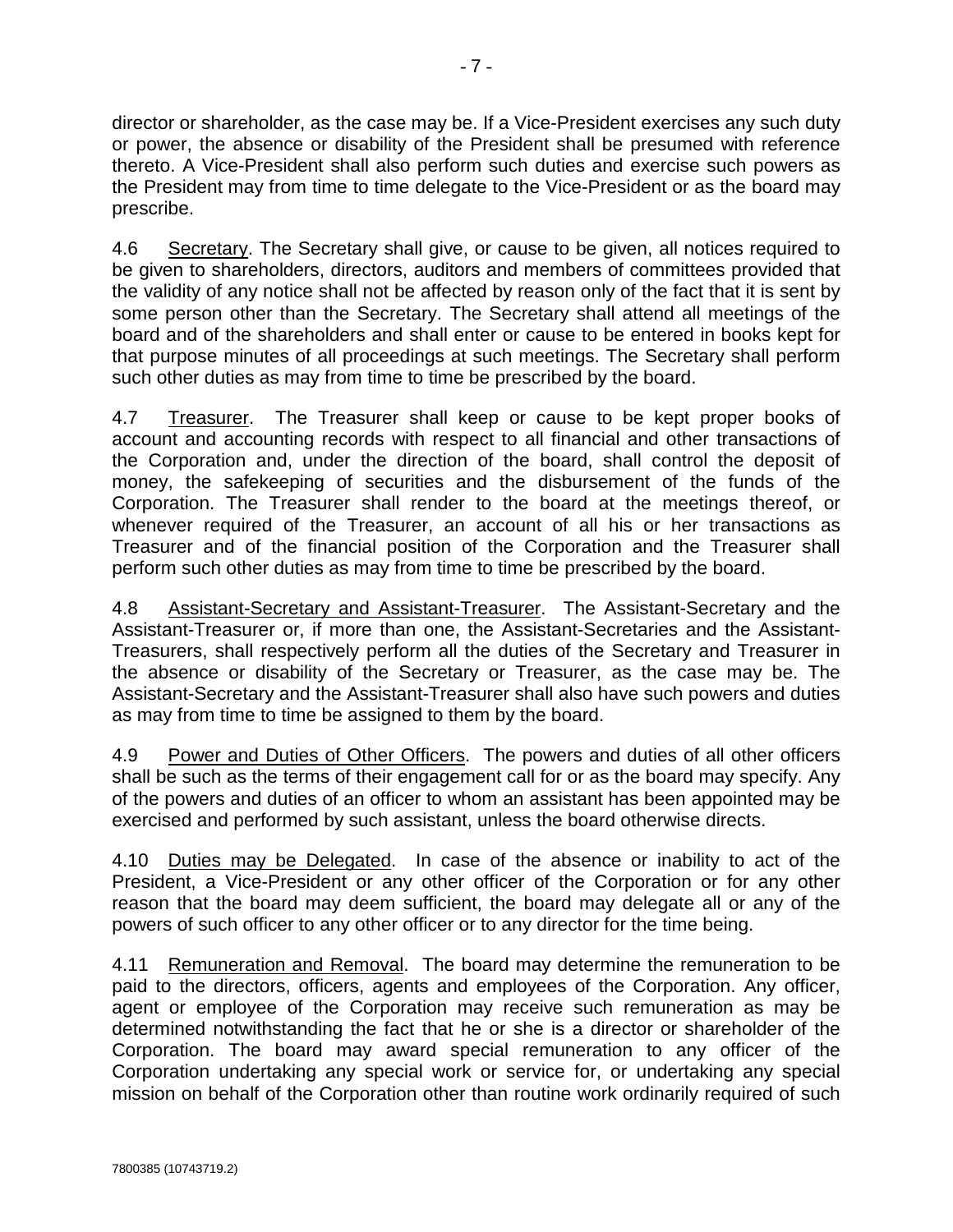office. If any director or officer of the Corporation shall be employed by or shall perform services for the Corporation otherwise than as a director or officer or shall be a member of a firm or a shareholder, director or officer of a corporation which is employed by or performs services for the Corporation, the fact of his or her being a director or officer of the Corporation shall not disentitle such director or officer or such firm or corporation, as the case may be, from receiving proper remuneration for such services. All officers, in the absence of written agreement to the contrary, shall be subject to removal by the board at any time with or without cause. Until such removal each officer shall hold office until his or her successor is elected or appointed or until his or her earlier resignation.

4.12 Agents and Attorneys. The board shall have power to appoint, from time to time, agents or attorneys for the Corporation in or out of Canada with such powers of management or otherwise (including the power to sub-delegate) as may be thought fit.

4.13 Fidelity Bonds. The board may require such officers, employees and agents of the Corporation as the board deems advisable to furnish bonds for the faithful discharge of their duties, in such form and with such surety as the board may from time to time prescribe, but no director shall be liable for failure to require any bond or for the insufficiency of any bond or for any loss by reason of the failure of the Corporation to receive any indemnity thereby provided.

## **ARTICLE 5 PROTECTION OF DIRECTORS, OFFICERS AND OTHERS**

5.1 Protection of Directors and Officers. Except as otherwise specifically provided in the Act, no director or officer of the Corporation shall be liable for the acts, receipts, neglects or defaults of any other director or officer or employee, or for joining in any receipt or other act for conformity, or for any loss, damage or expense happening to the Corporation through the insufficiency or deficiency of title to any property acquired by order of the board for or on behalf of the Corporation or for the insufficiency or deficiency of any security in or upon which any of the monies of the Corporation shall be invested or for any loss or damage arising from the bankruptcy, insolvency or tortious act of any person with whom any monies, securities or effects of the Corporation shall be deposited, or for any loss, conversion, misapplication or misappropriation of or damage resulting from any dealings with any monies, securities or other assets belonging to the Corporation or for any loss occasioned by any error of judgment or oversight on his or her part or for any other loss, damage or misfortune whatever which may happen in the execution of the duties of his or her office or in relation thereto, unless the same shall happen by failure to exercise the powers and to discharge the duties of his or her office honestly and in good faith with a view to the best interests of the Corporation and in connection therewith to exercise that degree of care, diligence and skill that a reasonably prudent person would exercise in comparable circumstances.

Subject to the foregoing, the directors may rely upon the accuracy of any statement or report prepared by the Corporation's auditors or accountants and shall not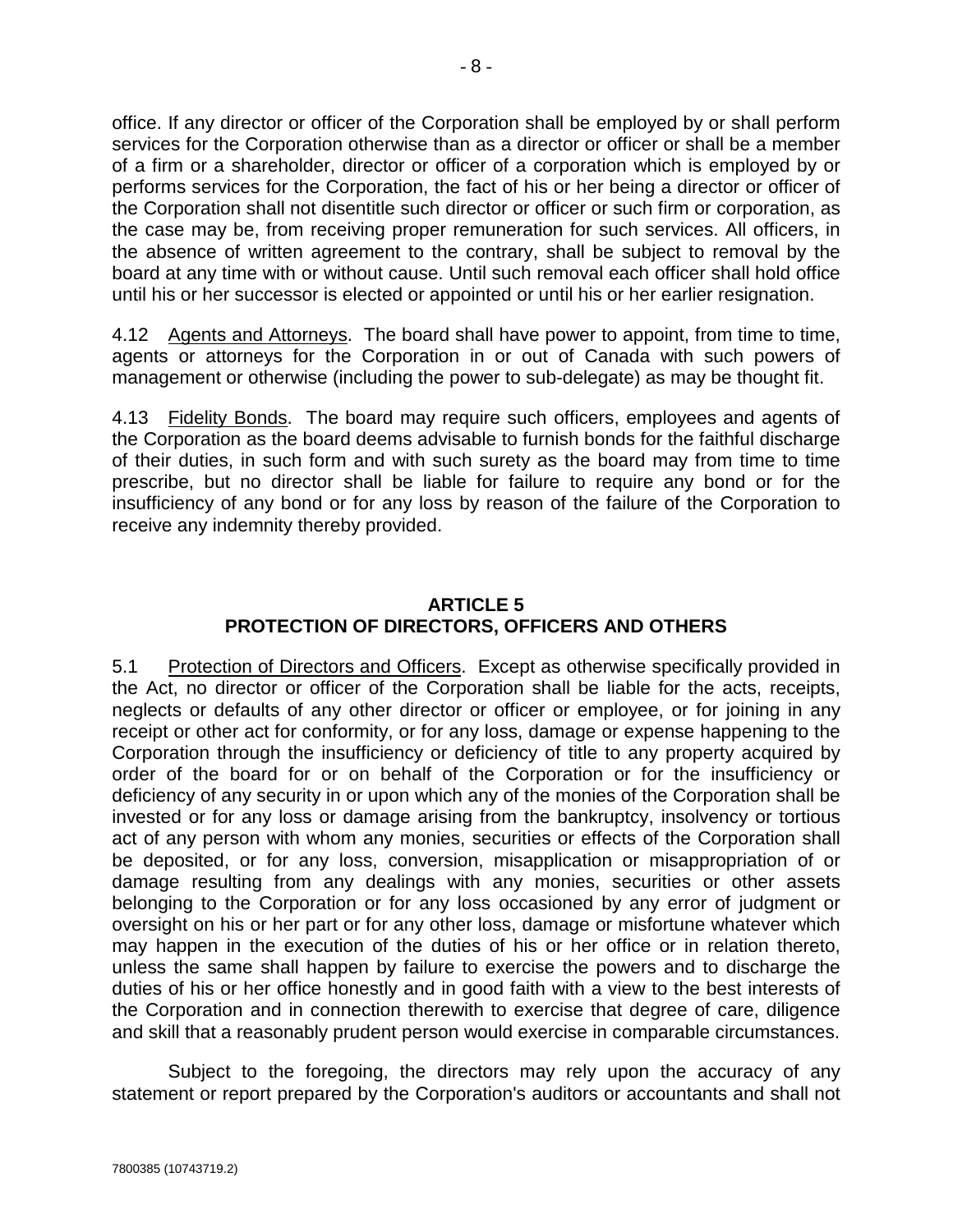be responsible or held liable for any loss or damage resulting from the payment of any dividends or otherwise acting upon such statement or report.

The board is hereby authorized to cause the Corporation to give indemnities to any director or other person who has undertaken or is about to undertake any liability on behalf of the Corporation and to secure such director or other person against loss by mortgage and charge upon the whole or any part of the real and personal property of the Corporation by way of security. Any action from time to time taken by the board under this paragraph shall not require approval or confirmation by the shareholders.

5.2 Indemnity. Subject to the limitations contained in the Act, the Corporation shall indemnify each past, present and future director and officer of the Corporation, and each individual who is now or may hereafter be, acting or have heretofore acted, at the Corporation's request, as a director or officer or in a similar capacity of another entity and his or her heirs and legal representatives (each an "**Indemnified Person**"), against all costs, charges and expenses, including any amount paid to settle an action or satisfy a judgment, reasonably incurred by him or her in respect of any civil, criminal, administrative, investigative or other proceeding in which he or she is involved because of that association with the Corporation or entity, if:

- (a) the Indemnified Person acted honestly and in good faith with a view to the best interests of the Corporation or, as the case may be, to the best interests of the other entity for which the Indemnified Person acted as a director or officer or in a similar capacity at the Corporation's request; and
- (b) in the case of a criminal or administrative action or proceeding that is enforced by a monetary penalty, the Indemnified Person had reasonable grounds for believing that his or her conduct was lawful.

Subject to the limitations contained in the Act, if any, the Corporation may advance money to each Indemnified Person for the costs, charges and expenses of a proceeding referred to above, provided that the Indemnified Person shall repay the money if he or she did not fulfill the conditions in paragraph (a) above.

5.3 Additional Circumstances. The Corporation shall also indemnify Indemnified Persons in such other circumstances as the Act or law permits or requires. Nothing in this by-law shall limit the right of any person entitled to indemnity to claim indemnity apart from the provisions of this by-law.

5.4 Insurance. Subject to the limitations contained in the Act, the Corporation may purchase and maintain such insurance for the benefit of each Indemnified Person against any liability incurred by the Indemnified Person in his or her capacity as a director or officer of the Corporation, or in his or her capacity as a director or officer, or a similar capacity, of any other entity, if he or she acts or acted in that capacity at the Corporation's request, as the board may determine.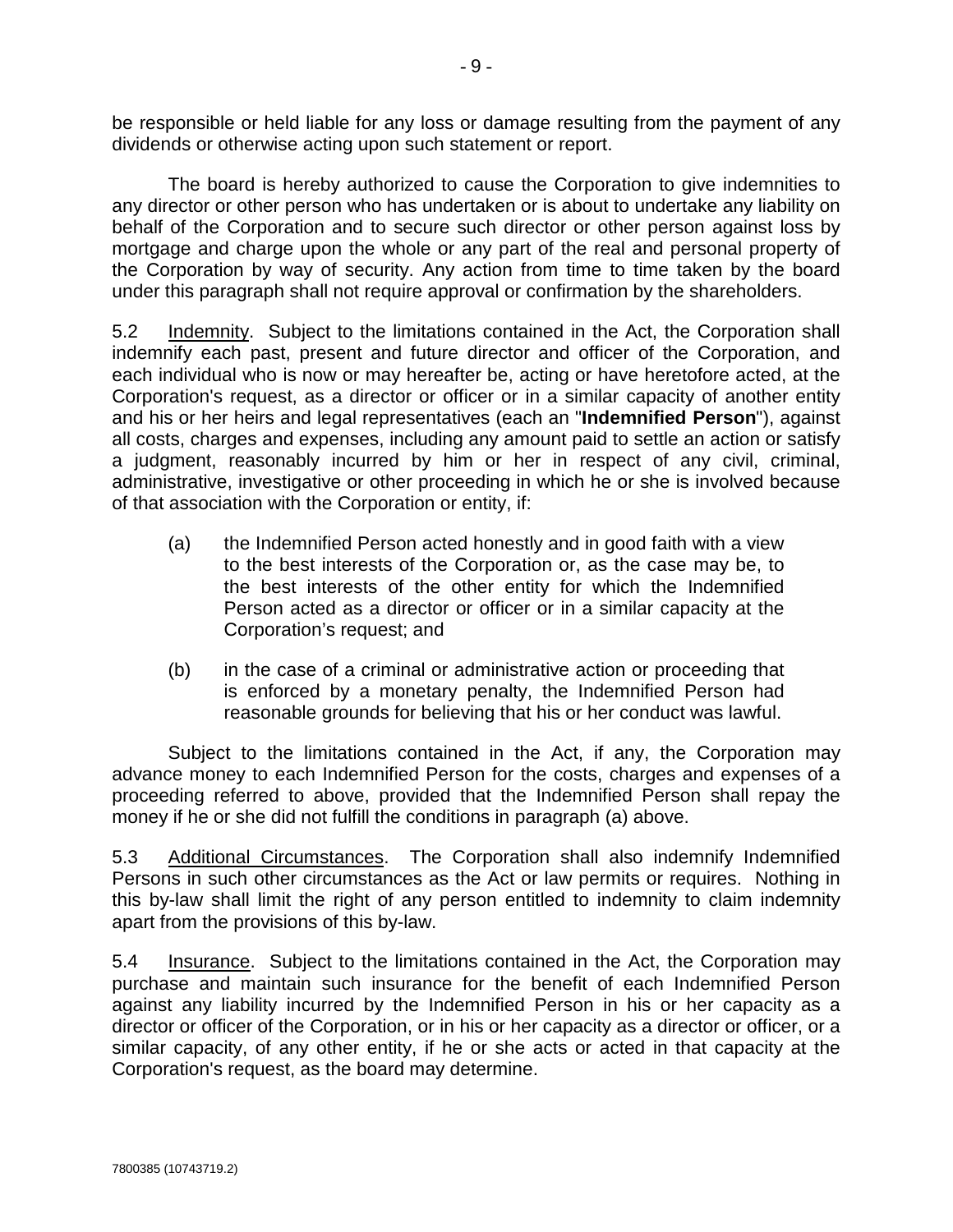#### **ARTICLE 6 MEETINGS OF SHAREHOLDERS**

6.1 Annual Meeting. Subject to the articles and any unanimous shareholder agreement, the annual meeting of the shareholders shall be held at any place within York Region on such day and at such time as the board, may determine, for the purpose of hearing and receiving the reports and statements required by the Act to be read to and laid before shareholders at an annual meeting, electing directors, appointing the auditor and fixing or authorizing the board to fix the auditor's remuneration, and for the transaction of such other business as may properly be brought before the meeting.

6.2 Special Meetings. Subject to the articles and any unanimous shareholder agreement, the board shall, subject to Section 6.3, have the power at any time to call a special meeting of shareholders to be held at such time on such day and at any place within York Region as may be determined by the board. The phrase "special meeting of the shareholders" wherever it occurs in this by-law shall include a meeting of any class or classes of shareholders, and the phrase "meeting of shareholders" wherever it occurs in this by-law shall mean and include an annual meeting of shareholders and a special meeting of shareholders.

6.3 Notice of Meetings. Notice of the time and place of each meeting of shareholders shall be given in the manner provided in Section 9.1, and

- (a) if the Corporation is at the time of such notice offering any of its securities to the public, not less than twenty-one (21) days, and
- (b) if the Corporation is at the time of such notice not offering any of its securities to the public, not less than ten (10) days,

and in any event, not more than fifty (50) days before the date on which the meeting is to be held, to the auditor of the Corporation, to the directors of the Corporation and to each shareholder of record at the close of business on the day on which the notice is given who is entered on the securities register of the Corporation as the holder of one or more shares carrying the right to vote at the meeting. Notice of a meeting of shareholders called for any purpose other than consideration of the financial statements and auditor's report, election of directors and reappointment of the incumbent auditor shall state the nature of such business in sufficient detail to permit the shareholder to form a reasoned judgment thereon and shall state the text of any special resolution to be submitted to the meeting.

6.4 List of Shareholders Entitled to Notice. For every meeting of shareholders, the Corporation shall prepare a list of shareholders entitled to receive notice of the meeting, arranged in alphabetical order and showing the number of shares held by each shareholder. If a record date for the meeting is fixed pursuant to Section 6.5, the shareholders listed shall be those registered at the close of business on a day not later than ten (10) days after such record date. If no record date is fixed, the shareholders listed shall be those registered at the close of business on the day immediately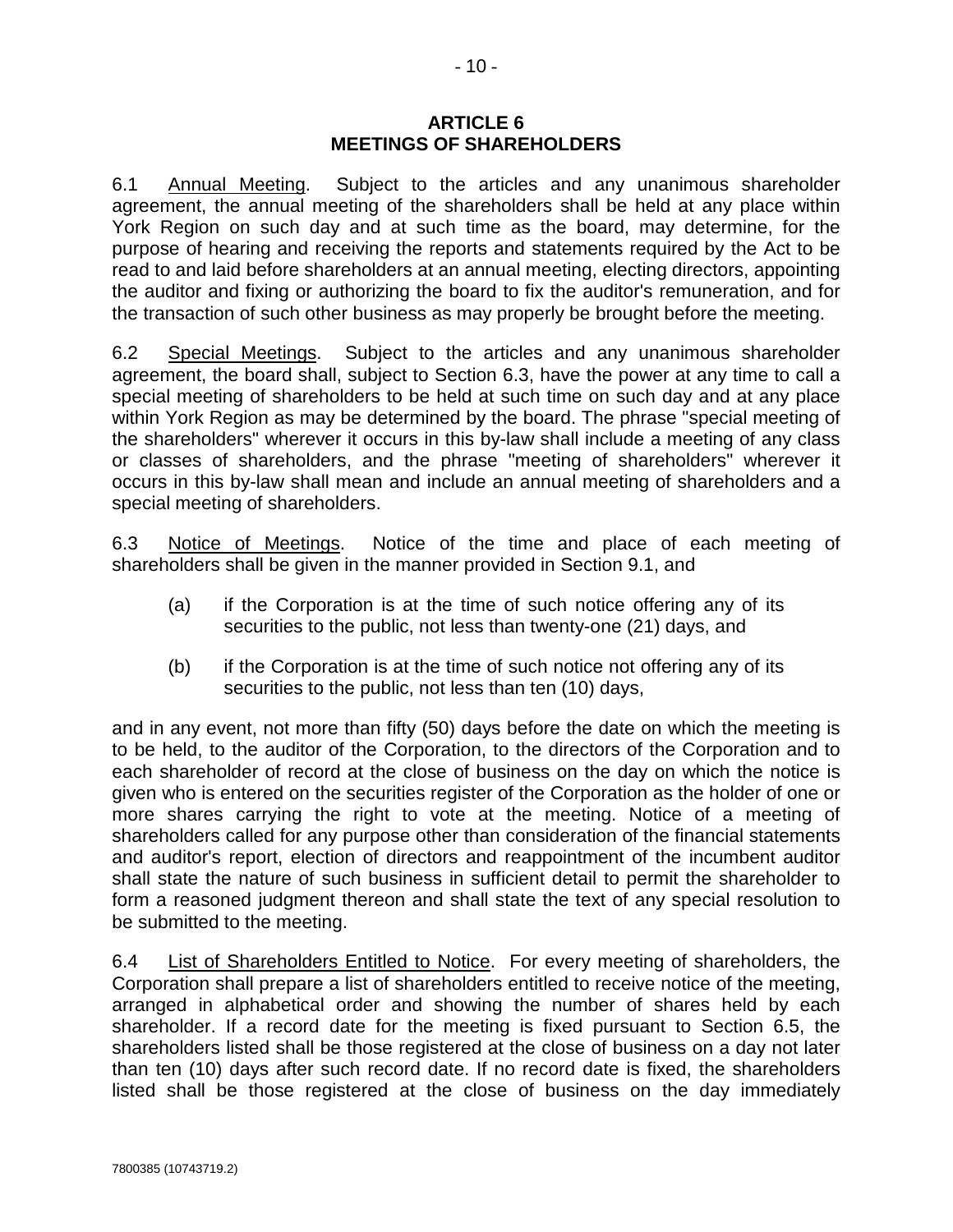preceding the day on which notice of the meeting is given, or where no such notice is given, the day on which the meeting is held. The list shall be available for examination by any shareholder during usual business hours at the registered office of the Corporation or at the place where the securities register is kept and at the place where the meeting is held.

6.5 Record Date for Notice. The board may fix in advance a record date, preceding the date of any meeting of shareholders by not more than fifty (50) days and not less than twenty-one (21) days, for the determination of the shareholders entitled to notice of the meeting, provided that notice of any such record date is given not less than seven (7) days before such record date, by newspaper advertisement in the manner provided in the Act. If no record date is so fixed, the record date for the determination of the shareholders entitled to notice of the meeting shall be the close of business on the day immediately preceding the day on which the notice is given.

6.6 Waiving Notice. A shareholder and any other person entitled to attend a meeting of shareholders may in any manner and at any time waive notice of a meeting of shareholders, and attendance of any such person at a meeting of shareholders is a waiver of notice of the meeting, except where such person attends a meeting for the express purpose of objecting to the transaction of any business on the grounds that the meeting is not lawfully called.

6.7 Persons Entitled to be Present. The only persons entitled to be present at a meeting of the shareholders shall be those entitled to vote thereat, the directors and auditors of the Corporation and others who, although not entitled to vote, are entitled or required under any provision of the Act, the articles or by-laws to be present at the meeting. Any other person may be admitted only on the invitation of the chair of the meeting or with the consent of the meeting.

6.8 Quorum. One or more persons entitled to vote at a meeting of shareholders who in the aggregate hold or represent more than 50% of the shares with voting rights at the meeting constitutes a quorum. Where the Corporation has only one shareholder or only one holder of any class or series of shares, the shareholder present in person or by proxy constitutes a meeting.

6.9 Right to Vote. Subject to the Act, the articles and Section 6.5 hereof, each person registered as a shareholder of the Corporation at the date of any meeting of shareholders shall be entitled to one vote for each share held.

6.10 Representatives. An executor, administrator, committee of a mentally incompetent person, guardian or trustee and where a body corporate is such executor, administrator, committee, guardian or trustee, any person duly appointed by proxy for such body corporate, upon filing with the secretary of the meeting sufficient proof of his appointment, shall represent the shares of the testator, intestate, mentally incompetent person, ward or *cestui que* trust in his or its stead at all meetings of the shareholders of the Corporation and may vote accordingly as a shareholder in the same manner and to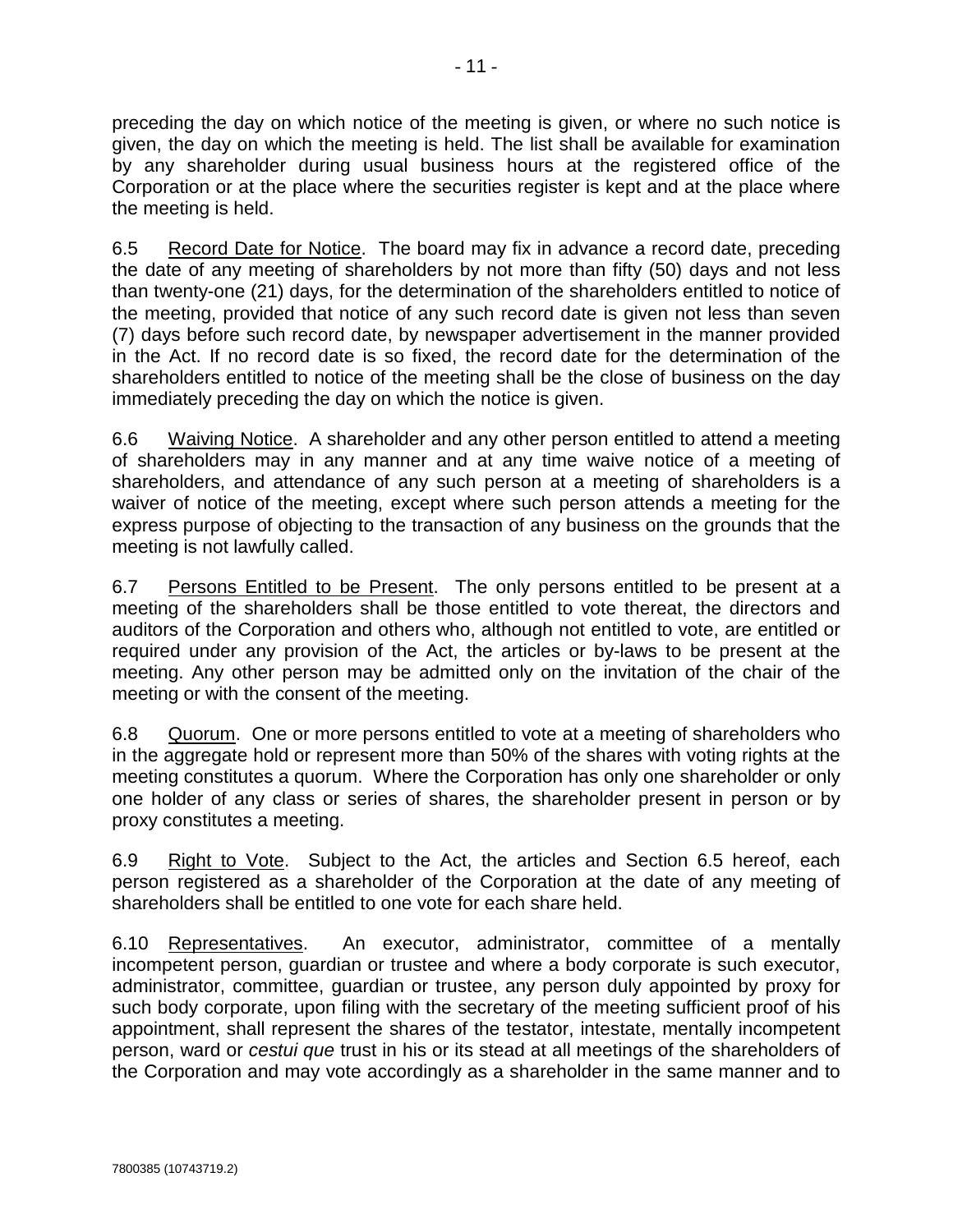the same extent as the shareholder of record. If there be more than one executor, administrator, committee, guardian or trustee, the provisions of clause 6.12 shall apply.

6.11 Proxies. Every shareholder, including a shareholder that is a body corporate, entitled to vote at a meeting of shareholders may by means of a proxy appoint a person, who need not be a shareholder, as his nominee to attend and act at the meeting in the manner, to the extent and with the power conferred by the proxy.

Subject to the Act, a proxy shall be executed by the shareholder or the shareholder's attorney authorized in writing or, if the shareholder is a body corporate by an officer or attorney thereof duly authorized.

A proxy may be in any form which may be prescribed by the board or which the chair of the meeting may accept as sufficient, provided that such form complies with the provisions of the Act.

Proxies shall be deposited with the secretary of the meeting before any vote is cast under the authority thereof or at such earlier time and in such manner as the board may prescribe in accordance with the provisions of the Act. A proxy in the form of a facsimile transmission may also be so deposited.

6.12 Joint Shareholders. Where two or more persons hold the same share or shares jointly, any one of such persons present at a meeting of shareholders has the right in the absence of the other or others to vote in respect of such share or shares, but, if more than one of such persons are present or represented by proxy and vote, they shall vote together as one on the share or shares jointly held by them.

6.13 Scrutineer. At each meeting of shareholders one or more scrutineers may be appointed by a resolution of the meeting or by the chair with the consent of the meeting to serve at the meeting. Such scrutineers need not be shareholders of the Corporation.

6.14 Votes to Govern. Unless otherwise required by the provisions of the Act, the articles, by-laws or any unanimous shareholder agreement, at all meetings of shareholders every question shall be decided by the majority of the votes duly cast on the question.

6.15 Show of Hands. At all meetings of shareholders every question shall be decided by a show of hands unless a ballot thereon is required by the chair or be demanded by a shareholder present in person or represented by proxy and entitled to vote or unless a ballot is required under the provisions of the Act. Upon a show of hands every shareholder present in person or represented by proxy and entitled to vote shall have one vote. After a show of hands has been taken upon any question the chair may require or any shareholder present in person or represented by proxy and entitled to vote may demand a ballot thereon. Whenever a vote by show of hands has been taken upon a question, unless a ballot thereon is demanded, a declaration by the chair of the meeting that the vote upon the question has been carried or carried by a particular majority or not carried and an entry to that effect in the minutes of the proceedings at the meeting shall be prima facie evidence of the fact without proof of the number or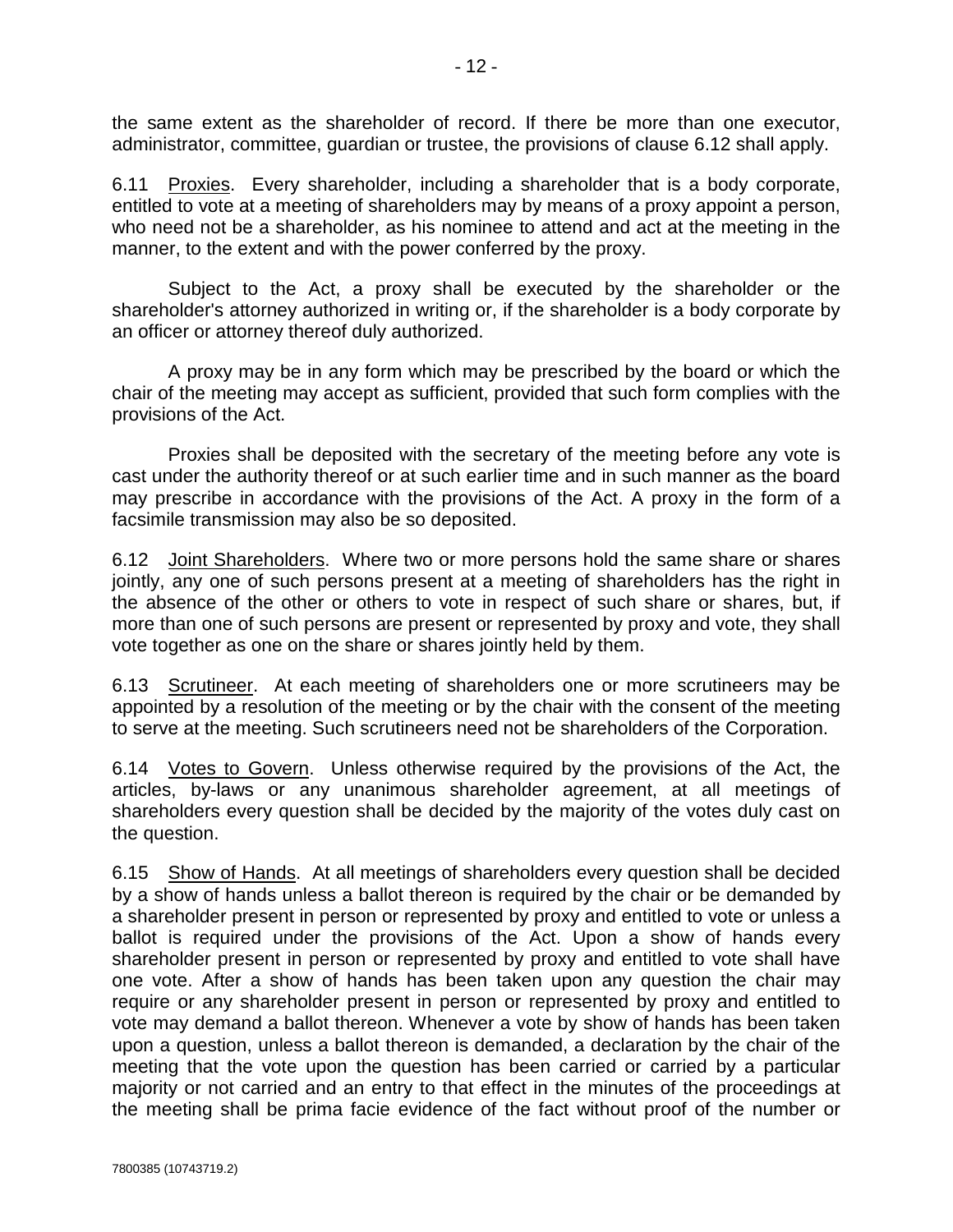proportion of the votes recorded in favour of or against any resolution or other proceedings in respect of the said question, and the result of the vote so taken shall be the decision of the Corporation in annual or general meeting, as the case may be, upon the question. A demand for a ballot may be withdrawn at any time prior to the taking of the ballot.

6.16 Ballots. If a ballot is required by the chair of the meeting or under the provisions of the Act or is demanded by any shareholder present in person or represented by proxy and entitled to vote and the demand be not withdrawn, a ballot upon the question shall be taken in such manner as the chair of the meeting directs. Upon a ballot each shareholder who is present in person or represented by proxy shall, unless the articles otherwise provide, be entitled to one vote for each share in respect of which the shareholder is entitled to vote at the meeting and the result of the ballot shall be the decision of the Corporation in annual or general meeting, as the case may be, upon the question.

6.17 Casting Vote. In case of an equality of votes at any meeting of shareholders either upon a show of hands or upon a ballot the chair of the meeting shall not be entitled to a second or casting vote.

6.18 Chair. Subject to Section 4.2, the Chief Executive Officer shall preside as chair at a meeting of shareholders. If at a meeting, the Chief Executive Officer is not present within fifteen minutes after the time appointed for holding of the meeting, the shareholders present shall choose a person from their number to be the Chair.

6.19 Adjournment of Meetings. The chair of any meeting of shareholders may, with the consent of the meeting and subject to such conditions as the meeting may decide, adjourn the same from time to time and from place to place, and no notice of such adjournment need be given to the shareholders except as required by the Act. Any business may be brought before or dealt with at an adjourned meeting which might have been brought before or dealt with at the original meeting in accordance with the notice calling such original meeting.

6.20 Resolution in Writing. Subject to the Act and any unanimous shareholder agreement, a resolution in writing signed by all of the shareholders entitled to vote on that resolution at a meeting of shareholders is as valid as if it had been passed at a meeting of the shareholders unless a written statement with respect to the subject matter of the resolution is submitted by a director or the auditors in accordance with the Act.

6.21 Meeting by Electronic Means. A meeting of the shareholders may be held by telephonic or electronic means and a shareholder who, through those means, votes at the meeting or establishes a communications link to the meeting shall be deemed to be present at the meeting.

6.22 Procedure. At all meetings of shareholders questions of procedure shall be settled by reference to the Regional Procedural Bylaw and/or Robert's Rules of Order.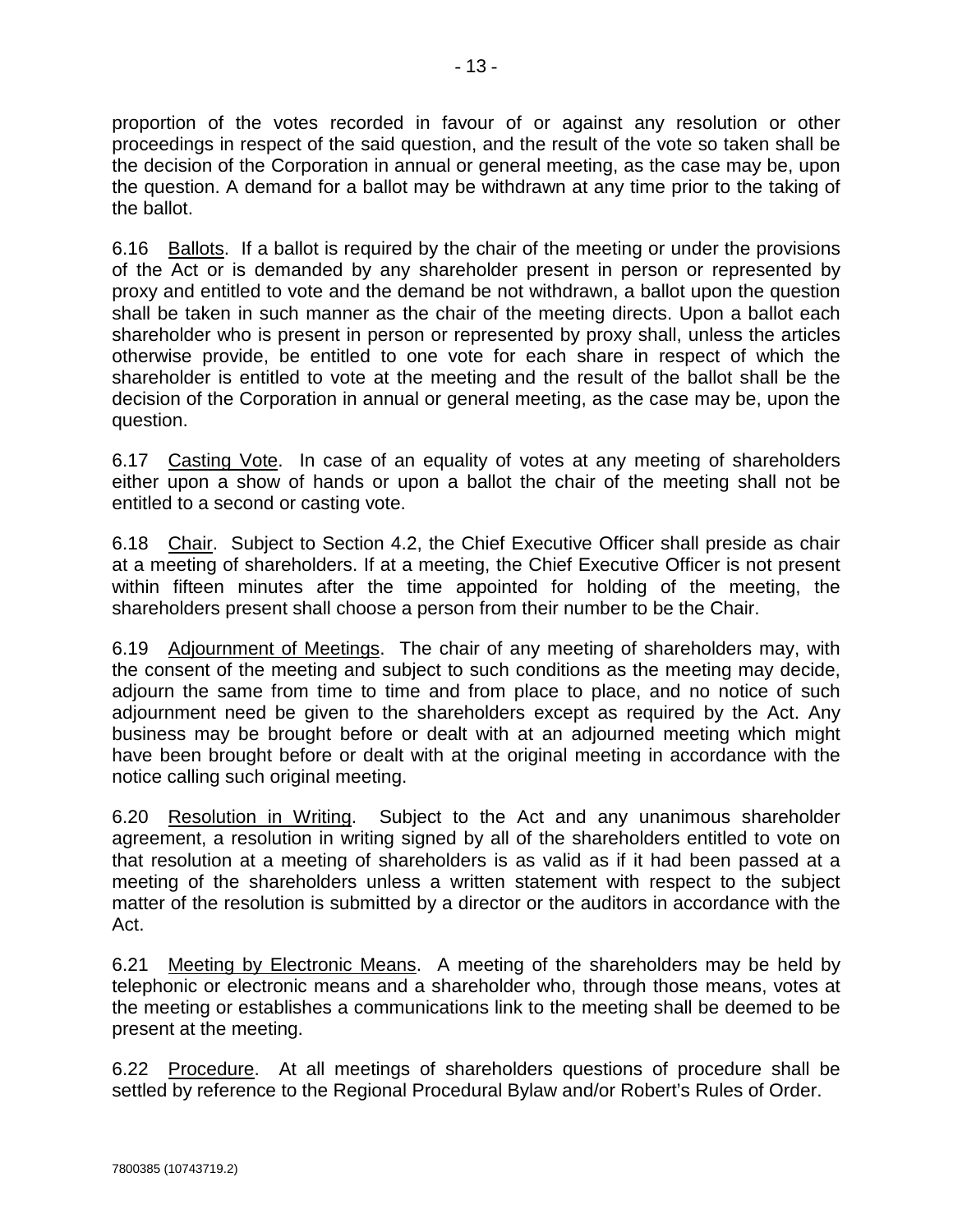### **ARTICLE 7 SECURITIES**

7.1 Registers. The Corporation shall keep or cause to be kept such registers of security holders and of transfers as required by the Act.

7.2 Allotment. Subject to the provisions, if any, of the articles or any unanimous shareholder agreement, the board may from time to time allot or grant options to purchase the whole or any part of the authorized and unissued shares in the capital of the Corporation to such person or persons or class of persons as the board determines provided that no share shall be issued until it is fully paid as prescribed by the Act.

7.3 Commissions. The board may authorize the Corporation to pay a reasonable commission to any person in consideration of such person's purchasing or agreeing to purchase shares of the Corporation, whether from the corporation or from any other person, or procuring or agreeing to procure purchasers for any such shares.

7.4 Share Certificates. Every holder of one or more shares of the Corporation shall be entitled, at such shareholder's option, to a share certificate, or to a non-transferable written acknowledgement of the shareholder's right to obtain a share certificate, stating the number and class or series of shares held by the shareholder as shown on the securities register. Share certificates and acknowledgements of a shareholder's right to a share certificate, respectively, shall be in such form as the board shall from time to time approve. Any share certificate shall be signed in accordance with Section 11.4 hereof, provided that, unless the board otherwise determines, certificates representing shares in respect of which a transfer agent or registrar has been appointed shall not be valid unless countersigned by or on behalf of such transfer agent or registrar. A share certificate shall be signed manually by at least one director or officer of the Corporation or by or on behalf of the transfer agent or registrar if there is one. Any additional signatures required may be printed or otherwise mechanically reproduced. A share certificate executed as aforesaid shall be valid notwithstanding that one of the directors or officers whose facsimile signature appears thereon no longer holds office at the date of issue of the certificate.

7.5 Replacement of Security Certificates. The board or any person designated by the board shall direct the issue of a new security certificate in lieu of and upon cancellation of a security certificate that has been mutilated or in substitution for a security certificate claimed to have been lost, apparently destroyed or wrongfully taken on payment of such fee and on such terms as to indemnity, reimbursement of expenses and evidence of loss and of title as the board may prescribe, whether generally or in any particular case.

7.6 Transfer Agent and Registrar. The board may appoint or remove a transfer agent and a registrar (who may, but need not be the same person) and one or more branch transfer agents and registrars (who may, but need not be the same) for the securities of the Corporation and may provide for the transfer of securities in one or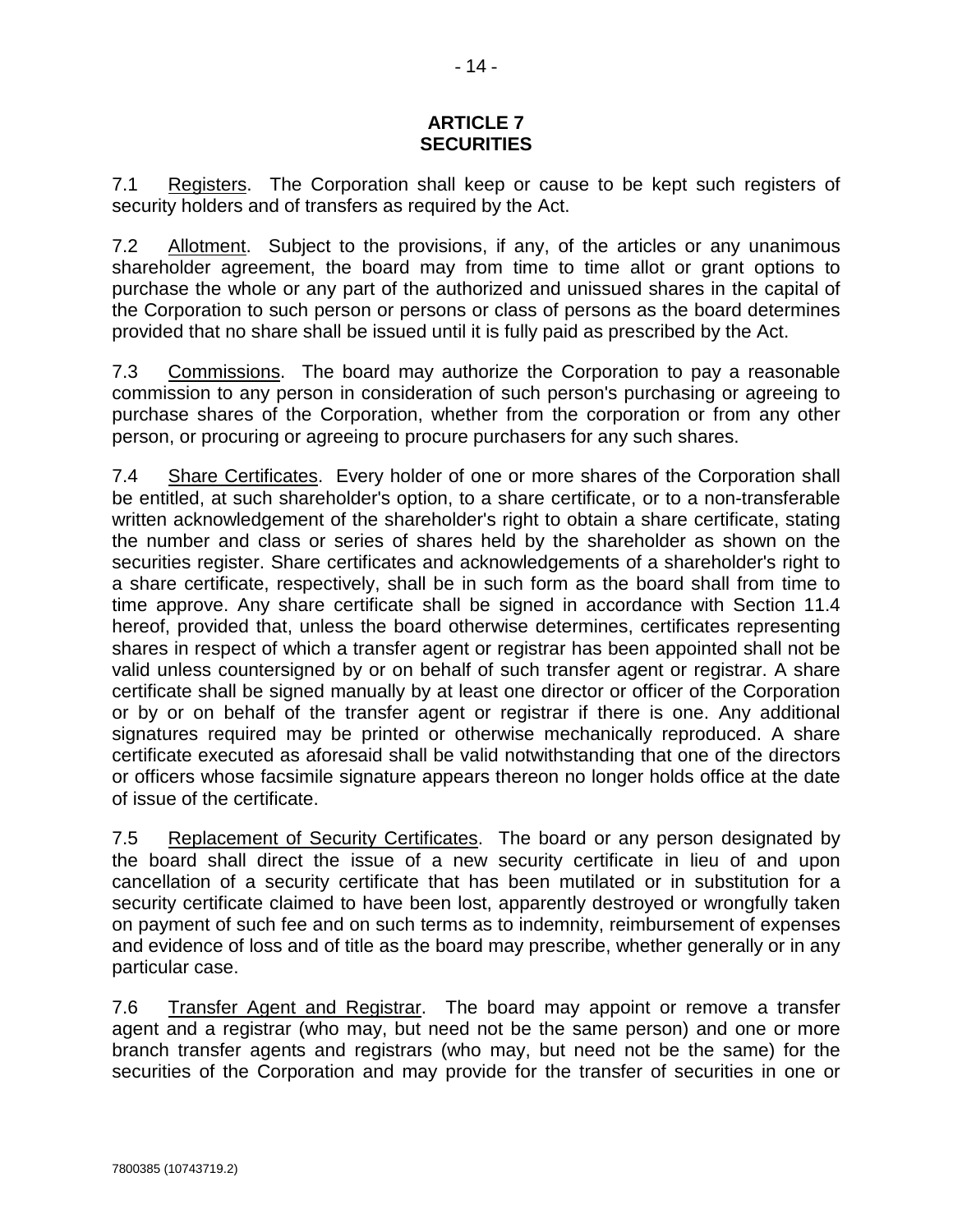more places and may provide that securities will be interchangeably transferable or otherwise.

7.7 Transfer of Securities. Securities in the capital of the Corporation shall be transferable only on the register of transfers or on one of the branch registers of transfers (if any) kept by or for the Corporation in respect thereof by the registered holder of such securities in person or by attorney duly authorized in writing upon surrender for cancellation of the certificate representing such securities properly endorsed or accompanied by a properly executed transfer, subject to the provisions of the Act and subject to the restrictions on transfer (if any) set forth in the articles.

7.8 Corporation's Lien on Shares. The Corporation shall have a first and paramount lien upon all the shares registered in the names of each shareholder whether solely or jointly with others for the shareholder's debts, liabilities and engagements solely or jointly with any other person, to or with the Corporation, whether the periods for payment, fulfillment or discharge thereof have actually arrived or not. Any such lien shall extend to all dividends from time to time declared in respect of such shares. Unless otherwise determined by the board, the registration of a transfer of shares shall not operate as a waiver of the Corporation's lien, if any, on such shares; however, the Corporation shall not be entitled to enforce such lien against a transferee of the shares who has no actual knowledge of it, unless such lien is noted conspicuously on such share certificate.

For the purpose of enforcing such lien, the board may sell the shares subject thereto in such manner as it thinks fit; but no sale shall be made until notice in writing of the intention to sell has been served on such shareholder or the shareholder's executors, administrators, successors or assigns, and default has been made by any of them, in payment, fulfillment or discharge of such debts, liabilities or engagements for ten days after the date after such notice is given under Section 9.1.

The net proceeds of any such sale shall be applied in or towards satisfaction of the debts, liabilities or engagements, and the residue, if any, paid to such shareholder, or the shareholder's executors, administrators, successors or assigns.

Upon any such sale in purported exercise of the powers hereinbefore given, the board may cause the purchaser's name to be entered in the register in respect of the shares sold and the purchaser shall not be bound to see to the regularity of the proceedings or to the application of the purchase money, and after his or her name has been entered in the register in respect of such shares, the validity of the sale shall not be impeached by any person and the remedy of any person aggrieved by the sale shall be in damages only and against the Corporation exclusively.

7.9 Refusal to Register Transfer. Except in the case of shares listed on a stock exchange recognized by the Ontario Securities Commission, the board may refuse to permit the registration of a transfer of shares in the capital of the Corporation against which the Corporation has a lien until all of the debt represented by that lien has been paid to the Corporation.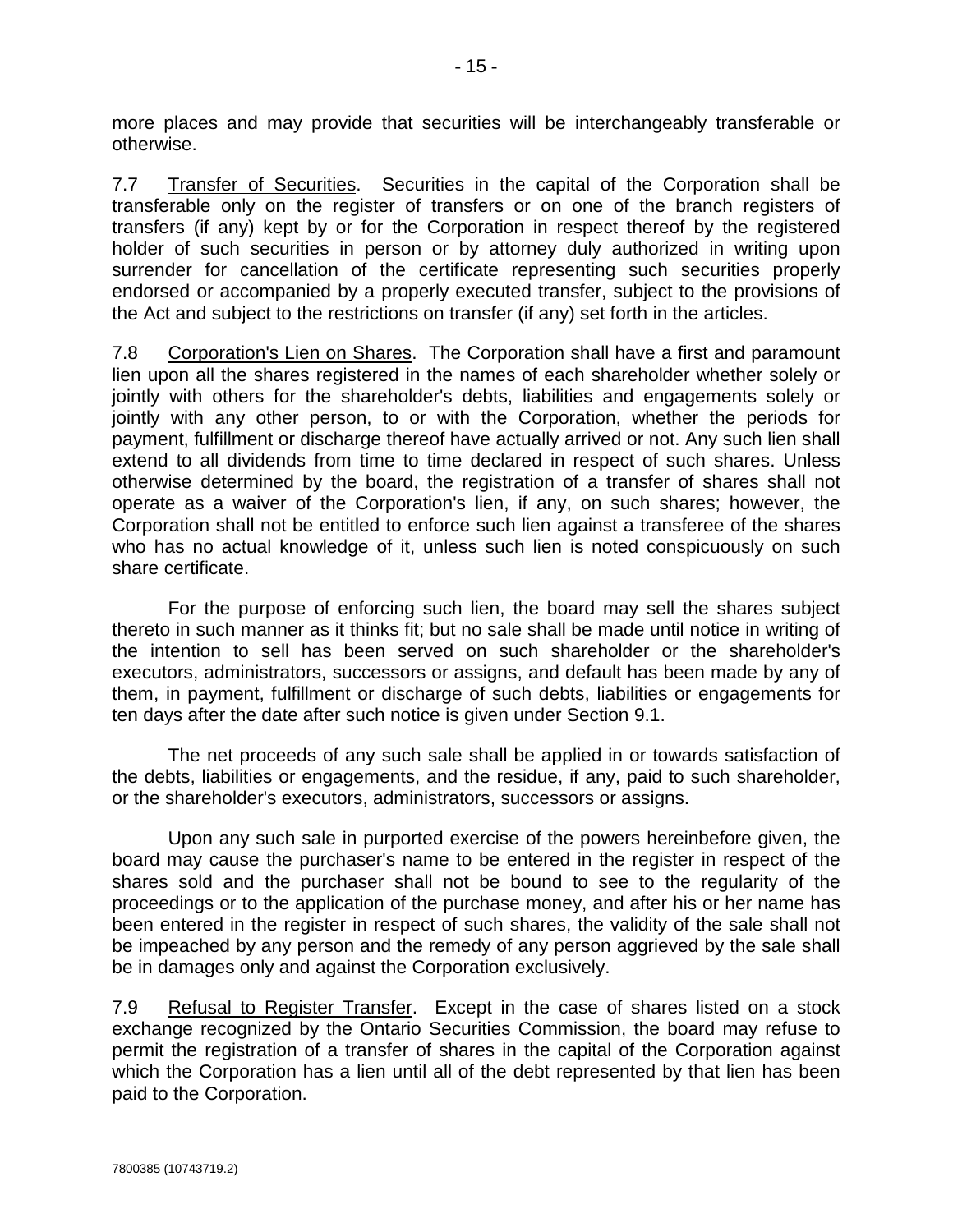7.10 Joint Shareholders. If two or more persons are registered as joint holders of any share, any one of such persons may give effectual receipts for the certificate issued in respect thereof, and for any dividend, bonus, return of capital or other money payable or warrant issuable in respect of such share, but all the joint holders of a share shall be severally as well as jointly liable for the payment of all demands payable in respect thereof.

### **ARTICLE 8 DIVIDENDS AND RIGHTS**

8.1 Dividends. Subject to the provisions of the Act, the board may from time to time declare dividends payable to the shareholders according to their respective rights and interests in the Corporation. Dividends may be paid in money or property or by issuing fully paid shares of the Corporation.

8.2 Dividend Cheques. A dividend payable in cash shall be paid by cheque drawn on the Corporation's bankers or one of them to the order of each registered holder of shares of the class or series in respect of which it has been declared and mailed by prepaid ordinary mail to such registered holder at the holder's last recorded address, unless such holder otherwise directs. In the case of joint holders the cheque shall, unless such joint holders otherwise direct, be made payable to the order of all of such joint holders and mailed to them at their recorded address and if more than one address appears on the books of the Corporation in respect of such joint holding the cheque shall be mailed to such of those addresses as is selected by the person mailing such cheque. The mailing of such cheque as aforesaid, unless the same is not paid on due presentation, shall satisfy and discharge all liability for the dividend to the extent of the sum represented thereby plus the amount of any tax which the Corporation is required to and does withhold.

8.3 Non-receipt of Cheques. In the event of non-receipt of any dividend cheque by the person to whom it is sent as aforesaid, the Corporation on proof of such non-receipt and upon satisfactory indemnity being given to it, shall issue to such person a replacement cheque for a like amount.

8.4 Record Date. The board may fix in advance a date preceding by not more than fifty days the date for the payment of any dividend or the date for the issue of any warrant or other evidence of right to subscribe for shares in the capital or securities of the Corporation as a record date for the determination of the persons entitled to receive payment of such dividend or to exercise the right to subscribe for such securities, as the case may be, and in every such case only such persons as shall be security holders of record at the close of business on the date so fixed shall be entitled to receive payment of such dividend or to exercise the right to subscribe for securities and to receive the warrant or other evidence in respect of such right, as the case may be, notwithstanding the transfer of any securities after any such record date fixed as aforesaid. Where no record date is fixed in advance as aforesaid, the record date for the determination of the persons entitled to receive payment of such dividend or to exercise the right to subscribe for such securities of the Corporation shall be at the close of business on the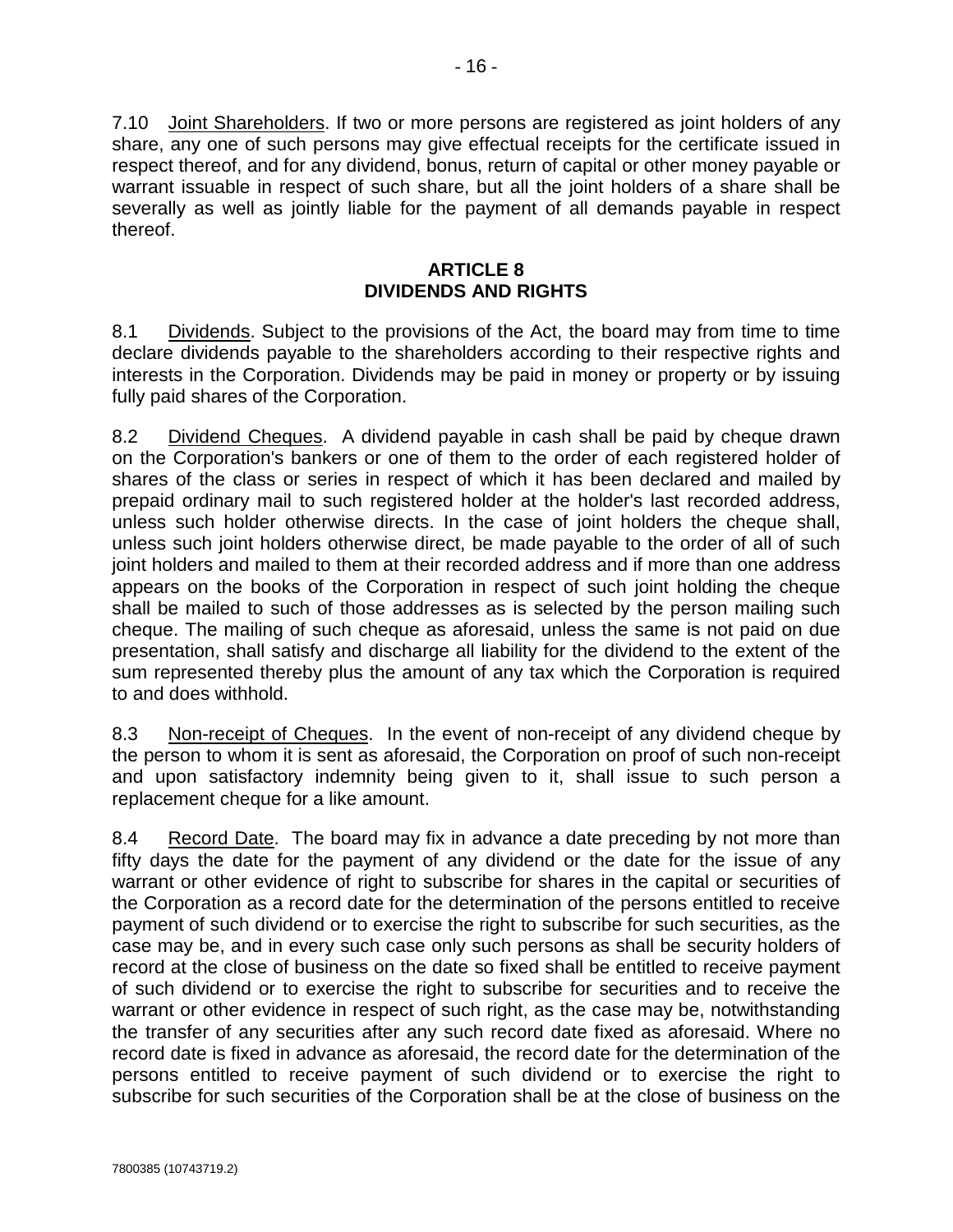day on which the resolution relating to such dividend or right to subscribe is passed by the board.

8.5 Unclaimed Dividends. Any dividend unclaimed after a period of six (6) years from the date on which the same was declared to be payable shall be forfeited and shall revert to the Corporation.

#### **ARTICLE 9 NOTICES**

9.1 Method of Giving. Subject to the Act, any notice, communication or other document to be given by the Corporation to a shareholder, director, officer, auditor or member of a committee of the board shall be sufficiently given if:

- (a) delivered personally to the person to whom it is to be given to the latest address of such person as shown in the records of the Corporation or its transfer agent;
- (b) if sent by prepaid mail addressed to such address;
- (c) if sent to such address by any means of transmitted or recorded communication including e-mail; or
- (d) if sent by facsimile, to the latest facsimile number of the person to whom it is to be given, as shown in the records of the Corporation.

The Secretary or any person authorized by the Secretary may change the address or facsimile number on the books of the Corporation of any shareholder in accordance with any information believed by him or her to be reliable. A notice, communication or document so delivered shall be deemed to have been received by the addressee when it is delivered personally to the address aforesaid; and a notice, communication or document so mailed shall be deemed to have been received by the addressee on the fifth day after mailing; a notice sent by any means of transmitted or recorded communication shall be deemed to have been received by the addressee when delivered to the appropriate communication company or agency or its representative for dispatch; and a notice sent by facsimile shall be deemed to have been received at the time of transmission; provided however that, notwithstanding the foregoing, in the case of any meeting of directors, verbal notice thereof shall be sufficient notice.

9.2 Computation of Time. In computing the date when notice must be given under any provision of the articles or by-laws requiring a specified number of days' notice of any meeting or other event, the period of days shall be deemed to commence the day following the date the notice was given and shall be deemed to terminate at midnight of the last day of the period, except that if the last day of the period falls on a Sunday or holiday the period shall terminate at midnight of the day next following that is not a Sunday or holiday.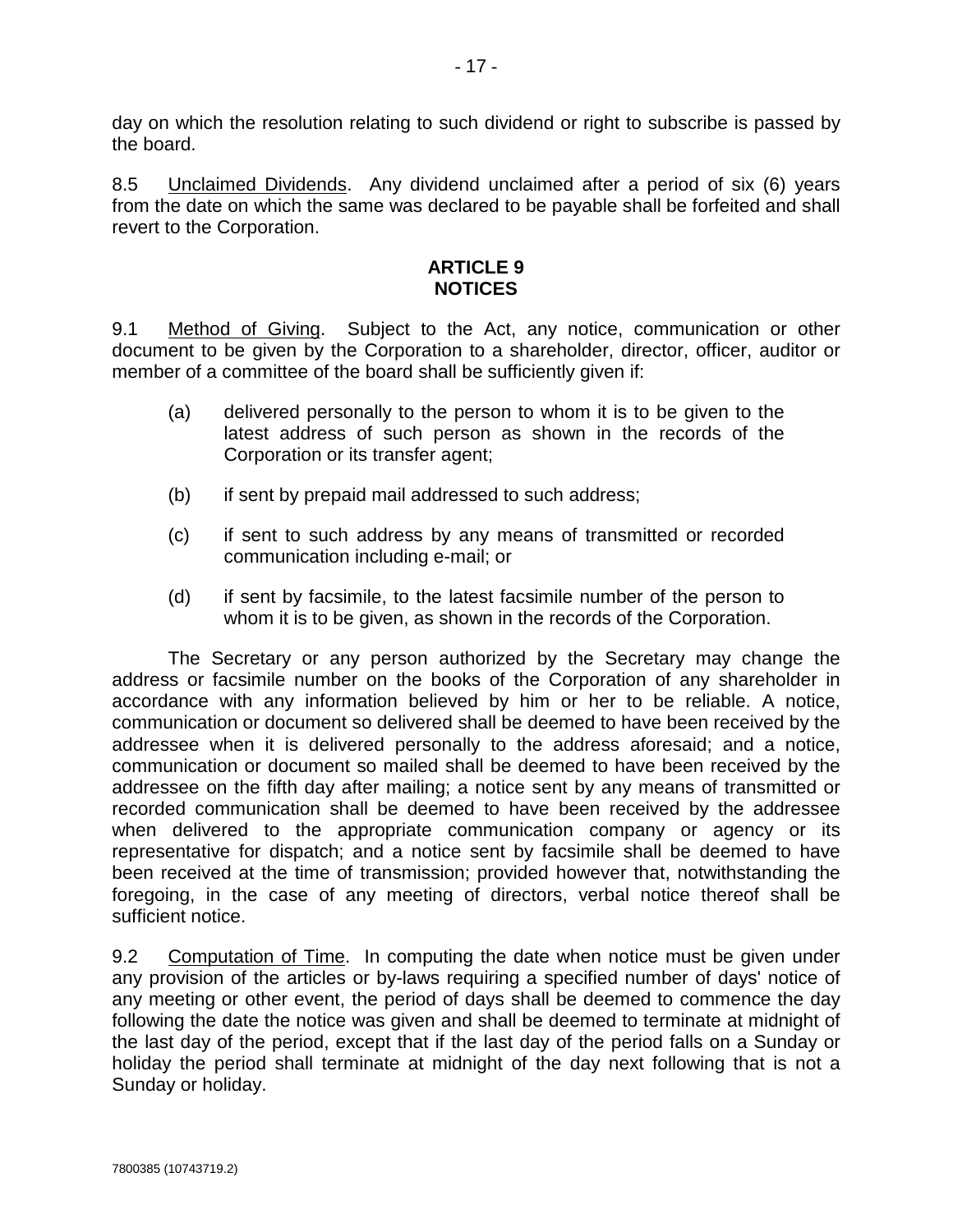9.3 **Omissions and Errors.** The accidental omission to give any notice to any shareholder, director, officer or auditor or the non-receipt of any notice by any shareholder, director, officer or auditor or any error in any notice not affecting the substance thereof shall not invalidate any action taken at any meeting held pursuant to such notice or otherwise founded thereon.

9.4 Notice to Joint Shareholders. All notices with respect to any shares registered in more than one name may, if more than one address appears on the books of the Corporation in respect of such joint holding, be given to such joint shareholders at such address so appearing as is selected by the person giving such notice, and notice so given shall be sufficient notice to all the holders of such shares.

9.5 Persons Becoming Entitled by Death or Operation of Law. Every person who by operation of law, transfer, death of a security holder or by any other means whatsoever, becomes entitled to any security, shall be bound by every notice in respect of such security which prior to the holder's name and address being entered on the books of the Corporation was duly given to the person from whom such holder derives title to such security.

On the death of any security holder (not being one of several joint holders of a security) the executors or administrators of such deceased security holder shall be the only persons recognized by the Corporation as having any title to such security.

Any person becoming entitled to a security in consequence of the death, bankruptcy or insolvency of any shareholder (herein referred to as a person entitled by transmission) shall produce to the Corporation such evidence as may be reasonably required by the board to prove such person's title and declare in writing his or her election either to be registered as a security holder in respect of the security, or instead of being registered, to make such transfer as the deceased or bankrupt person could have made.

Until any person becoming entitled to any security by transmission has complied with the terms aforesaid, the Corporation may retain any dividend or other payment declared or payable upon such security, and shall not be bound to recognize the title of the person claiming under such transmission.

9.6 Proof of Service. A certificate of the Secretary or other duly authorized officer of the Corporation in office at the time of the making of the certificate, or of any agent of the Corporation as to facts in relation to the mailing or delivery or sending of any notice to any shareholder, director, officer or auditor shall be conclusive evidence thereof and shall be binding on every shareholder, director, officer or auditor of the Corporation, as the case may be.

9.7 Waiver of Notice. Any shareholder (or the shareholder's duly appointed proxy), director, officer or auditor may waive any notice required to be given under any provision of the articles, by-laws of the Corporation, any unanimous shareholder agreement or of the Act, and such waiver, whether given before or after the meeting or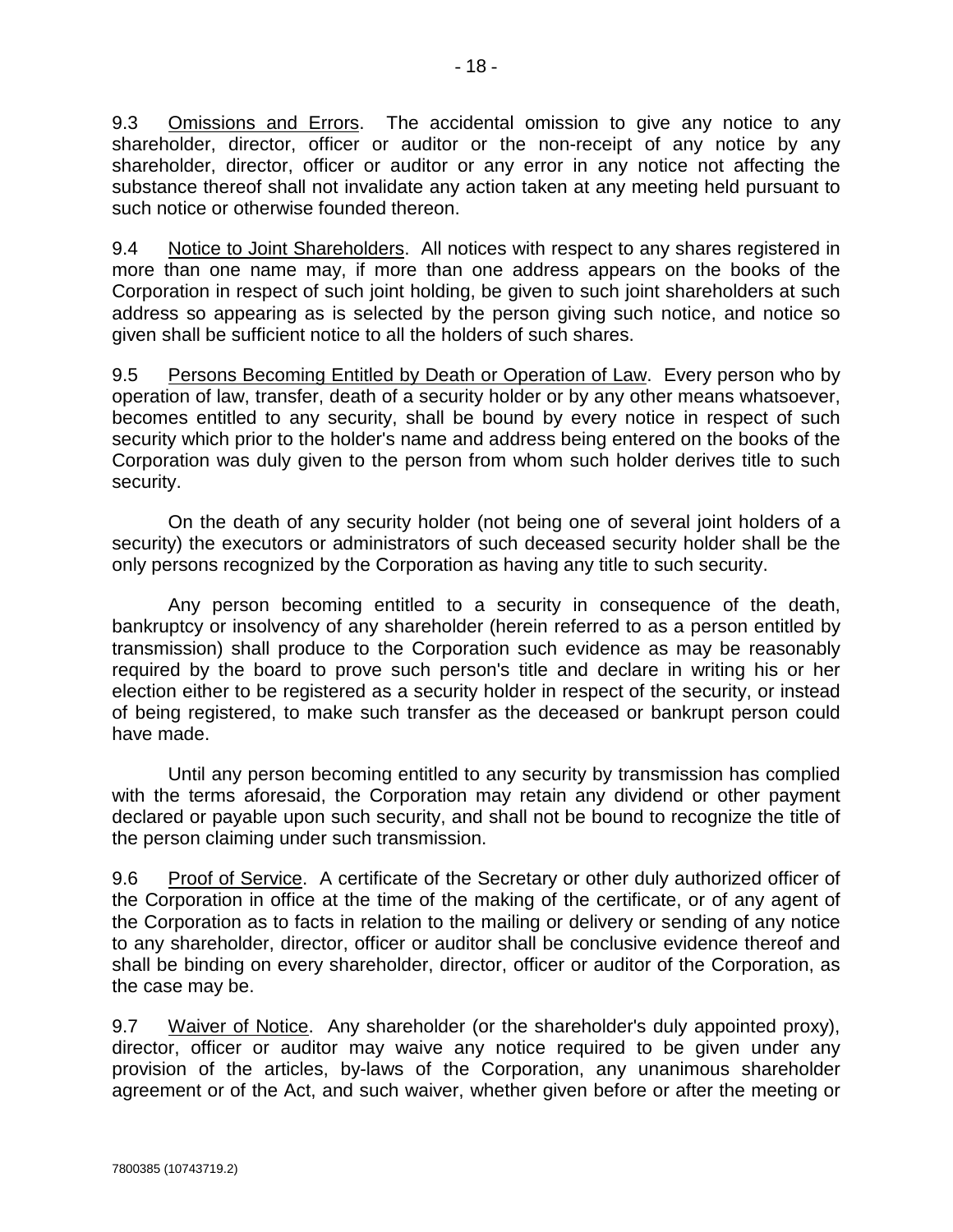other event of which notice is required to be given, shall cure any default in giving such notice. Any shareholder (or his duly appointed proxy) may waive any irregularity in any meeting of shareholders.

#### **ARTICLE 10 BORROWING POWERS OF THE DIRECTORS**

10.1 Borrowing Power. Without limiting the borrowing powers of the Corporation as set forth in the Act, but subject to the provisions of the Act and any unanimous shareholder agreement, the board may on behalf of the Corporation, without authorization of the shareholders:

- (a) borrow money on the credit of the Corporation;
- (b) issue, reissue, sell or pledge debt obligations of the Corporation;
- (c) give guarantees on behalf of the Corporation to secure performance of an obligation of any person; and
- (d) mortgage, hypothecate, pledge or otherwise create a security interest in all or any property of the Corporation owned or subsequently acquired, to secure any obligation of the Corporation.

The words "**debt obligations**" as used in this Article 10 mean bonds, debentures, notes or other similar obligations or guarantees of such an obligation, whether secured or unsecured.

10.2 Delegation. The board may from time to time authorize any director, officer or employee of the Corporation or other person or persons, whether connected with the Corporation or not, to:

- (a) make arrangements with reference to the monies borrowed or to be borrowed as aforesaid and as to the terms and conditions of the loan thereof and as to the securities to be given therefor, with power to vary or modify such arrangements, terms and conditions and to give such additional debt obligations for any monies borrowed or remaining due by the Corporation as the board may authorize and generally to manage, transact and settle the borrowing of money by the Corporation; and
- (b) sign, execute and give on behalf of the Corporation all documents, agreements and promises necessary or desirable for the purposes aforesaid and to draw, make, accept, endorse, execute and issue cheques, promissory notes, bills of exchange, bills of lading and other negotiable or transferable instruments and the same and all renewals thereof or substitutions therefor so signed shall be binding upon the Corporation.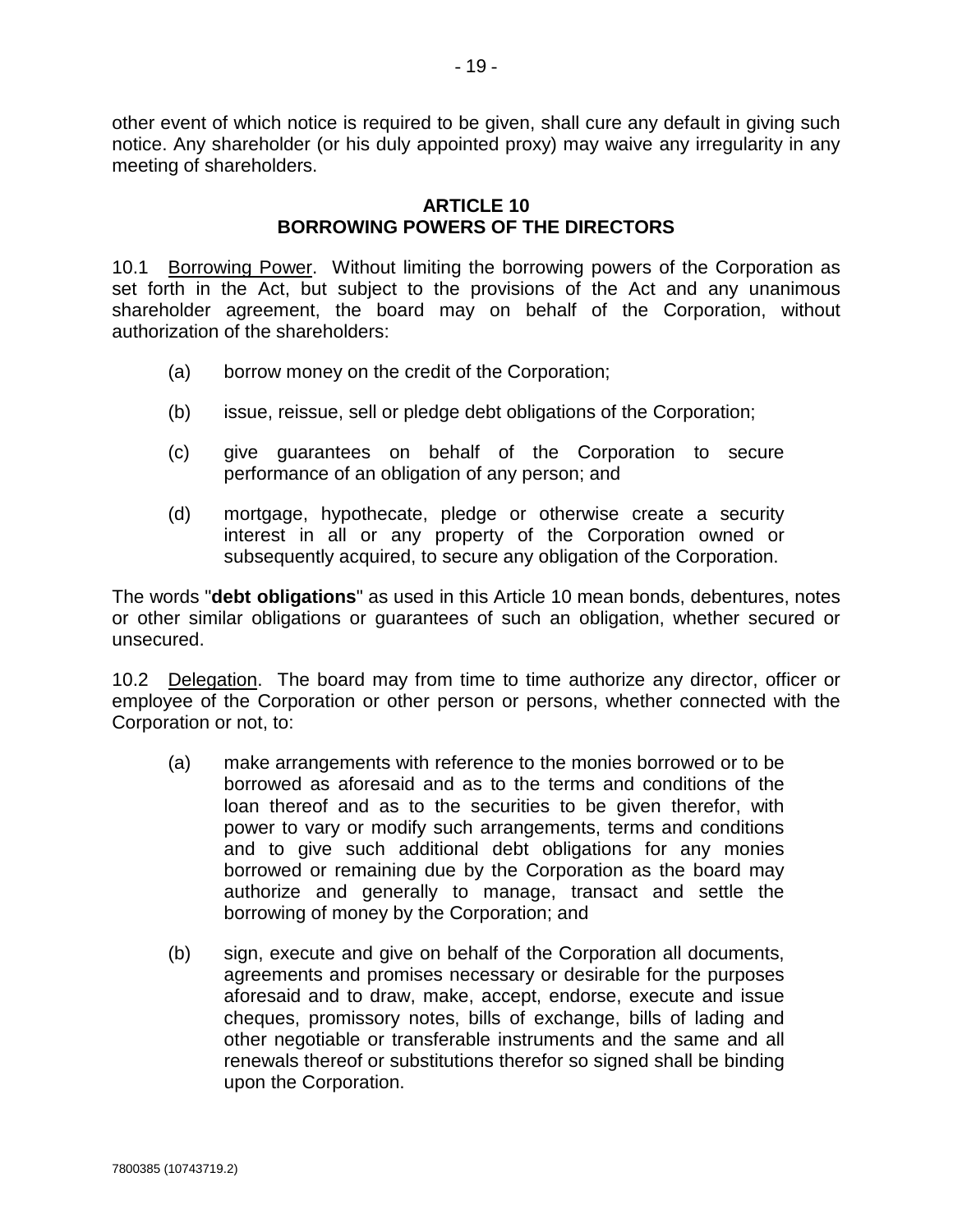#### **ARTICLE 11 BUSINESS OF THE CORPORATION**

11.1 Registered Office. The registered office of the Corporation shall be in the municipality or geographic township within Ontario specified in its articles or other municipality or geographic township determined by special resolution of the shareholders, and at such place therein as the board may determine.

11.2 Corporate Seal. The corporate seal of the Corporation, if any, shall be such seal as the board may adopt.

11.3 Banking Arrangements. The banking business of the Corporation or any part thereof shall be transacted with such chartered banks, trust companies or other financial institutions as the board may determine.

Cheques on the bank accounts, drafts drawn or accepted by the Corporation, promissory notes given by it, acceptances, bills of exchange, orders for the payment of money and other instruments of a like nature may be made, signed, drawn, accepted or endorsed, as the case may be, by such officer or officers, person or persons as the board may name for that purpose.

Cheques, promissory notes, bills of exchange, orders for the payment of money and other negotiable paper may be endorsed for deposit to the credit of the Corporation's bank account by such officer or officers, person or persons, as the board may name for that purpose, or they may be endorsed for such deposit by means of a stamp bearing the Corporation's name.

11.4 Execution of Instruments. Any instruments in writing may be signed in the name of and on behalf of the Corporation by two persons, one of whom holds the office of Chair of the board, President or Vice-President and the other of whom holds one of the said offices or the office of Secretary or Treasurer and any instrument in writing so signed shall be binding upon the Corporation without any further authorization or formality. In the event that the Corporation has only one officer and director, that person alone may sign any instruments in writing in the name of and on behalf of the Corporation. The board shall have power to appoint any other officer or officers or any person or persons on behalf of the Corporation either to sign instruments in writing generally or to sign specific instruments in writing. The corporate seal, if any, may be affixed to any instruments in writing on the authority of any of the persons named in this section.

The term "**instruments in writing**" as used herein shall, without limiting the generality thereof, include contracts, documents, deeds, mortgages, hypothecs, charges, security interests, conveyances, transfers and assignments of property (real or personal, immovable or movable), agreements, tenders, releases, proxies, receipts and discharges for the payment of money or other obligations, conveyances, transfers and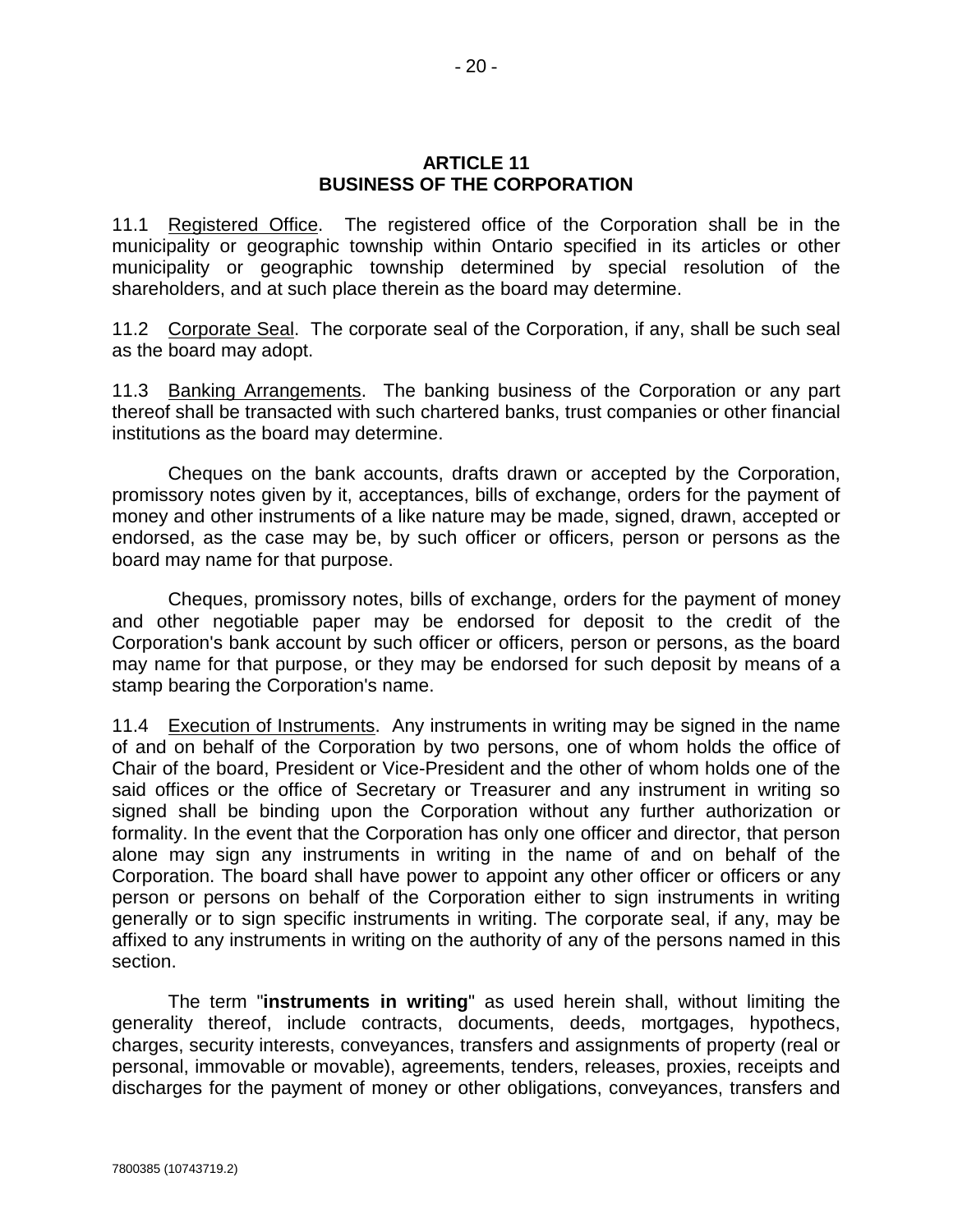assignments of shares, stocks, bonds, debentures or other securities and all paper writings.

11.5 Investments. In particular, without limiting the generality of the foregoing, execution as provided in Section 11.4 hereof shall be adequate to sell, assign, transfer, exchange, convert or convey any securities, rights and warrants.

11.6 Voting Securities in Other Companies. All securities carrying voting rights in any other body corporate held from time to time by the Corporation may be voted at all meetings of holders of such securities in such manner and by such person or persons as the board determines. In the absence of action by the board, the proper signing officers of the Corporation may also from time to time execute and deliver for and on behalf of the Corporation instruments of proxy and arrange for the issuance of voting certificates and other evidence of right to vote in such names as they may determine.

11.7 Custody of Securities. The board may provide for the deposit and custody of securities of the Corporation. All share certificates, bonds, debentures, debenture stock certificates, notes or other obligations or securities belonging to the Corporation, may be issued or held in the name of a nominee or nominees of the Corporation (and if issued or held in the name of more than one nominee shall be held in the names of the nominees jointly with right of survivorship) and may be endorsed in blank with endorsement guaranteed in order to enable transfers to be completed and registration to be effected.

11.8 Invalidity of Any Provisions of this By-Law. The invalidity or unenforceability of any provision of this by-law shall not affect the validity or enforceability of the remaining provisions of this by-law.

11.9 Financial Year. The financial year of the Corporation shall terminate on such day in each year as is from time to time established by the board.

## **ARTICLE 12 PARAMOUNTCY OF UNANIMOUS SHAREHOLDER AGREEMENT**

12.1 Conflict with Unanimous Shareholder Agreement. Notwithstanding any of the provisions of the by-laws of the Corporation and subject to the Act, the by-laws of the Corporation are subject in their entirety to the provisions of any unanimous shareholder agreement. In the event of a conflict between a provision of an unanimous shareholder agreement and a provision of the by-laws of the Corporation, the provision of the unanimous shareholder agreement shall govern.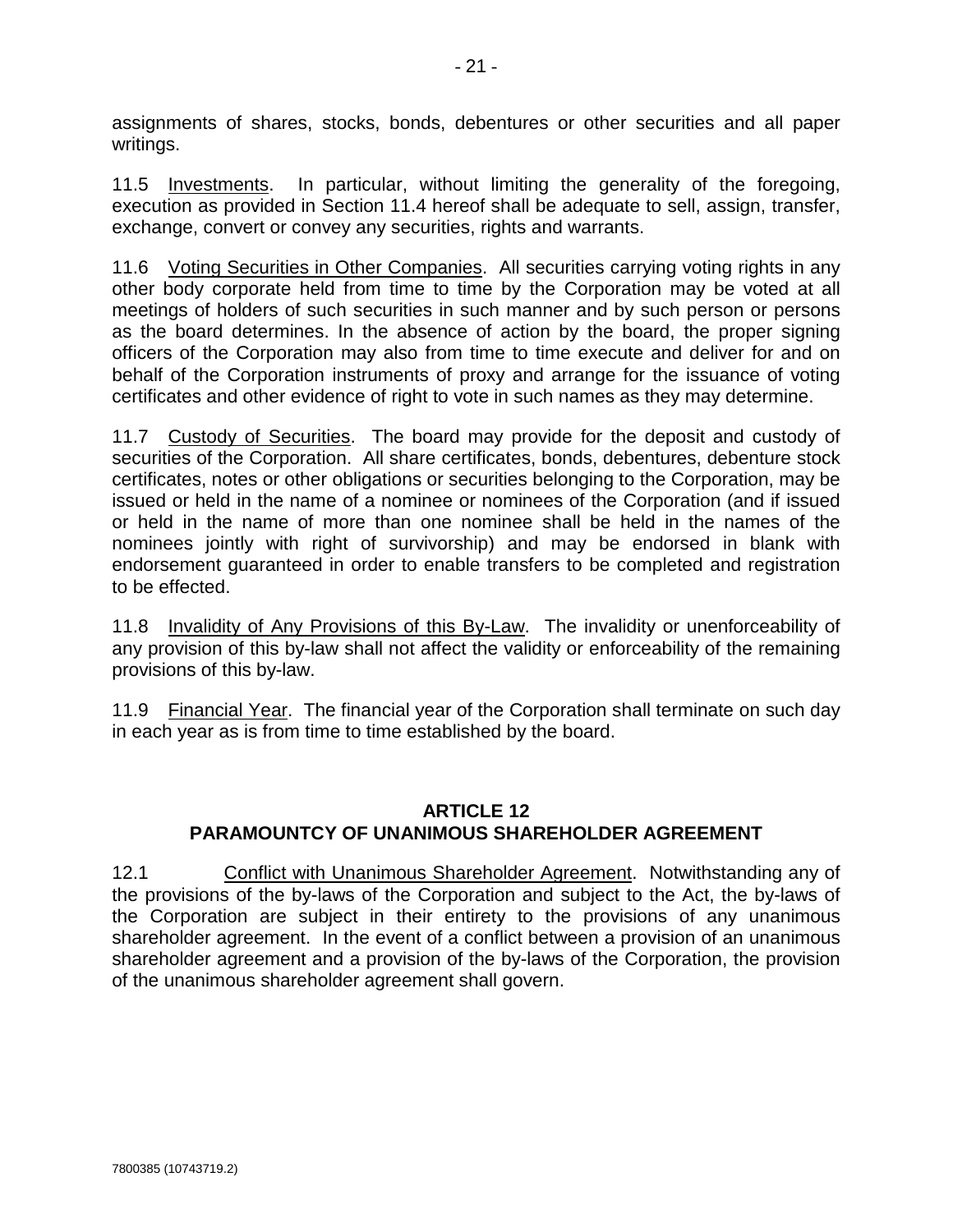The undersigned, being all of the directors of the Corporation, by their signatures below resolve pursuant to Section 129(1) of the *Business Corporations Act* (Ontario) that the foregoing by-law shall be and it is hereby made a by-law of the Corporation.

**DATED** the 19th day of October, 2017.

\_\_\_\_\_\_\_\_\_\_\_\_\_\_\_\_\_\_\_\_\_\_\_\_\_\_\_\_\_\_\_\_\_\_\_\_\_ Wayne Emmerson

\_\_\_\_\_\_\_\_\_\_\_\_\_\_\_\_\_\_\_\_\_\_\_\_\_\_\_\_\_\_\_\_\_\_\_\_\_ Geoffrey Dawe

\_\_\_\_\_\_\_\_\_\_\_\_\_\_\_\_\_\_\_\_\_\_\_\_\_\_\_\_\_\_\_\_\_\_\_\_\_ Virginia Hackson

\_\_\_\_\_\_\_\_\_\_\_\_\_\_\_\_\_\_\_\_\_\_\_\_\_\_\_\_\_\_\_\_\_\_\_\_\_ Steve Pellegrini

\_\_\_\_\_\_\_\_\_\_\_\_\_\_\_\_\_\_\_\_\_\_\_\_\_\_\_\_\_\_\_\_\_\_\_\_\_ Margaret Quirk

\_\_\_\_\_\_\_\_\_\_\_\_\_\_\_\_\_\_\_\_\_\_\_\_\_\_\_\_\_\_\_\_\_\_\_\_\_ Frank Scarpitti

\_\_\_\_\_\_\_\_\_\_\_\_\_\_\_\_\_\_\_\_\_\_\_\_\_\_\_\_\_\_\_\_\_\_\_\_\_ A.J. (Tony) Van Bynen

\_\_\_\_\_\_\_\_\_\_\_\_\_\_\_\_\_\_\_\_\_\_\_\_\_\_\_\_\_\_\_\_\_\_\_\_\_ Gino Rosati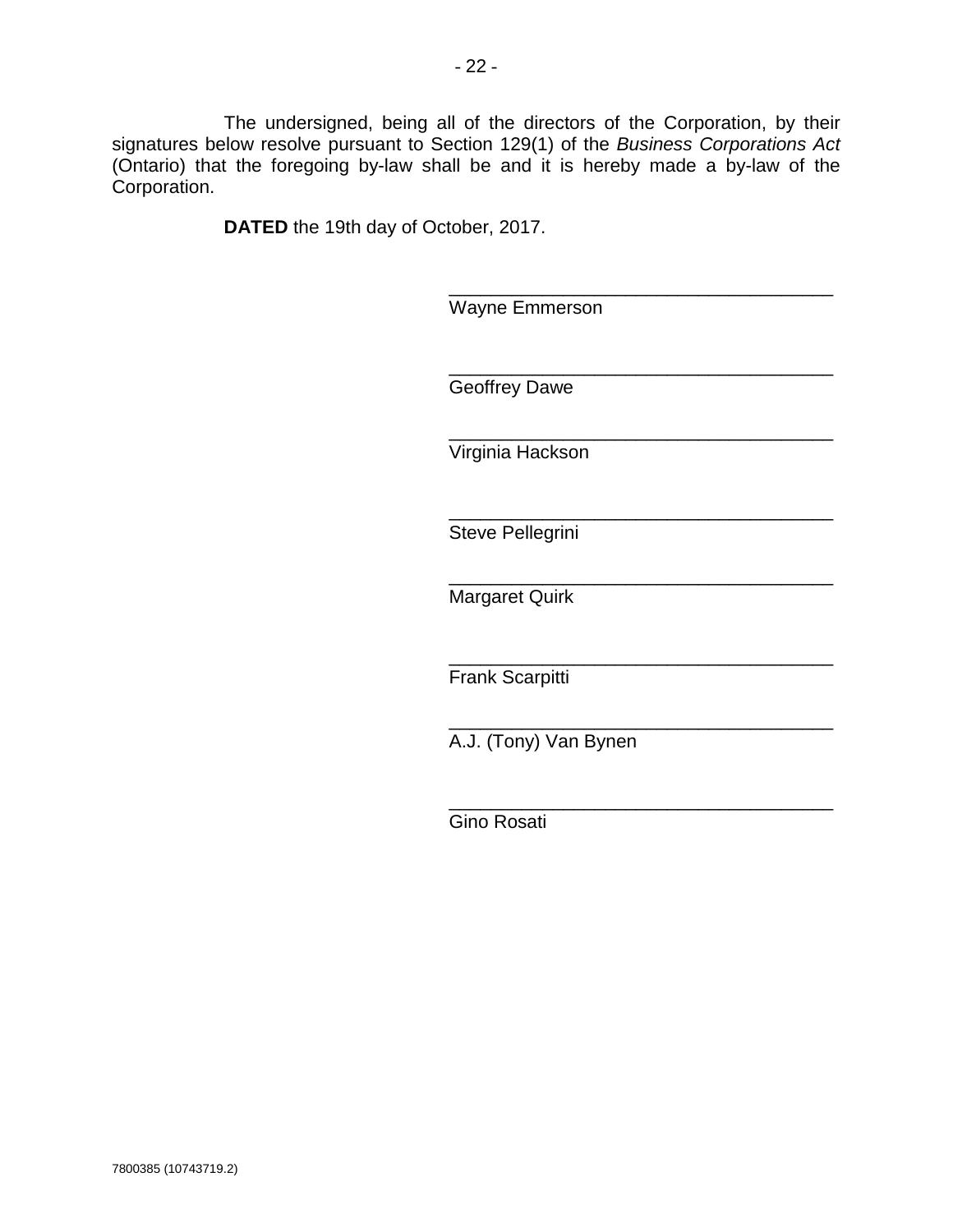The undersigned, being the sole shareholder of the Corporation entitled to vote in respect of the foregoing by-law, by his/her/its signature below resolves pursuant to Section 104(1) (a) and (b) of the *Business Corporations Act* (Ontario) that the foregoing by-law shall be and it is hereby confirmed as a by-law of the Corporation.

**DATED** the 19th day of October, 2017.

## **THE REGIONAL MUNICIPALITY OF YORK**

Per:\_\_\_\_\_\_\_\_\_\_\_\_\_\_\_\_\_\_\_\_\_\_\_\_\_\_\_\_\_\_\_\_\_\_

Wayne Emmerson, Chief Executive Officer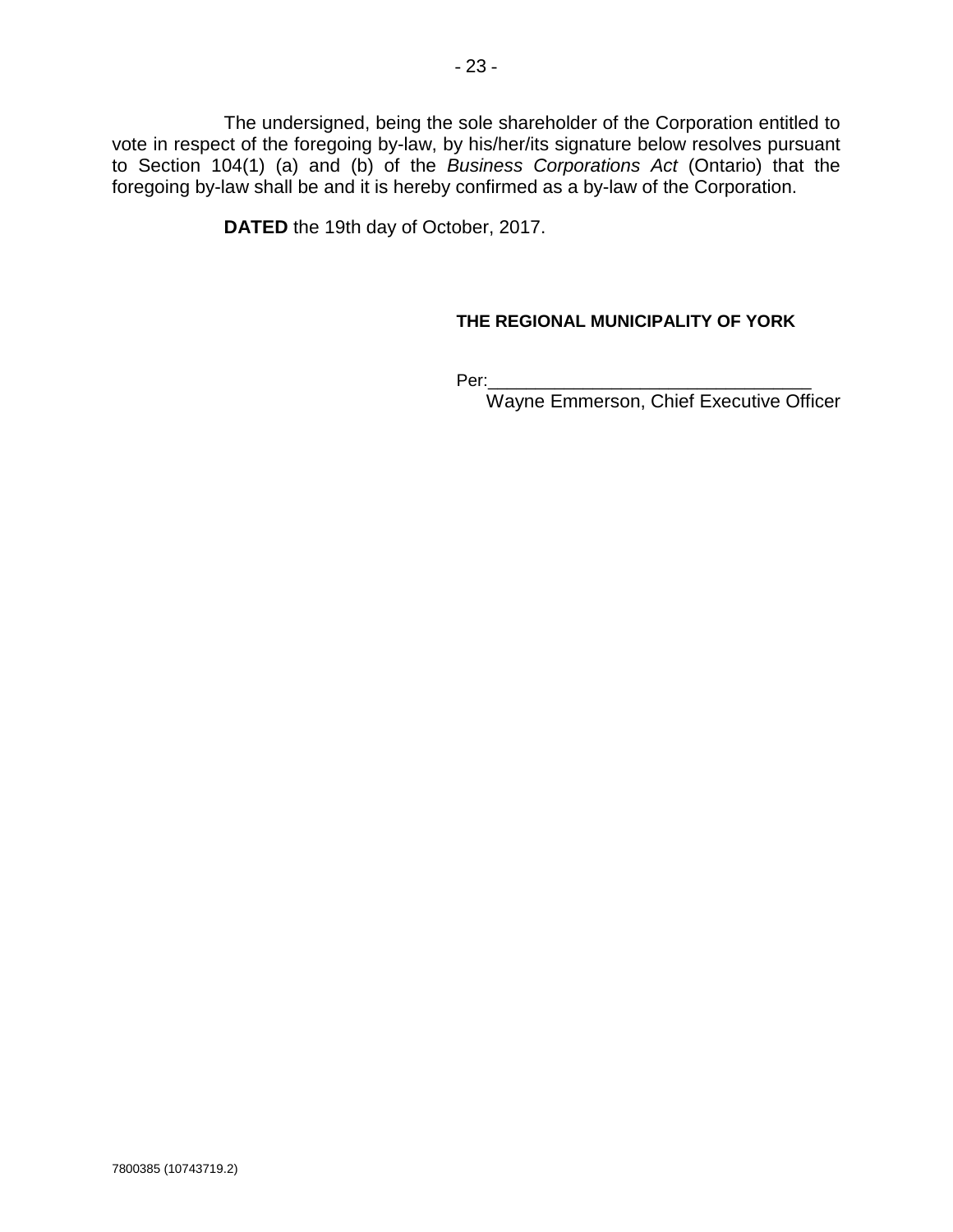## **UNANIMOUS SHAREHOLDER'S DECLARATION**

**WHEREAS** the undersigned is the beneficial owner of all the issued and outstanding shares in the capital of YTN Telecom Network Inc. (the "**Corporation**"), a corporation incorporated under the *Business Corporations Act* (Ontario) (the "**OBCA**");

**AND WHEREAS** this declaration shall be and be deemed to be a unanimous shareholder's agreement restricting the powers of the directors of the Corporation to manage the business and affairs of the Corporation as provided for herein, all in accordance with the provisions of Section 108 of the OBCA;

## **NOW THEREFORE IT IS HEREBY DECLARED THAT:**

1. The directors of the Corporation are hereby directed and authorized to (a) issue one hundred (100) common shares in the capital of the Corporation for the consideration of \$1.00 to the Region; (b) elect a Chair and Vice-Chair of the Board; (c) open a bank account for the Corporation at such financial institution as the directors may determine and to appoint signing officers with respect to banking matters and cheques and to sign such banking resolutions and documents as are necessary to give effect thereto; (d) confirm the hiring of a general manager for the Corporation, such general manager to be an employee of the Region; (e) pass other resolutions as required for the due initial organization of the Corporation, including adopting a financial year end, confirming the location of the Registered Office, location of the minute book and authority to file public notices and take any acts necessary or desirable as determined by the directors to effect or facilitate any of the foregoing.

2. Save and except for the powers of the directors set forth in Section 1, all of the powers of the directors of the Corporation to manage or supervise the management of the business and affairs of the Corporation including, without limitation, the power to pass resolutions and the power to make, amend or repeal by-laws that regulate the business or affairs of the Corporation are hereby terminated, and the beneficial owners from time to time of all of the issued and outstanding shares in the capital of the Corporation shall hereafter have the sole power to manage or supervise the management of the business and affairs of the Corporation.

3. This declaration and the restriction of the powers of the directors of the Corporation herein contained shall not affect any action, step, resolution or by-law duly taken, made, passed or consented to by the directors of the Corporation prior to the date of execution of this declaration or taken in accordance with their powers as set forth in Section 1.

4. Throughout the term of this declaration, the directors of the Corporation shall be relieved of their duties and liabilities relating to the management or supervision of management of the business and affairs of the Corporation to the extent that this declaration so restricts their powers.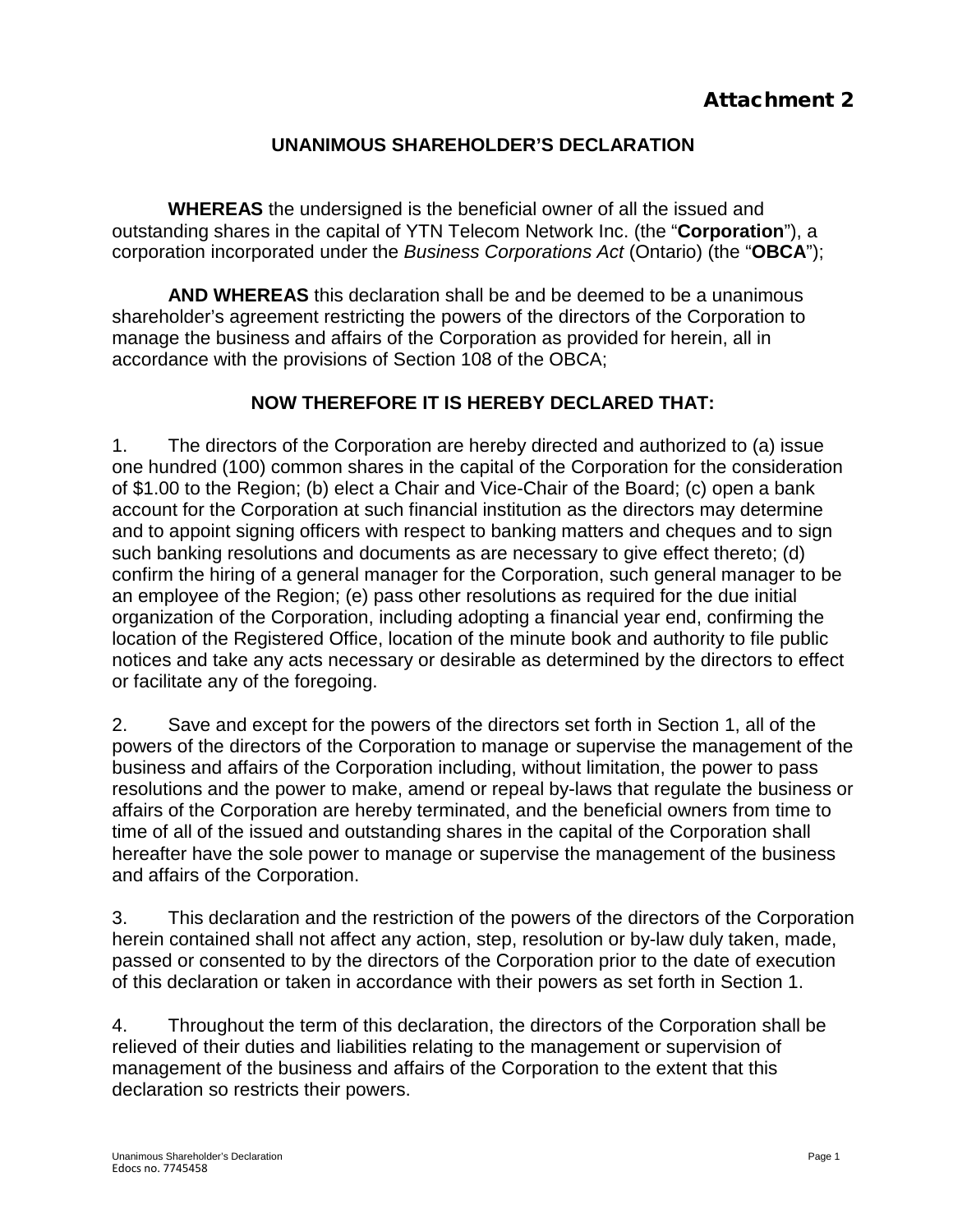5. The provisions of this declaration shall terminate upon the execution by the beneficial owner or owners of all of the issued and outstanding shares of the Corporation of an instrument terminating the provisions of this declaration.

6. Upon the termination of this declaration, the powers of the directors of the Corporation to manage or supervise the management of the business and affairs of the Corporation, including without limitation, the power to pass resolutions and power to make, amend or repeal any by-laws that regulate the business or affairs of the Corporation shall be restored, the directors of the Corporation shall have the power to amend or repeal any resolution passed or by-law made by the shareholders of the Corporation or by the directors of the Corporation in accordance with their powers as set forth in Section 1 during the term of this declaration and any resolution or by-law passed or made by the shareholders of the Corporation or by the directors of the Corporation in accordance with the powers set forth in Section 1 during the term of this declaration shall remain in full force and effect, unless and until duly amended or repealed by the directors of the Corporation, and shall not be affected by the termination of this declaration.

7. This declaration shall be governed by the laws of the Province of Ontario and the laws of Canada applicable therein.

**IN WITNESS WHEREOF** the undersigned has executed this declaration this 19<sup>th</sup> day of October, 2017, by its duly authorized signatory.

## **THE REGIONAL MUNICIPALITY OF YORK**

Per:

Name: Wayne Emmerson Title: Regional Chair and Chief Executive Officer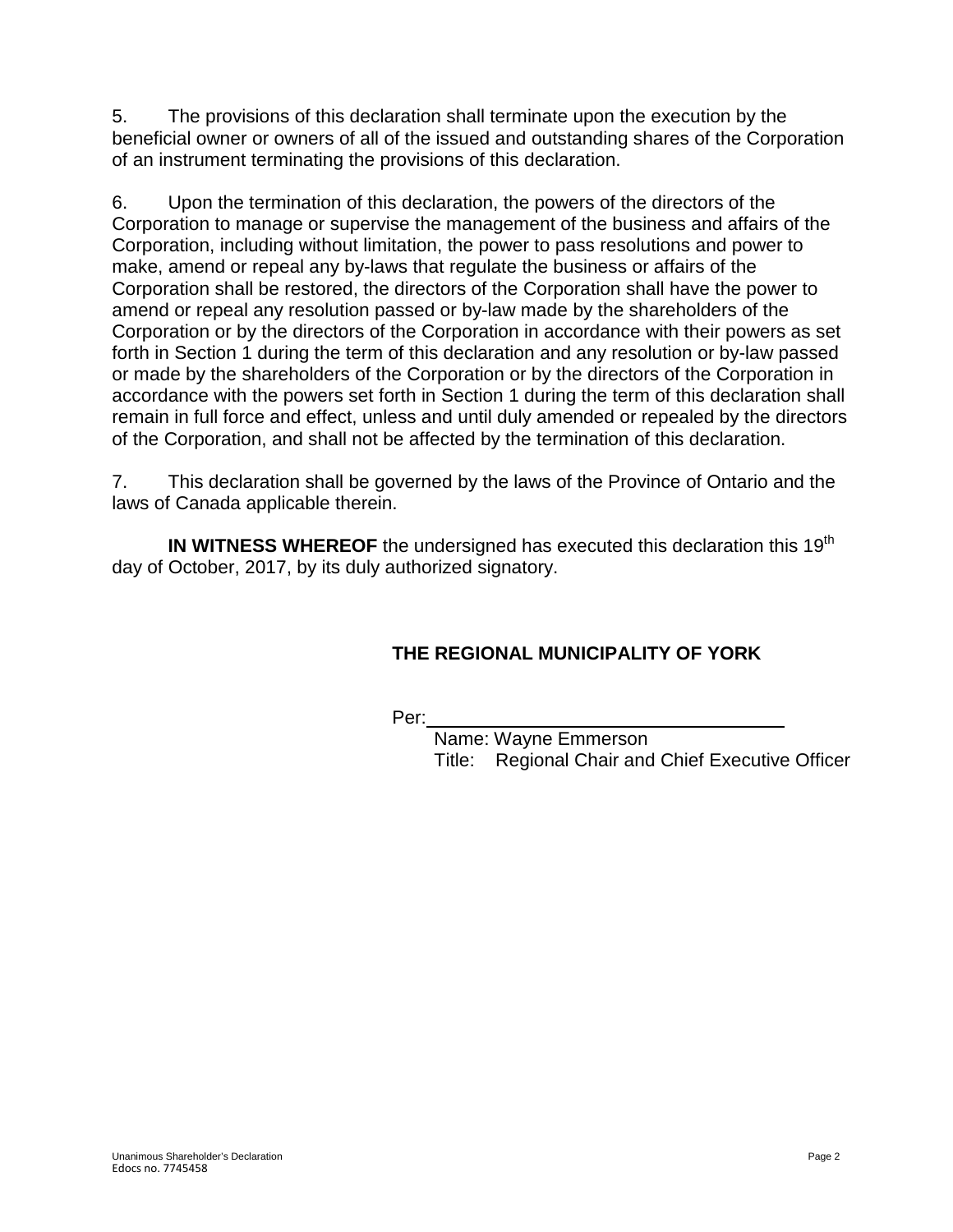#### **REGIONAL MUNICIPALITY OF YORK ASSET TRANSFER POLICY**

### **Purpose**

The purpose of this policy is to permit transfers of Regional assets to corporations owned by the Region in accordance with the requirements of applicable legislation.

#### **Definitions**

**Act** means the *Municipal Act, 2001*, SO 2001, c 25, as amended.

**Asset or Assets** means real property and personal property of the Region and its agencies, boards, commissions and corporations.

**Corporation** means a corporation incorporated in accordance with section 203 of the Act and Ontario Regulation 599/06, as amended.

#### **Policy**

- 1. Assets may be transferred to a Corporation at any time, and from time to time, as authorized by Council, on such terms as Council may determine.
- 2. Any transfer of Assets must be approved by Council in advance of the transfer.
- 3. In determining whether to authorize a transfer of Assets to a Corporation, Council may have regard to the extent to which the transfer will achieve one or more of the following objectives:
	- (a) optimizing the use and value of the Assets;
	- (b) advancing the Region's economic development, vitality and competitiveness;
	- (c) supporting community health and well-being;
	- (d) managing environmentally sustainable growth;
	- (e) providing responsive and efficient public service; and
	- (f) enhancing the quality of life for the Region's citizens.
- 4. Council may impose such terms and conditions on the transfer of Assets as it deems necessary, including but not limited to:
	- (a) specifying the permitted use of the Assets;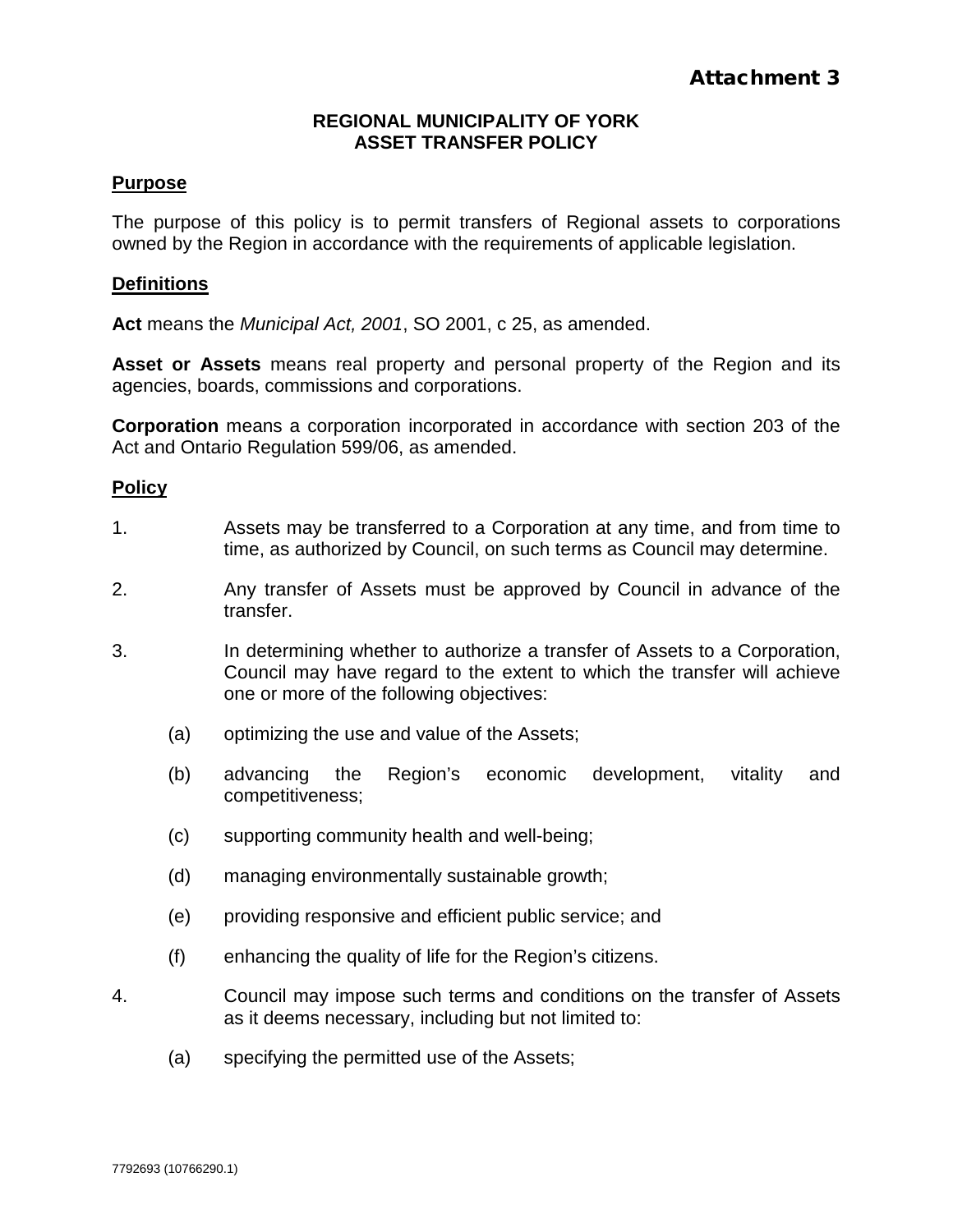- (b) requiring the Corporation to transfer the Assets back to the Region upon the happening of an event or events;
- (c) restricting or prohibiting further transfer of the Assets; and
- (d) attaching a purchase price to the Asset, to be paid or owed to the Region by the Corporation.
- 5. Before any transfer of Assets, Regional staff shall determine the current fair market value of the Assets. This determination may be made using an appraiser but such an appraisal shall not necessarily be required where staff is of the opinion that the fair market value can otherwise be accurately determined.
- 6. Where any Asset is transferred at less than fair market value, the Treasurer shall prepare a statement of the estimated fair market value of the Asset.
- 7. The Treasurer shall record all transfers of Assets in accordance with Public Sector Accounting Board financial reporting standards and the Region's accounting policies.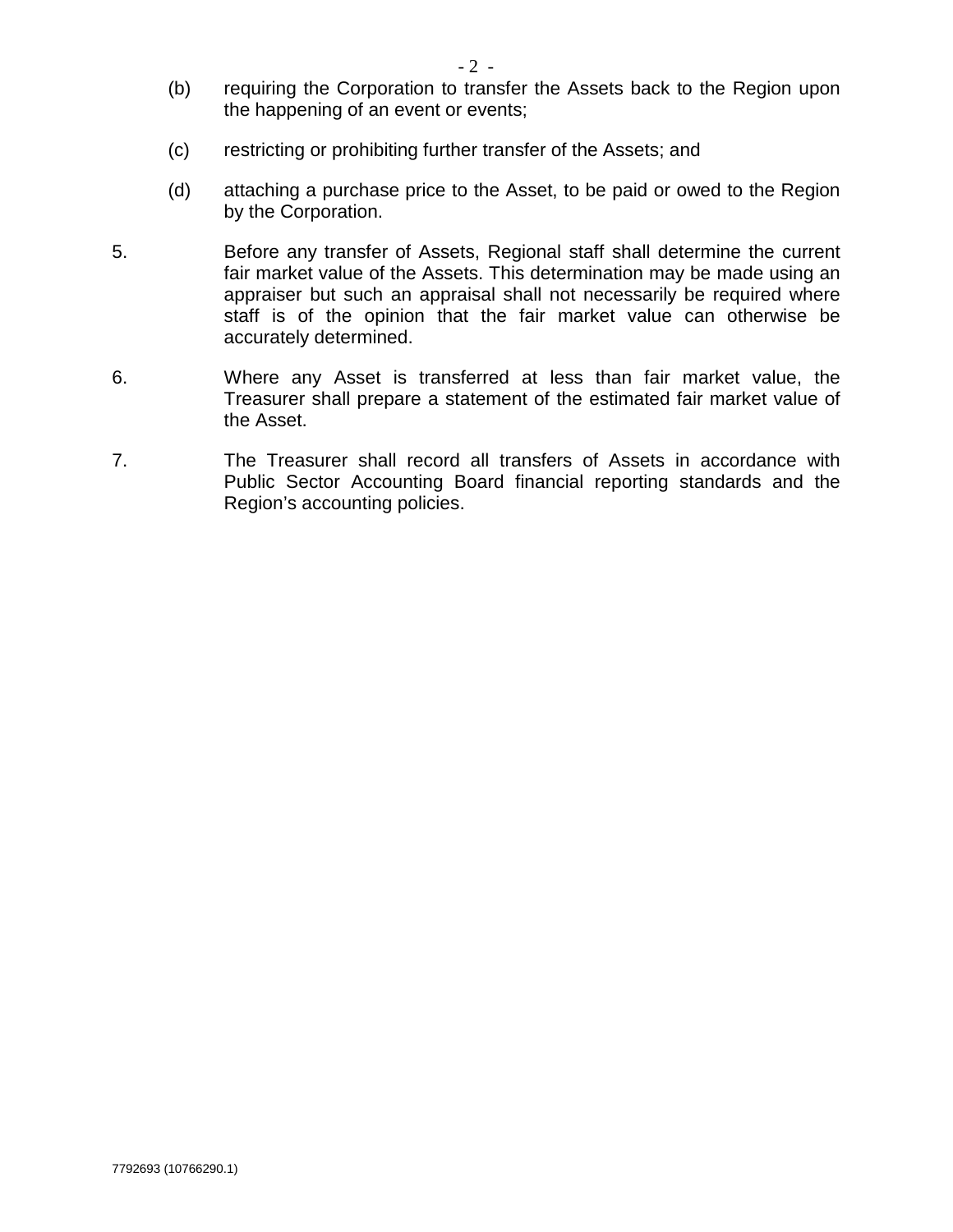## **THE REGIONAL MUNICIPALITY OF YORK**

### **BYLAW NO.**

A bylaw to authorize a Municipal Capital Facilities Agreement between The Regional Municipality of York and YTN Telecom Network Inc.

**WHEREAS** section 110(1) of the *Municipal Act, 2001*, SO 2001, c. 25, as amended (the "**Act**"), provides that the council of a municipality may enter into an agreement for the provision of municipal capital facilities by any person;

**AND WHEREAS** paragraph 5 of section 2 of Ontario Regulation 603/06, as amended (the "**Regulation**"), provides that such an agreement can be entered into with respect to municipal facilities for the provision of telecommunications systems;

**AND WHEREAS** The Regional Municipality of York (the "**Region**") owns certain telecommunications facilities (the "**Facilities**") through which the Region provides telecommunications services to entities located within the Region;

**AND WHEREAS** the Region has determined that it is in the public interest for the Facilities to be owned, operated, maintained and expanded by YTN Telecom Network Inc. ("**YTN**");

**AND WHEREAS** the Region intends to transfer the Facilities to YTN and to provide certain financial and other assistance to YTN to assist YTN to own, operate, maintain and expand the Facilities;

**AND WHEREAS** it is the intention of both the Region and YTN that the financial and other assistance to be provided by the Region to YTN under this Agreement be for the provision of municipal capital facilities under section 110 of the Act and the Regulation;

**NOW THEREFORE** the Council of the Region hereby enacts as follows:

- 1. The Council hereby designates the Facilities as municipal capital facilities for telecommunications purposes.
- 2. The Region is authorized to enter into a Municipal Capital Facilities Agreement with YTN in the form attached as Schedule "A" to this Bylaw (the "**Agreement**").
- 3. The Regional Clerk and Regional Chair are hereby authorized to execute the Agreement on behalf of the Region.
- 4. In accordance with section 110(5) of the Act, the Clerk is hereby directed to give written notice of this Bylaw to the Minister of Finance.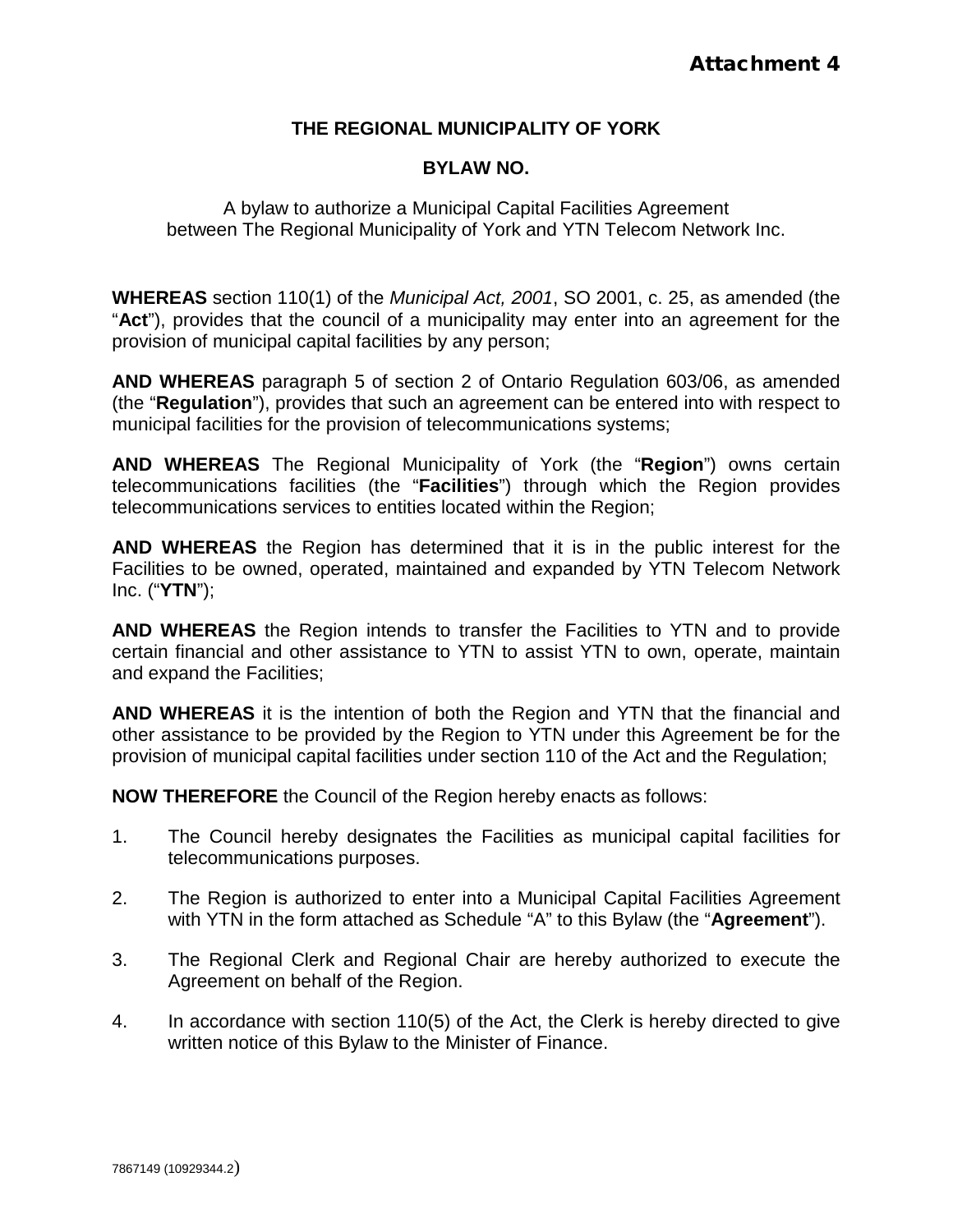5. Schedule "A" attached is incorporated into and shall form part of this Bylaw.

ENACTED AND PASSED on October 19, 2017.

 $\overline{a}$ 

Regional Clerk Regional Chair

*Authorized by Clause , Report 14 of the Committee of the Whole, adopted by Regional Council at its meeting on October 19, 2017.*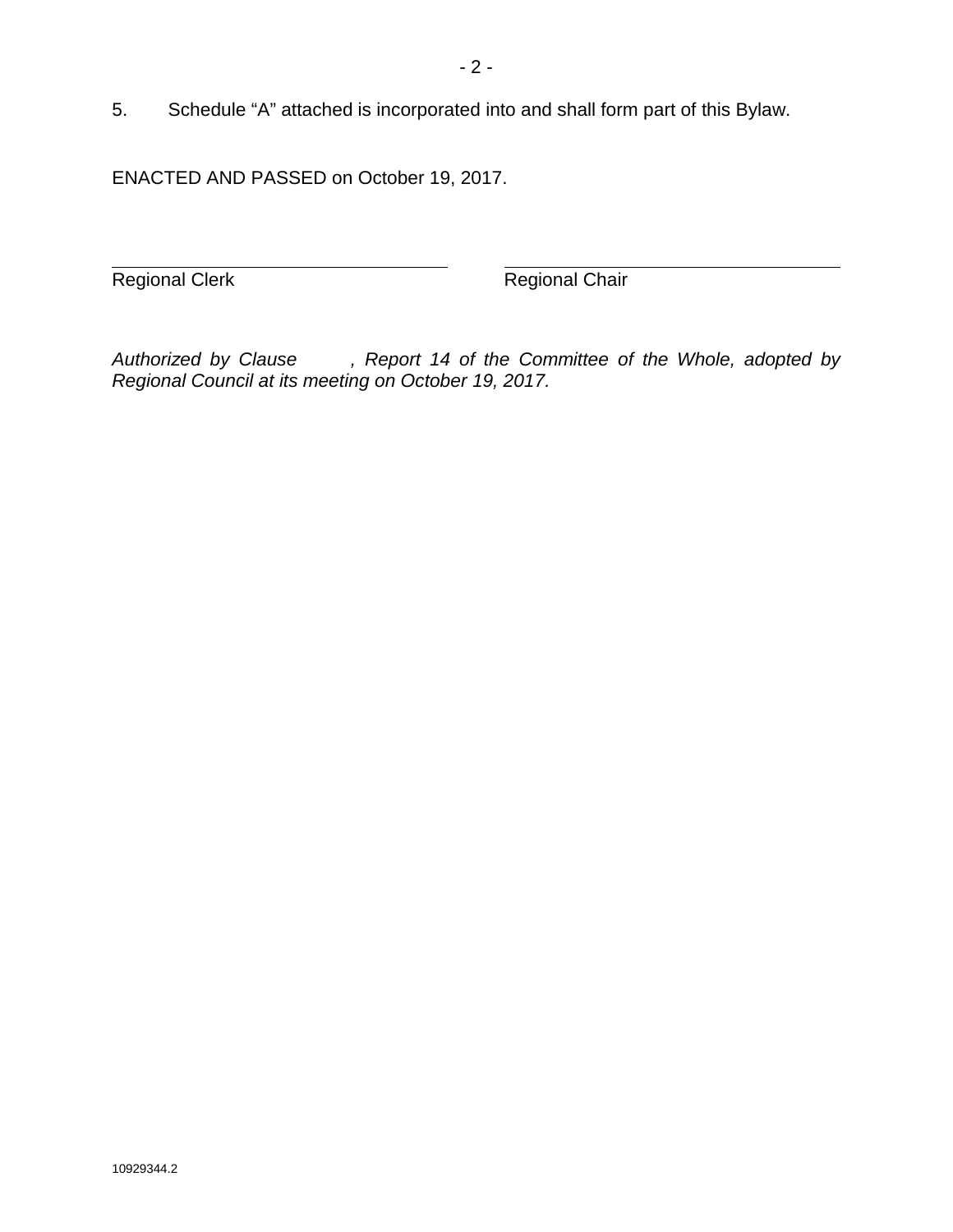- 3 -

**THIS AGREEMENT** made this 19th day of October, 2017.

BETWEEN:

#### **THE REGIONAL MUNICIPALITY OF YORK**

**(**hereinafter referred to as the "**Region**"**)** 

OF THE FIRST PART

- and -

### **YTN TELECOM NETWORK INC. (**hereinafter referred to as "**YTN**"**)**

OF THE SECOND PART

# **MUNICIPAL CAPITAL FACILITIES AGREEMENT**

**WHEREAS** the Region owns certain telecommunications facilities (defined in this Agreement as the "**Facilities**") through which the Region provides telecommunications services to entities located within the Region;

**AND WHEREAS** the Region has determined that it is in the public interest for the Facilities to be owned, operated, maintained and expanded by YTN;

**AND WHEREAS** the Region intends to transfer the Facilities to YTN and to provide certain financial and other assistance to YTN to assist YTN to own, operate, maintain and expand the Facilities;

**AND WHEREAS** it is the intention of both the Region and YTN that the financial and other assistance to be provided by the Region to YTN under this Agreement be for the provision of municipal capital facilities under Section 110 of the Act and the Regulations thereunder;

**NOW THEREFORE** in consideration of the mutual covenants and agreements contained in this Agreement and for other good and valuable consideration (the receipt and sufficiency of which is hereby acknowledged), the parties hereto covenant and agree as follows: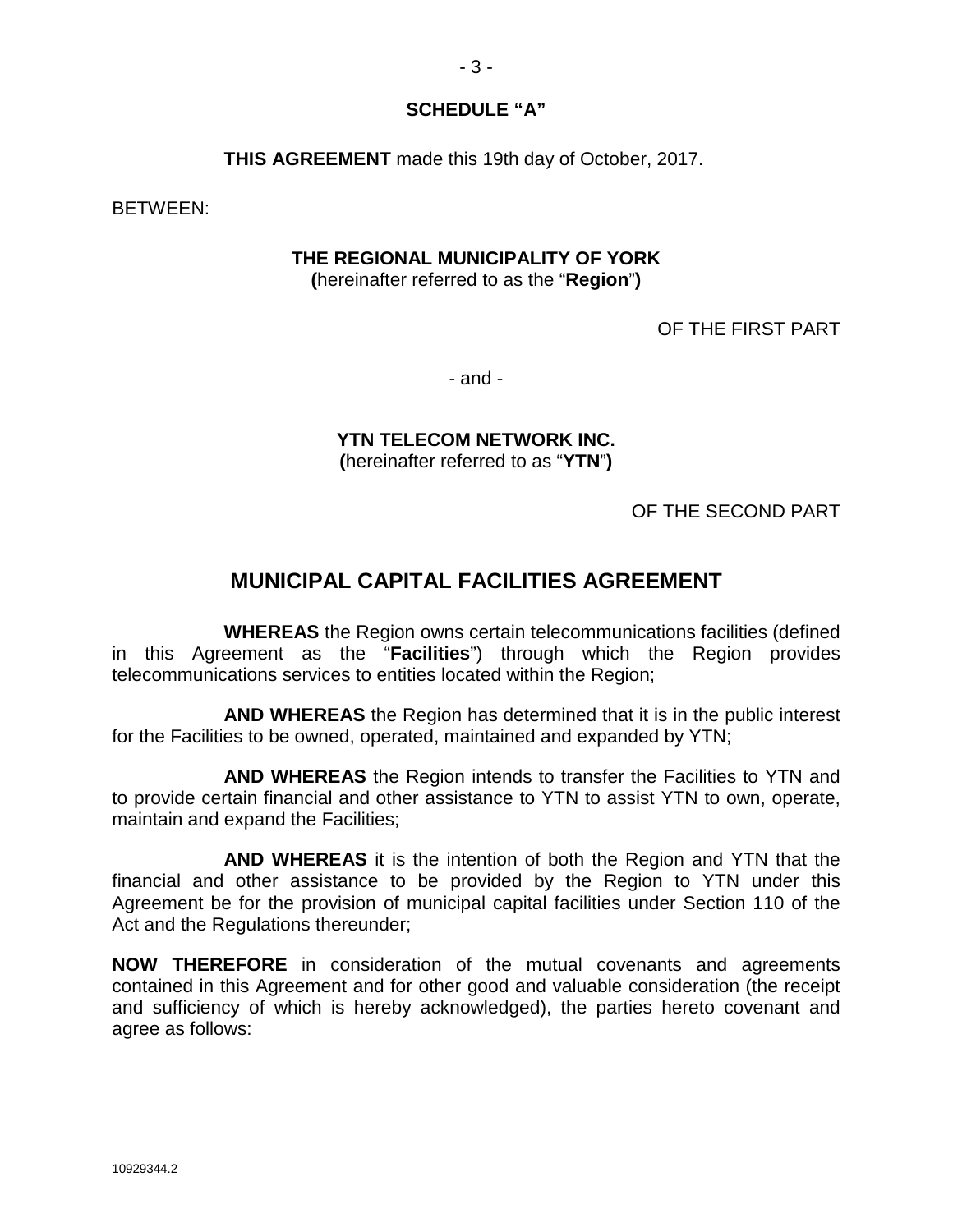### **INTERPRETATION**

In this Agreement,

**"Act"** means the *Municipal Act, 2001*, SO 2001, c. 25, as amended;

"**Council**" means the Council of the Region as composed from time to time;

- **"Facilities"** means the telecommunications network constructed by and currently operated by the Region and which enables broadband connectivity throughout the Region;
- **"Municipal Capital Facilities"** means municipal capital facilities that meet the requirements of section 110 of the Act and the Regulations;

**"Regulations"** means the regulations made under the Act; and

**"Rights-of-Way"** means highways, streets, road allowances, lanes, bridges or viaducts which are under the jurisdiction of the Region.

In this Agreement, unless the context requires otherwise, words importing the singular include the plural, and vice versa, and words importing gender include all genders.

Except where other expressly provided, all amounts in this Agreement are stated in and shall be paid in Canadian currency.

In the event that one or more of the provisions contained in this Agreement shall be invalid, illegal or unenforceable in any respect under any application law, the validity, legality or enforceability of the remaining provisions hereof shall not be affected or impaired thereby. Each of the provisions of this Agreement is hereby declared to be separate and distinct.

This agreement shall be governed by and construed in accordance with the laws of the Province of Ontario and the laws of Canada applicable therein.

### **ACKNOWLEDGEMENTS AND COVENANTS**

The Region and YTN agree and acknowledge that the Region intends to transfer ownership of the whole or part of the Facilities to YTN by way of gift or sale or to otherwise lease or lend the use of the whole or part of the Facilities to YTN. Such transactions and/or assistance shall be at the discretion of the Region as from time to time approved by Council.

YTN acknowledges and agrees that the Facilities are intended to provide a benefit to the public and that YTN shall operate the Facilities on that basis.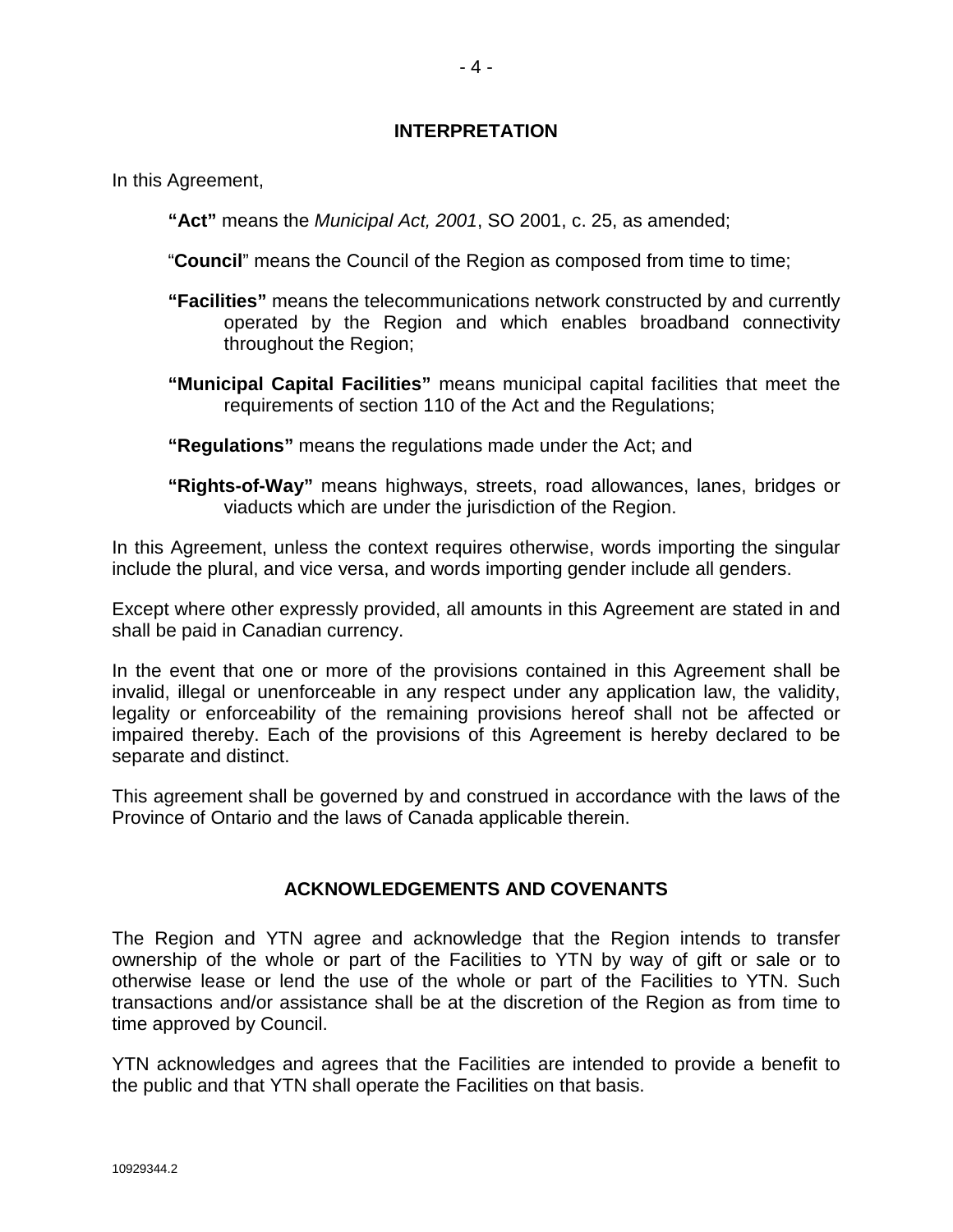YTN further acknowledges and covenants that it will not further transfer ownership of the Facilities or encumber the Facilities without the express consent of the Region.

The Region covenants and agrees that it will consent to YTN's use of and access to the Regional Rights-of-Way as may be required in order to construct, operate, maintain and expand the Facilities. The Region and YTN covenant and agree that they will execute such further agreements as are necessary for this purpose.

The Region and YTN acknowledge and agree that the Region may, at its discretion from time to time as approved by a by-law enacted by Council, provide financial or other assistance as prescribed by the Act and the Regulations thereunder to YTN for the purpose of YTN's ownership and operation of the Facilities.

Without limiting the generality of the foregoing, the assistance provided by the Region to YTN may include any or all of the following:

funding of YTN's annual capital and operating expenses;

guaranteeing borrowing by YTN;

the use of services of employees of the Region at less than fair market value;

- the use of office space and equipment owned by the Region at less than fair market value;
- exemption of the land on which the Facilities are located from taxation for municipal and school purposes; and
- exemption of the land on which the Facilities are located from the payment of development charges.

The Region and YTN acknowledge and agree that it is their common intention that the financial and other assistance being provided by the Region to YTN for the purpose of owning, operating, maintaining and expanding the Facilities, is being provided by the Region pursuant to section 110 of the Act and the Regulations thereunder in order that YTN provide Municipal Capital Facilities. Except for the specific assistance set forth herein, the Region is not obligated in any manner with respect to the Facilities or to provide any additional financial assistance in connection therewith.

YTN shall operate, maintain and expand the Facilities so that the Facilities satisfy the requirements applicable to Municipal Capital Facilities under the Act and the Regulations. If any amendments are made to Section 110 of the Act or the Regulations thereunder after the date of this Agreement, YTN and the Region covenant and agree to cooperate reasonably to try to achieve their mutual common intention that the Facilities be Municipal Capital Facilities throughout the time that this Agreement is in force.

The Region and YTN covenant and agree that they will not, while this Agreement is in force, do any act or thing, or omit to do any act or thing if doing so or omitting to do so, as the case may be, that would result in the Facilities ceasing to satisfy all statutory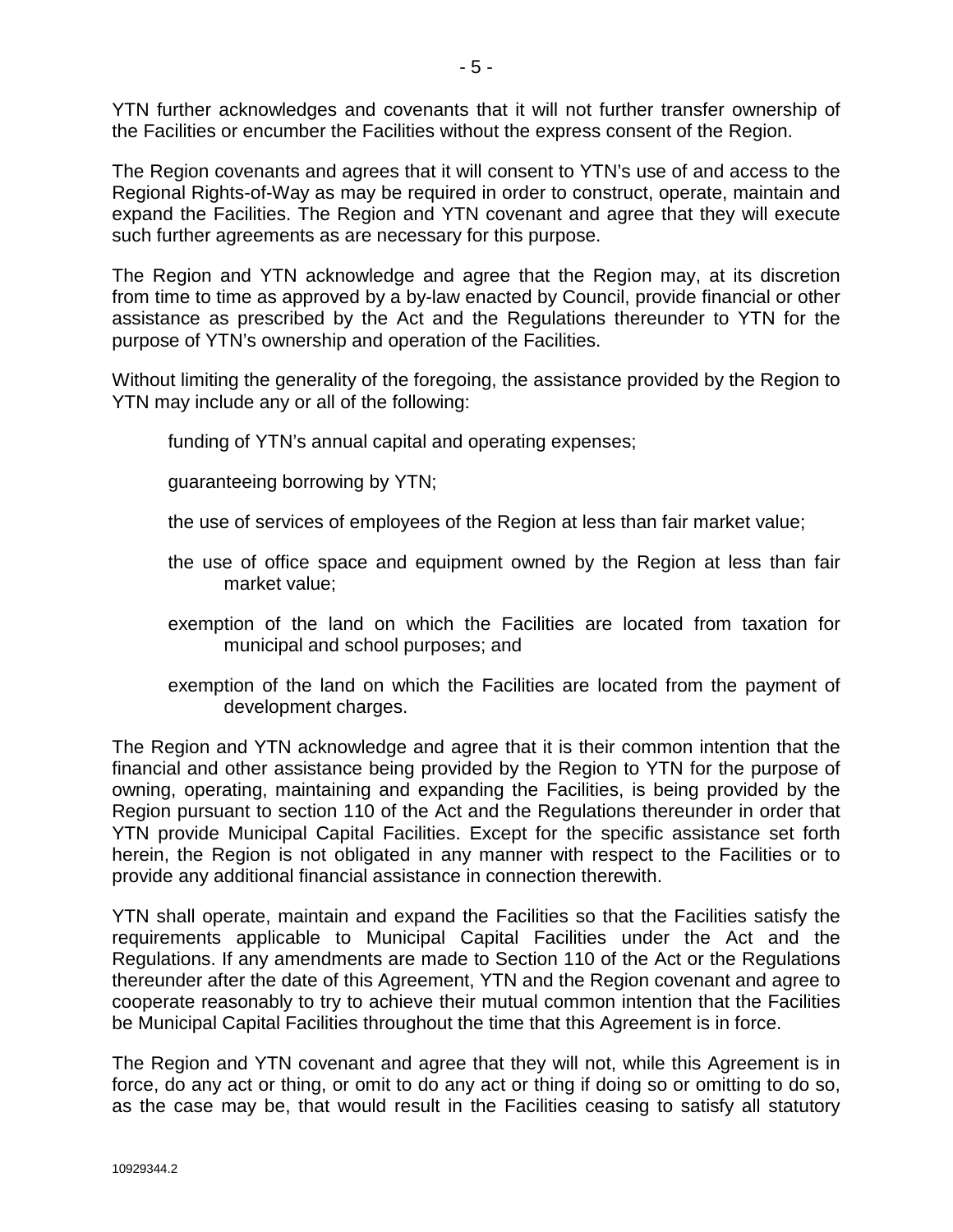requirements applicable to a Municipal Capital Facility pursuant to the Act and the Regulations.

### **MISCELLANEOUS**

No provision of this Agreement may be changed, modified or amended, other than by an agreement in writing signed by YTN and the Region, and duly approved by Council of the Region.

Time is of the essence of this Agreement.

From time to time, YTN or the Region, as the case may be, will execute and deliver to the other such additional documentation, and will provide such additional information, as the other may reasonably require, in order to carry out the intention and terms of this Agreement.

This Agreement shall be binding upon both the Region and YTN and their respective successors and permitted assigns. This Agreement may not be assigned by YTN without the prior written consent of the Region, which consent may be unreasonably withheld.

**IN WITNESS WHEREOF** the parties have caused this Agreement to be executed on the date first above written.

### **THE REGIONAL MUNICIPALITY OF YORK**

Per: Name: Wayne Emmerson Title: Regional Chair

Per:

Name: Christopher Raynor Title: Regional Clerk

*We have the authority to bind the Region.*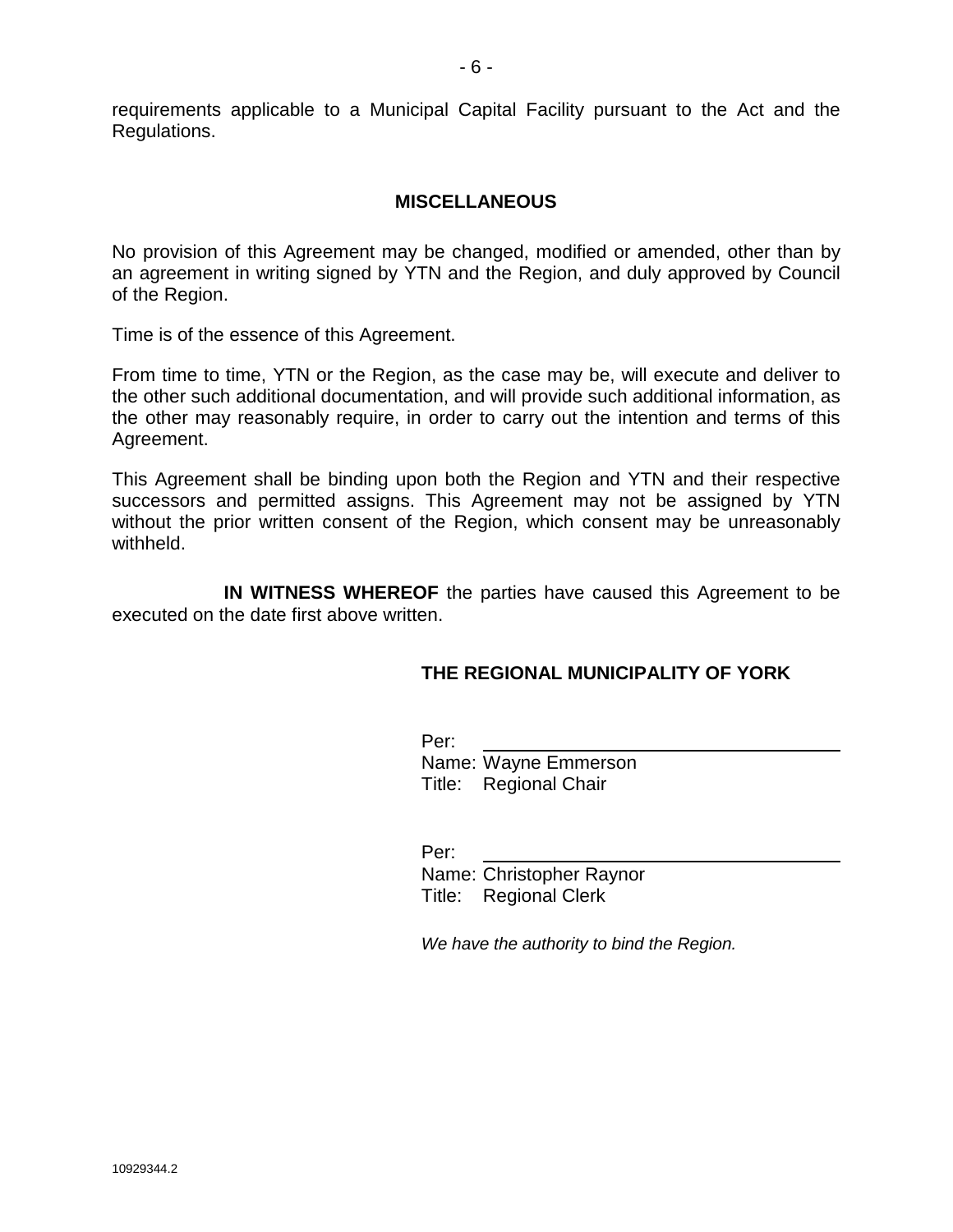## **YTN TELECOM NETWORK INC.**

Per: Name: Wayne Emmerson Title: Chief Executive Officer

Per:

Name: Christopher Raynor Title: Secretary

*We have the authority to bind the Corporation.*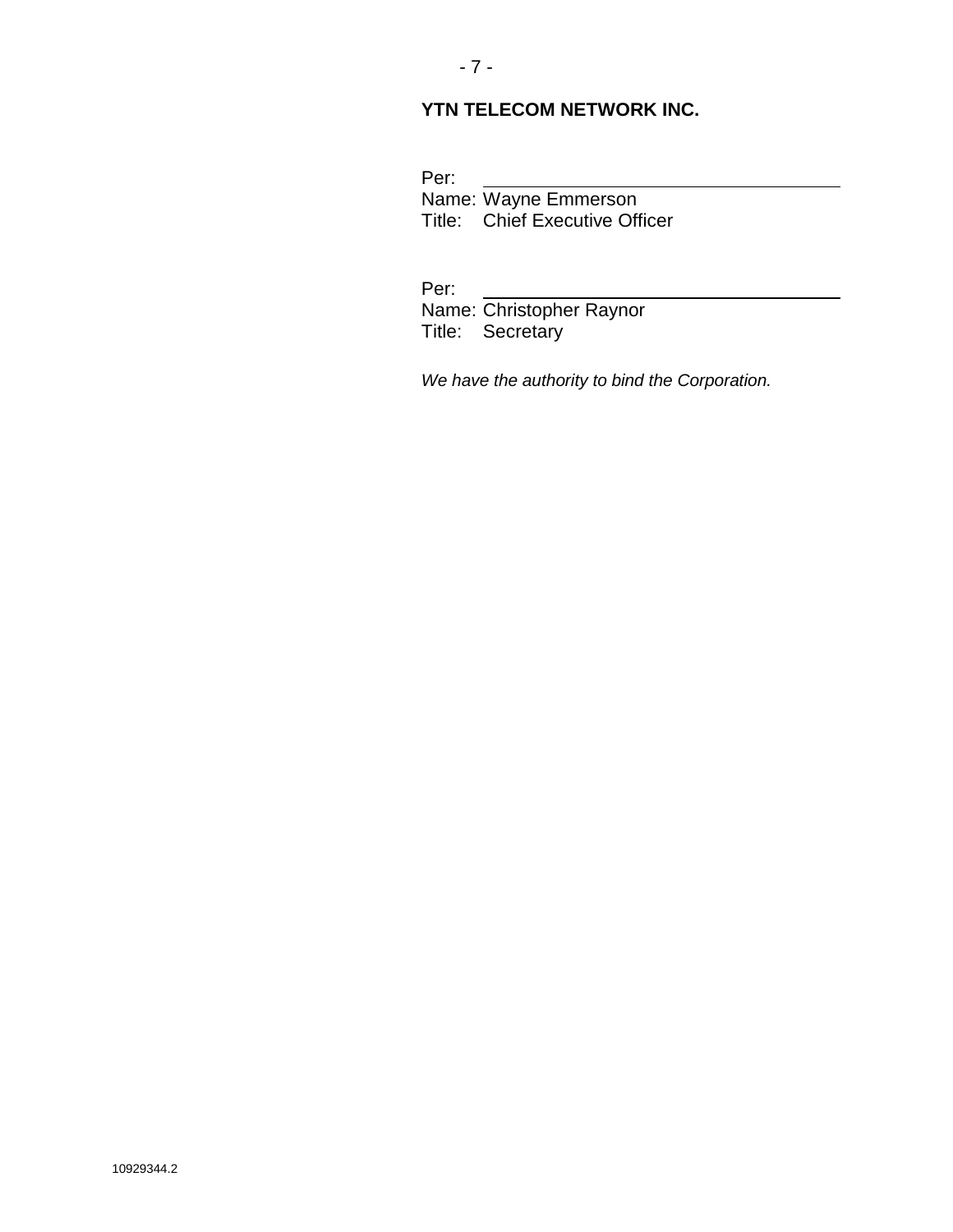### **SCHEDULE "A"**

**THIS AGREEMENT** made this 19th day of October, 2017.

BETWEEN:

### **THE REGIONAL MUNICIPALITY OF YORK**

**(**hereinafter referred to as the "**Region**"**)** 

OF THE FIRST PART

- and -

## **YTN TELECOM NETWORK INC.**

**(**hereinafter referred to as "**YTN**"**)** 

OF THE SECOND PART

# **MUNICIPAL CAPITAL FACILITIES AGREEMENT**

**WHEREAS** the Region owns certain telecommunications facilities (defined in this Agreement as the "**Facilities**") through which the Region provides telecommunications services to entities located within the Region;

**AND WHEREAS** the Region has determined that it is in the public interest for the Facilities to be owned, operated, maintained and expanded by YTN;

**AND WHEREAS** the Region intends to transfer the Facilities to YTN and to provide certain financial and other assistance to YTN to assist YTN to own, operate, maintain and expand the Facilities;

**AND WHEREAS** it is the intention of both the Region and YTN that the financial and other assistance to be provided by the Region to YTN under this Agreement be for the provision of municipal capital facilities under Section 110 of the Act and the Regulations thereunder;

**NOW THEREFORE** in consideration of the mutual covenants and agreements contained in this Agreement and for other good and valuable consideration (the receipt and sufficiency of which is hereby acknowledged), the parties hereto covenant and agree as follows: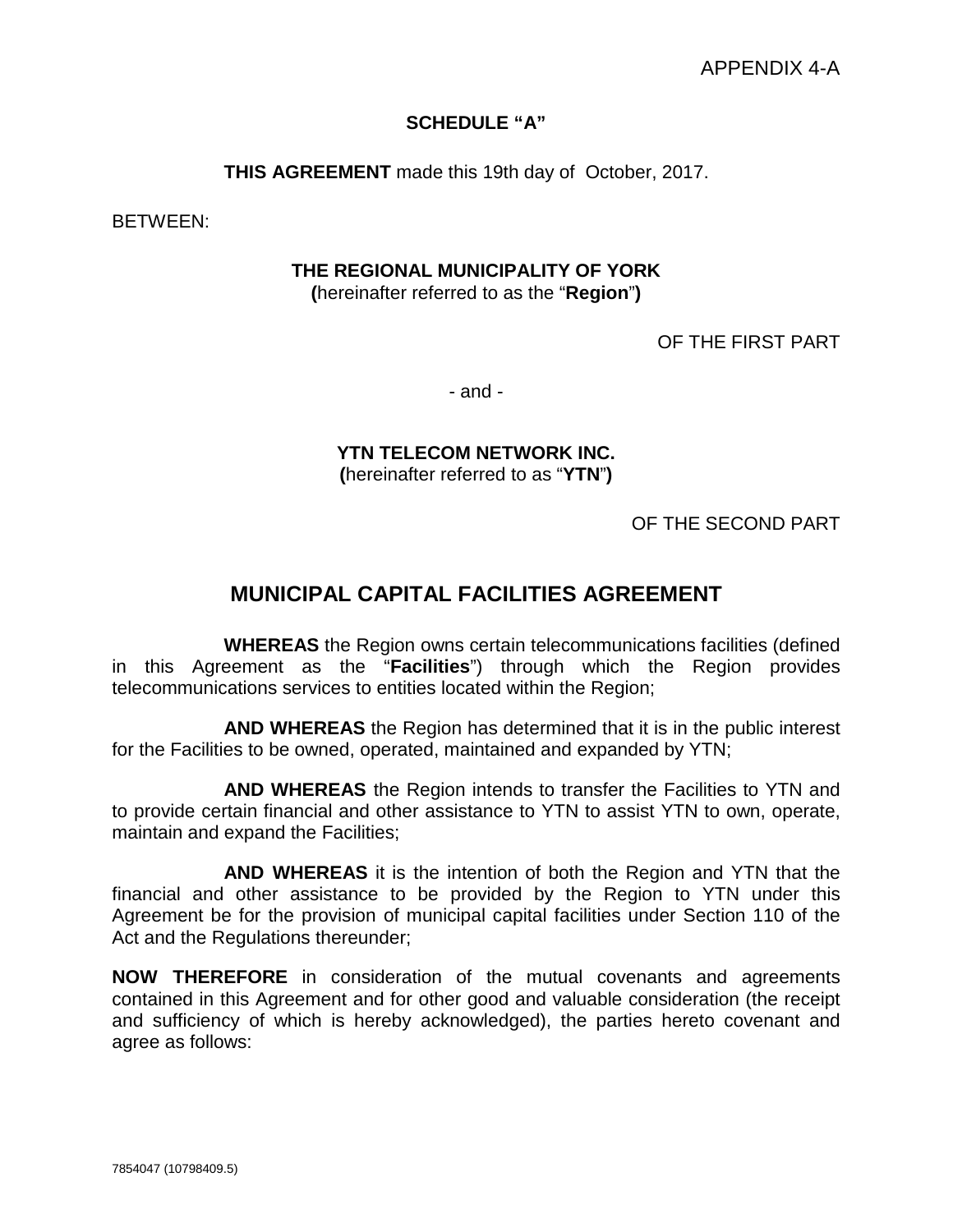#### **ARTICLE I INTERPRETATION**

- 1.1 In this Agreement,
	- (a) **"Act"** means the *Municipal Act, 2001*, SO 2001, c. 25, as amended;
	- (b) "**Council**" means the Council of the Region as composed from time to time;
	- (c) **"Facilities"** means the telecommunications network constructed by and currently operated by the Region and which enables broadband connectivity throughout the Region;
	- (d) **"Municipal Capital Facilities"** means municipal capital facilities that meet the requirements of section 110 of the Act and the Regulations;
	- (e) **"Regulations"** means the regulations made under the Act; and
	- (f) **"Rights-of-Way"** means highways, streets, road allowances, lanes, bridges or viaducts which are under the jurisdiction of the Region.

1.2 In this Agreement, unless the context requires otherwise, words importing the singular include the plural, and vice versa, and words importing gender include all genders.

1.3 Except where other expressly provided, all amounts in this Agreement are stated in and shall be paid in Canadian currency.

1.4 In the event that one or more of the provisions contained in this Agreement shall be invalid, illegal or unenforceable in any respect under any application law, the validity, legality or enforceability of the remaining provisions hereof shall not be affected or impaired thereby. Each of the provisions of this Agreement is hereby declared to be separate and distinct.

1.5 This agreement shall be governed by and construed in accordance with the laws of the Province of Ontario and the laws of Canada applicable therein.

### **ARTICLE II ACKNOWLEDGEMENTS AND COVENANTS**

2.1 The Region and YTN agree and acknowledge that the Region intends to transfer ownership of the whole or part of the Facilities to YTN by way of gift or sale or to otherwise lease or lend the use of the whole or part of the Facilities to YTN. Such transactions and/or assistance shall be at the discretion of the Region as from time to time approved by Council.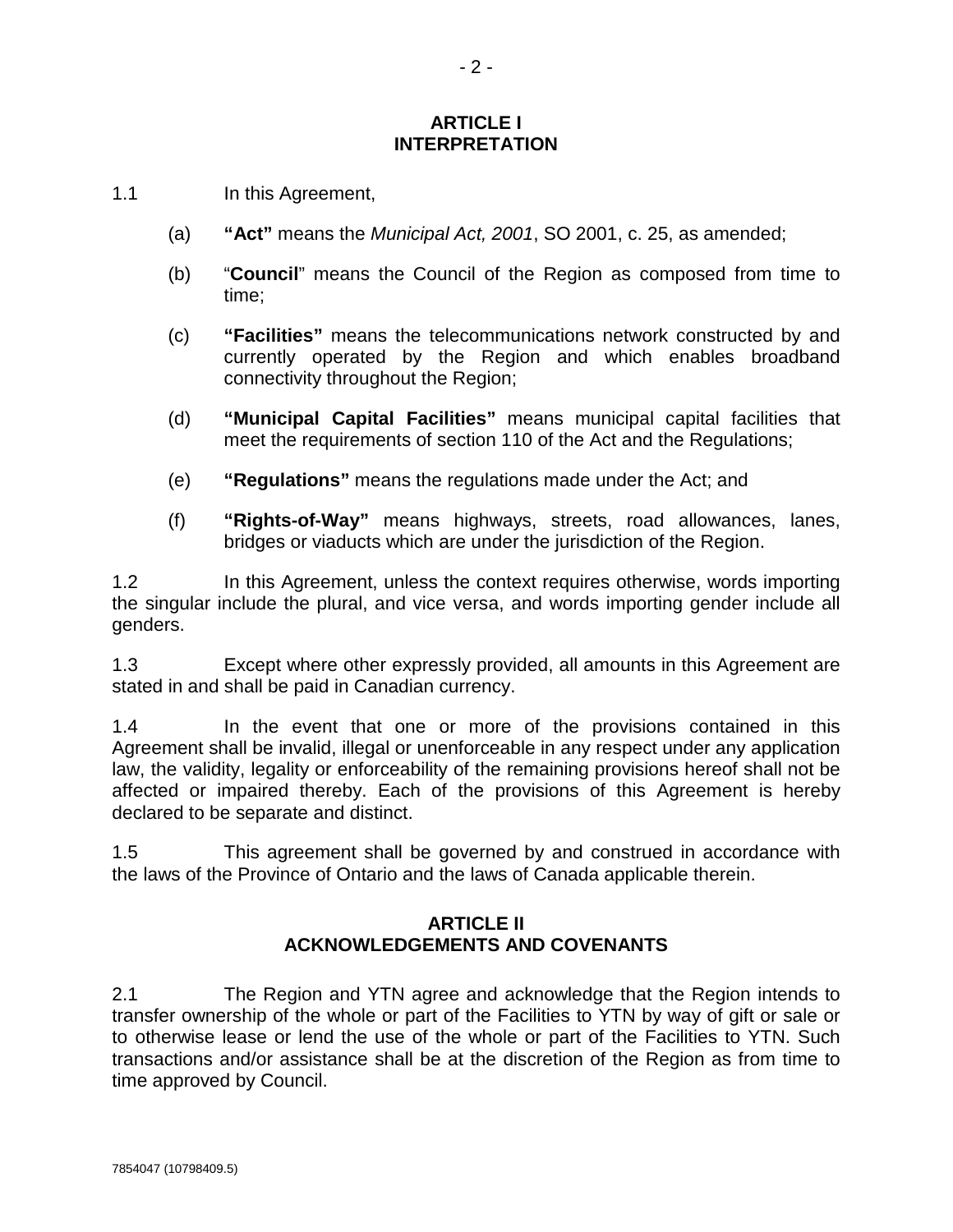2.2 YTN acknowledges and agrees that the Facilities are intended to provide a benefit to the public and that YTN shall operate the Facilities on that basis.

2.3 YTN further acknowledges and covenants that it will not further transfer ownership of the Facilities or encumber the Facilities without the express consent of the Region.

2.4 The Region covenants and agrees that it will consent to YTN's use of and access to the Regional Rights-of-Way as may be required in order to construct, operate, maintain and expand the Facilities. The Region and YTN covenant and agree that they will execute such further agreements as are necessary for this purpose.

2.5 The Region and YTN acknowledge and agree that the Region may, at its discretion from time to time as approved by a by-law enacted by Council, provide financial or other assistance as prescribed by the Act and the Regulations thereunder to YTN for the purpose of YTN's ownership and operation of the Facilities.

2.6 Without limiting the generality of the foregoing, the assistance provided by the Region to YTN may include any or all of the following:

- (a) funding of YTN's annual capital and operating expenses;
- (b) guaranteeing borrowing by YTN;
- (c) the use of services of employees of the Region at less than fair market value;
- (d) the use of office space and equipment owned by the Region at less than fair market value;
- (e) exemption of the land on which the Facilities are located from taxation for municipal and school purposes; and
- (f) exemption of the land on which the Facilities are located from the payment of development charges.

2.7 The Region and YTN acknowledge and agree that it is their common intention that the financial and other assistance being provided by the Region to YTN for the purpose of owning, operating, maintaining and expanding the Facilities, is being provided by the Region pursuant to section 110 of the Act and the Regulations thereunder in order that YTN provide Municipal Capital Facilities. Except for the specific assistance set forth herein, the Region is not obligated in any manner with respect to the Facilities or to provide any additional financial assistance in connection therewith.

2.8 YTN shall operate, maintain and expand the Facilities so that the Facilities satisfy the requirements applicable to Municipal Capital Facilities under the Act and the Regulations. If any amendments are made to Section 110 of the Act or the Regulations thereunder after the date of this Agreement, YTN and the Region covenant and agree to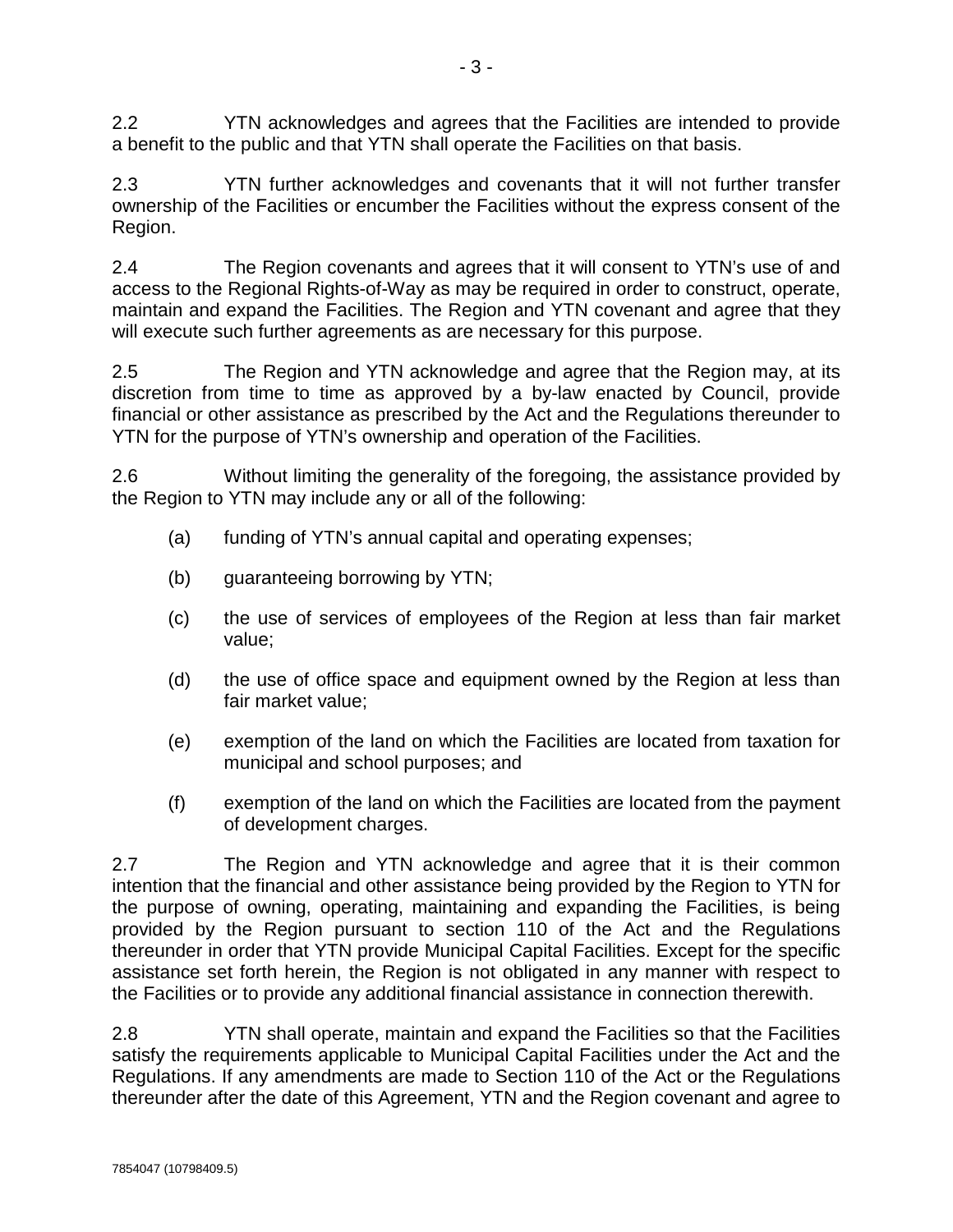cooperate reasonably to try to achieve their mutual common intention that the Facilities be Municipal Capital Facilities throughout the time that this Agreement is in force.

2.9 The Region and YTN covenant and agree that they will not, while this Agreement is in force, do any act or thing, or omit to do any act or thing if doing so or omitting to do so, as the case may be, that would result in the Facilities ceasing to satisfy all statutory requirements applicable to a Municipal Capital Facility pursuant to the Act and the Regulations.

#### **ARTICLE III MISCELLANEOUS**

3.1 No provision of this Agreement may be changed, modified or amended, other than by an agreement in writing signed by YTN and the Region, and duly approved by Council of the Region.

3.2 Time is of the essence of this Agreement.

3.3 From time to time, YTN or the Region, as the case may be, will execute and deliver to the other such additional documentation, and will provide such additional information, as the other may reasonably require, in order to carry out the intention and terms of this Agreement.

3.4 This Agreement shall be binding upon both the Region and YTN and their respective successors and permitted assigns. This Agreement may not be assigned by YTN without the prior written consent of the Region, which consent may be unreasonably withheld.

**IN WITNESS WHEREOF** the parties have caused this Agreement to be executed on the date first above written.

## **THE REGIONAL MUNICIPALITY OF YORK**

Per:

Name: Wayne Emmerson Title: Regional Chair

Per:

Name: Christopher Raynor Title: Regional Clerk

*We have the authority to bind the Region.*